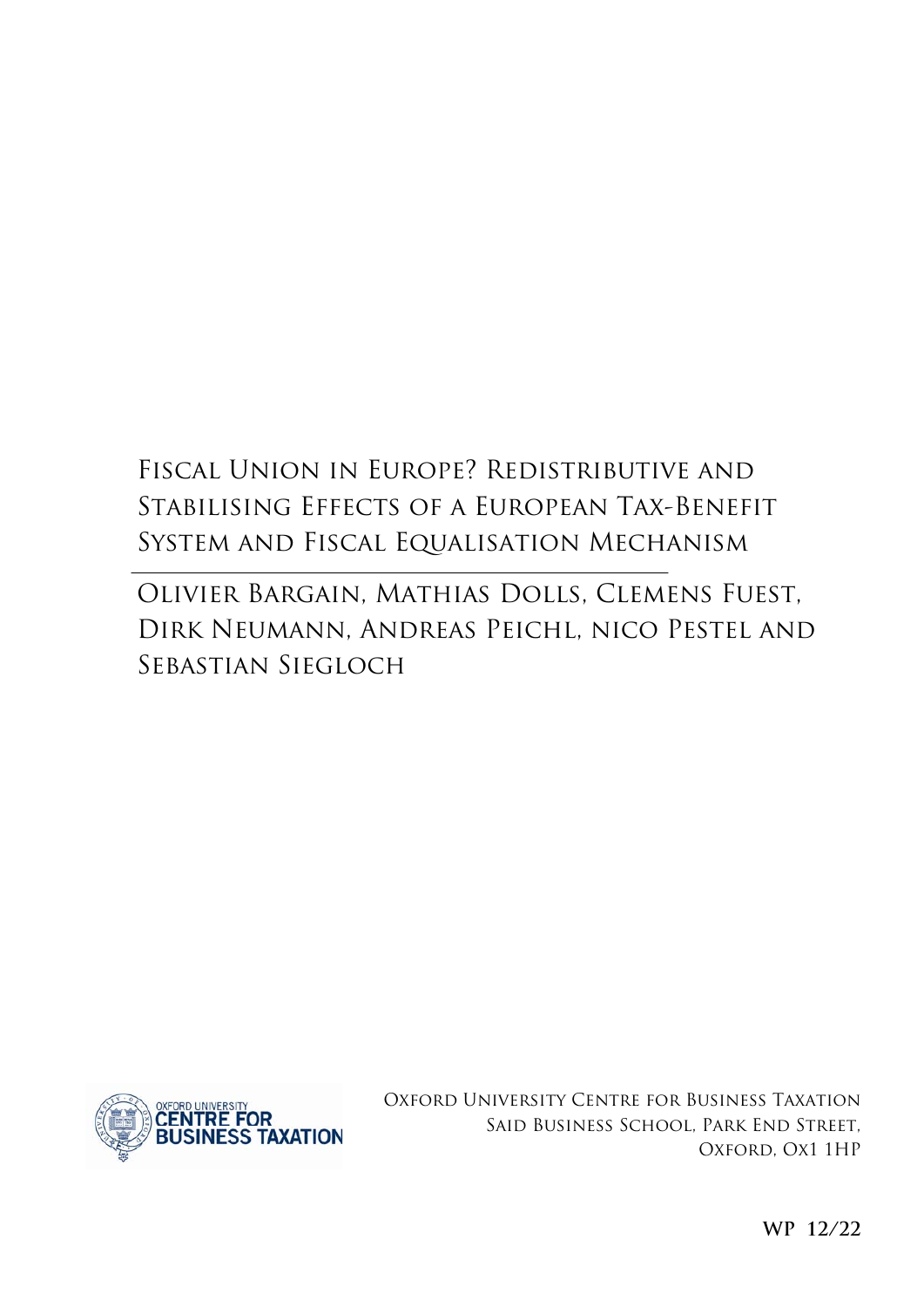# **Fiscal Union in Europe? Redistributive and Stabilising Effects of a European Tax-Benefit System and Fiscal Equalisation Mechanism<sup>1</sup>**

Olivier Bargain, Mathias Dolls, Clemens Fuest, Dirk Neumann,

Andreas Peichl, Nico Pestel, Sebastian Siegloch

*Preliminary version of a paper prepared for the 56th Panel Meeting of Economic Policy, October 2012; This version: September 15th, 2012*

**Abstract:** The current debt crisis has given rise to a debate about deeper fiscal integration in Europe. The view is widespread that moving towards a 'fiscal union' would have a stabilising effect in the event of macroeconomic shocks. In this paper we study the economic effects of introducing two elements of a fiscal union: Firstly, an EU-wide tax and transfer system and secondly, an EU-wide system of fiscal equalisation. Using the European tax-benefit calculator EUROMOD, we exploit representative household micro data from 11 Eurozone countries to simulate these policy reforms and to study their effects on the distribution of income as well as their impact on automatic fiscal stabilisers. We find that replacing one third of the national tax and transfer systems by a European system would lead to significant redistributive effects both within and across countries. These effects depend on income levels and the structures of the existing national tax and transfer systems. The EU system would improve fiscal stabilisation especially in credit constrained countries. It would absorb between 10 and 15 per cent of a macroeconomic income shock. Introducing a fiscal equalisation system based on taxing capacity would redistribute revenues from high to low income countries. The stabilisation properties of this system, however, are ambiguous. This suggests that not all forms of fiscal integration will improve macroeconomic stability in the Eurozone.

**JEL codes:** H2, H3, J22

 $\overline{a}$ 

**Keywords:** European income tax, automatic stabilisation, fiscal union

<sup>1</sup> Bargain (olivier.bargain@univmed.fr) is affiliated to Aix-Marseille School of Economics, IZA and CEPS/INSTEAD, Fuest (Clemens.Fuest@sbs.ox.ac.uk) to University of Oxford, University of Cologne, CESifo and IZA, Dolls (dolls@iza.org), Neumann (dneumann@iza.org), Pestel (pestel@iza.org) and Siegloch (siegloch@iza.org) to IZA and University of Cologne and Peichl (peichl@iza.org) to IZA, University of Cologne, ISER and CESifo. This paper uses EUROMOD version D16. Here, the ECHP and EU-SILC were made available by Eurostat; the Austrian version of the ECHP by Statistik Austria; the PSBH by the University of Liège and the University of Antwerp; the IDS by Statistics Finland; the EBF by INSEE; the GSOEP by DIW Berlin; the Living in Ireland Survey by the ESRI; the SEP by Statistics Netherlands; the Greek HBS by the National Statistical Service; the SHIW by the Bank of Italy and the EBF by INSEE. None of the institutions cited above bear any responsibility for the analysis or interpretation of the data reported here. Peichl is grateful for financial support by Deutsche Forschungsgemeinschaft DFG (PE1675). We would like to thank Koen Decancq, Frank Vandenbroucke, the editor, Nicola Fuchs-Schündeln, three anonymous referees as well as seminar and conference participants in Antwerp (CSB), Berlin (ESMT), Bonn (IZA), Dresden (IIPF), Dublin (IMA), Göttingen (VfS) and Mannheim (ZEW) for useful comments and suggestions. We are indebted to all past and current members of the EUROMOD consortium for the construction and development of EUROMOD. The usual disclaimer applies.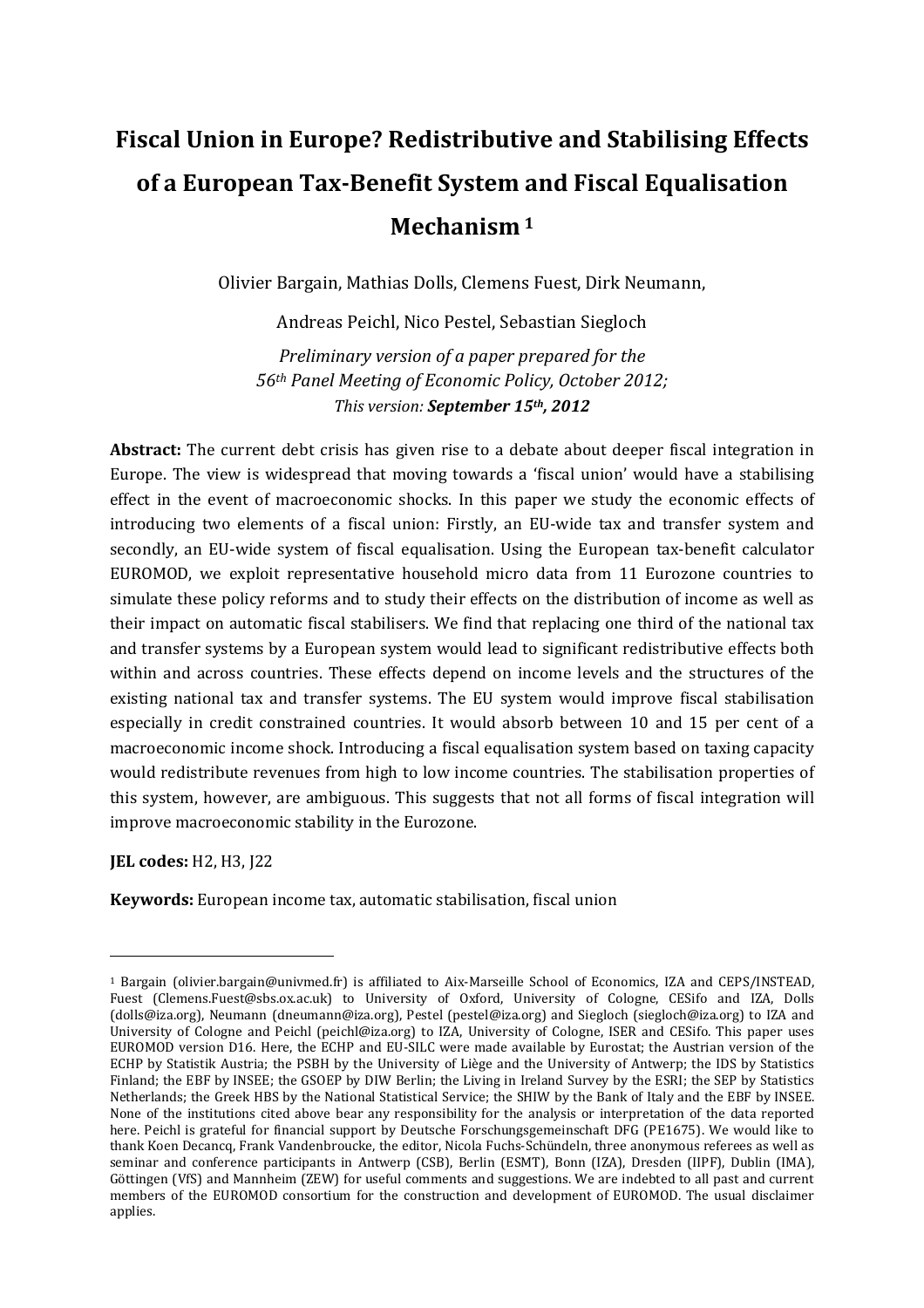### **1 Introduction**

The process of European unification, which started with the creation of the European Coal and Steel Community in 1951, has slowly but surely moved into the direction of increasing economic and political integration. The creation of a customs union and a common market followed, and the adoption of a single currency in the European Monetary Union (EMU) in 1999 was the latest major step (Sapir, 2011). But EMU is unlikely to be the final step. Proponents of deeper political integration in Europe have repeatedly argued that the European Union (EU) needs a larger budget and the right to levy taxes. For instance, Sijbren Cnossen argues in favour of "*a federal government with real taxing powers and financial leverage over the Member States to mitigate adverse effects that might arise from Member State tax policies*" (Cnossen, 2001, p. 466f). Lambert (2011) goes even further and develops a normative concept of an equitable EU tax redistribution system.

Until recently the idea of introducing federal fiscal structures in the EU was mostly discussed in academic circles and think tanks but played only a minor role in the policy debate. However, the current debt crisis in the Eurozone has brought the idea of deeper fiscal integration to the top of the European policy agenda. Many observers argue that the currency union cannot survive unless it is complemented by a 'fiscal union'. The concept of creating a fiscal union has many interpretations, ranging from the rather limited approach of introducing a set of balanced budget rules to the more ambitious project of creating a federal government with significant tax and spending powers comparable to existing federations like the US (see e.g. Bordo et al., 2011, Fuest and Peichl, 2012).

While deeper fiscal integration in Europe is thus a widely debated issue, little is known about its economic implications. This paper contributes to filling this gap by analysing the economic effects of two key elements of fiscal integration, i) the introduction of an EU-wide integrated tax and transfer system which partly or fully replaces the existing national systems and ii) the introduction of a system of fiscal equalisation. These reforms would be far reaching, but they do reflect the widespread view that radical steps towards more fiscal integration are necessary to improve the stability of the Eurozone. Even if these reforms seem unlikely to find political support in the short term, it is important to understand why this might be the case and whether much is lost if fiscal integration fails to proceed into this direction. Our analysis includes 11 Eurozone countries.2 We employ the European tax-benefit calculator EUROMOD which uses harmonised and representative household micro data and allows calculating taxes, transfers and disposable incomes for each household type and country. EUROMOD allows us to run counterfactual simulations so that we can analyse policy reforms and their effects on tax revenues, the income distribution and labour supply. We proceed as follows. First, we construct

<sup>2</sup> These are the founding members of the EMU (except Luxemburg) and include Austria, Belgium, Finland, France, Germany, Greece, Ireland, Italy, the Netherlands, Portugal and Spain. In the following we will refer to this group as 'the EU', neglecting that the European Union has 27 member countries. We focus on these 11 countries because of data availability and because we are primarily interested in studying fiscal integration in the Eurozone.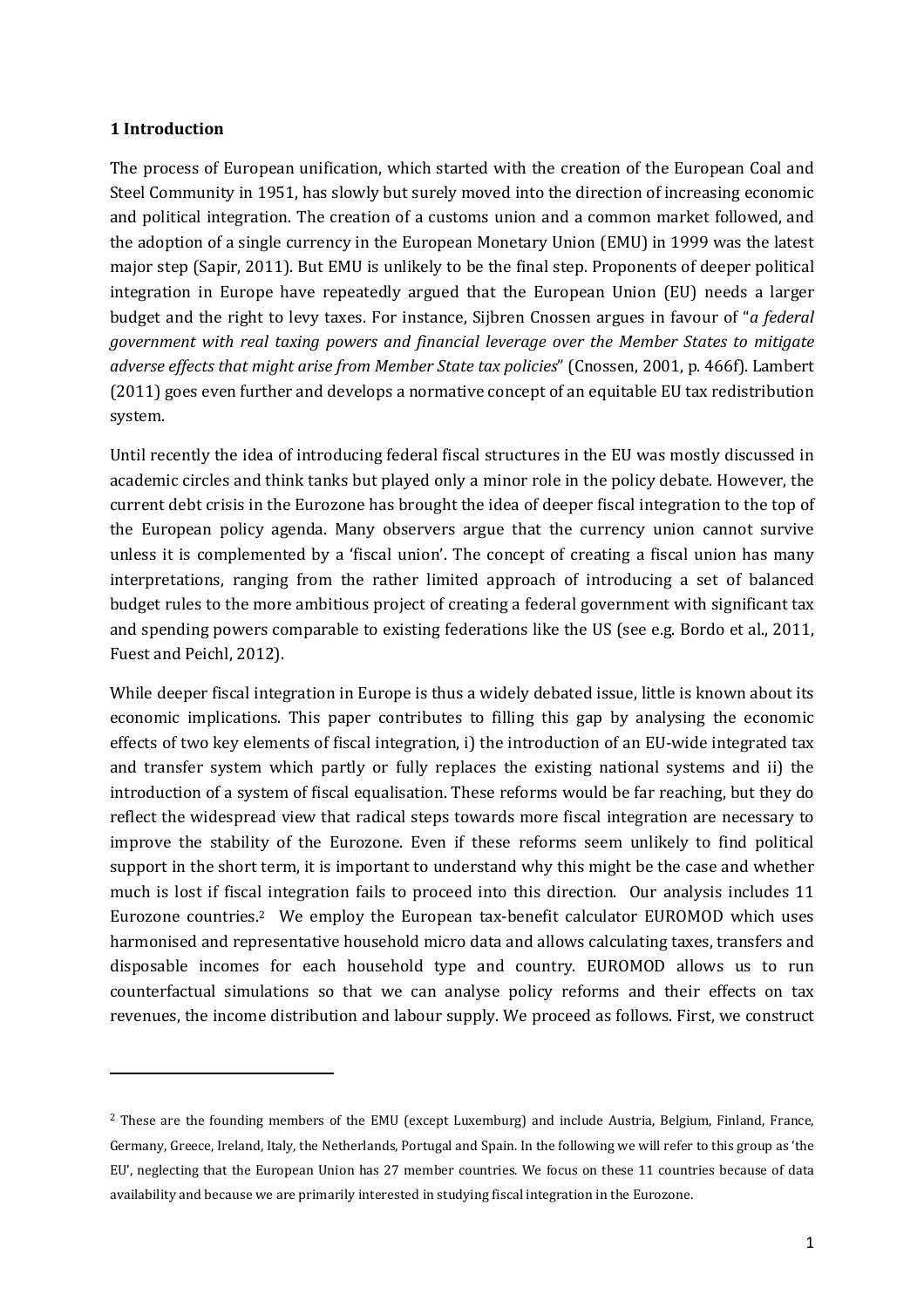a European tax and transfer system, which can be interpreted as an average of the national tax and transfer systems. The system is designed such that it generates the same net revenue on the EU level but not necessarily at the level of each member state. Second, we consider various scenarios where the European tax and transfer system (fully or partly) replaces the national systems. In the first scenario, we assume that the national tax and transfer systems are reduced by one third and this gap is filled by the European system. In other scenarios we look at a full substitution of the national systems and at a more progressive European system.

Regarding the economic impact of these reforms, we focus on two issues. Firstly, we consider the distributional effects of the reform scenarios, which are of key importance for the political feasibility of fiscal integration. The reforms lead to a redistribution of tax burdens between member states and across individuals, where some member states benefit and others lose. Within member states, households at different income levels can be affected very differently. We measure the redistributive effects taking into account behavioural responses in the form of labour supply adjustments (Bargain et al., 2012).<sup>3</sup>

Secondly, we are interested in the impact of the different reforms on the ability of the tax and transfer system to act as an automatic stabiliser in the presence of macroeconomic shocks. This aspect is highly relevant for the debate on the role of fiscal integration for the future of the Eurozone. In particular, fiscal integration is expected to improve the resilience of the Eurozone in the event of asymmetric shocks. Building on Dolls et al. (2012), we study simulated shocks on gross income and we investigate to which extent the existence of the European tax and transfer system contributes to macroeconomic stabilisation. We are especially interested in a scenario where individual countries are unable to let automatic stabilisers of the national tax and transfer system work because they cannot borrow. In this case the automatic stabilisers of the European tax and transfer system are of key importance.

Our analysis leads to the following results. The introduction of a European tax and transfer system which replaces one third of the national systems would increase the disposable income of a small majority of households in Europe. At the same time it would lead to significant redistribution between countries. The winners include Greece, Portugal, Spain, Italy and, surprisingly, Germany. The average gains range between roughly 8 per cent of disposable income in Greece and one per cent in Germany. The gains in the southern European countries come at the cost, however, of a decline in labour supply. Austria, France, Ireland and the Netherlands lose on average. The finding that Germany benefits, is surprising, because intuitively, one would expect gains and losses to be driven by differences in income levels between countries. This is true up to a point, but the structure of the existing tax and transfer systems plays a role as well. In France, for instance, average per capita income is lower than in Germany but the national tax and transfer system is less progressive than the German one and relies more on indirect taxes than on income taxes. Within countries, households at different

 $\overline{a}$ 

<sup>&</sup>lt;sup>3</sup> Note that the simulation model we are using assumes full benefit take-up and no tax evasion. In addition, other margins of adjustment than labor supply cannot be captured. This includes, but is not limited to, tax evasion or avoidance and income shifting. The implications of relaxing these assumptions will be discussed further below.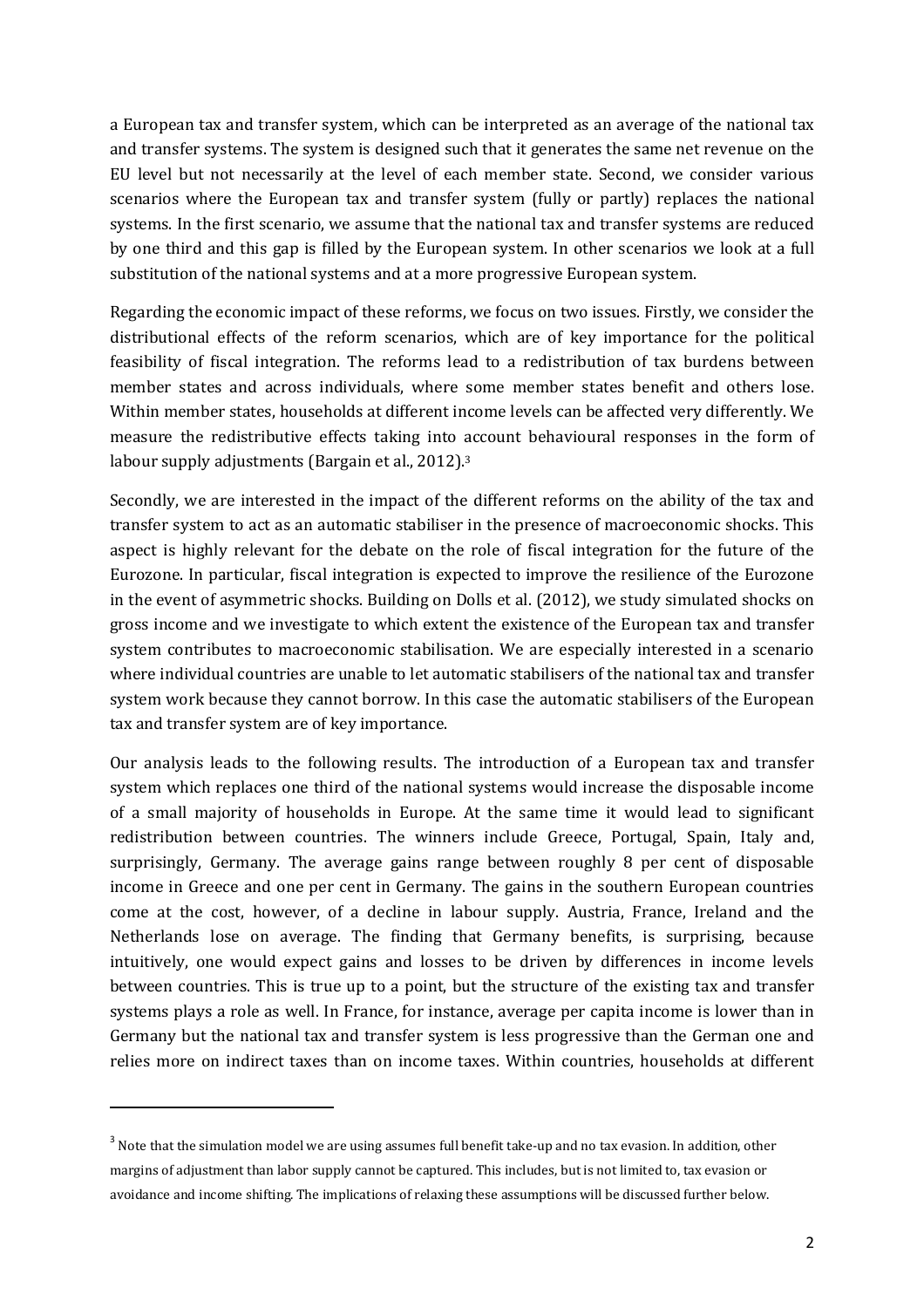income levels are affected differently. In the southern European countries, the gains are concentrated among the low income quintiles. In high income countries, the high income quintiles gain on average. The middle class loses in many countries. We also analyse the impact of the reform on income inequality. Overall, introducing the EU tax system reduces EU-wide income inequality. In most cases, this also holds for inequality within countries. In sum however, these findings cast doubts on the political feasibility of the reform under consideration. While a small majority of EU citizens would gain, this is not true for a majority of countries. We analyse the implications considering current and prospective voting mechanisms of the Council of the European Union.

How does the introduction of the EU tax-benefit system affect automatic fiscal stabilisers? Unsurprisingly, the reform will increase automatic stabilisers in countries where the national tax systems have smaller stabilisers compared to the European average – this applies in particular to the southern European countries. A key question is by how much the EU tax and transfer system contributes to overall fiscal stabilisation. In the case where the EU tax and transfer system replaces one third of the national system, the EU system would absorb between 10 per cent (Ireland) and 15 per cent (Germany) of a shock to gross income. In the case of the more progressive EU tax system, the stabilisation properties remain similar.

Finally, what are the implications of introducing a system of fiscal equalisation, rather than a common tax and transfer system? Note that with this scenario, the national tax and transfer systems stay in place and tax revenues are now redistributed across countries. The fiscal equalisation system we consider compensates countries for differences between their national and the EU average taxing capacity. As those differences are fully equalised, the redistributive effects are considerable. As one would expect, the system implies transfers flowing from high to low income countries.

How does this system of fiscal equalisation perform when it comes to providing stabilisation in the event of an asymmetric shock? We consider a shock in the form of a decline in gross income by 5 per cent which hits Greece, Italy, Spain, Portugal and Ireland (the 'GIIPS' group). In all other countries, income remains constant. Interestingly, in terms of the stabilisation effects it offers, the fiscal equalisation mechanism performs rather poorly. In Greece, fiscal equalisation even leads to a destabilising effect. In Portugal, the stabilisation effect is close to zero. The reason is that, in the situation before the shock, Greece and Portugal are the countries which benefit most from fiscal equalisation. The shock reduces their taxing capacity, but it also reduces the taxing capacity of the union as a whole. Since other large countries like Spain and Italy and even a net contributor (Ireland) are affected, the sum of money available for fiscal equalisation declines, and countries which benefited initially may even lose transfers. Those findings become even more prevalent when simulating a shock comparable to the 2008-09 recession which has hit not just a few but all countries under analysis.

Our findings have important policy implications. In order to achieve significant income stabilisation through the introduction of an EU tax and transfer system, the magnitude of the simulated system would have to be considerable. Replacing one third of the national systems by a European system would lead to stabilisers absorbing between 10 and 15 per cent of a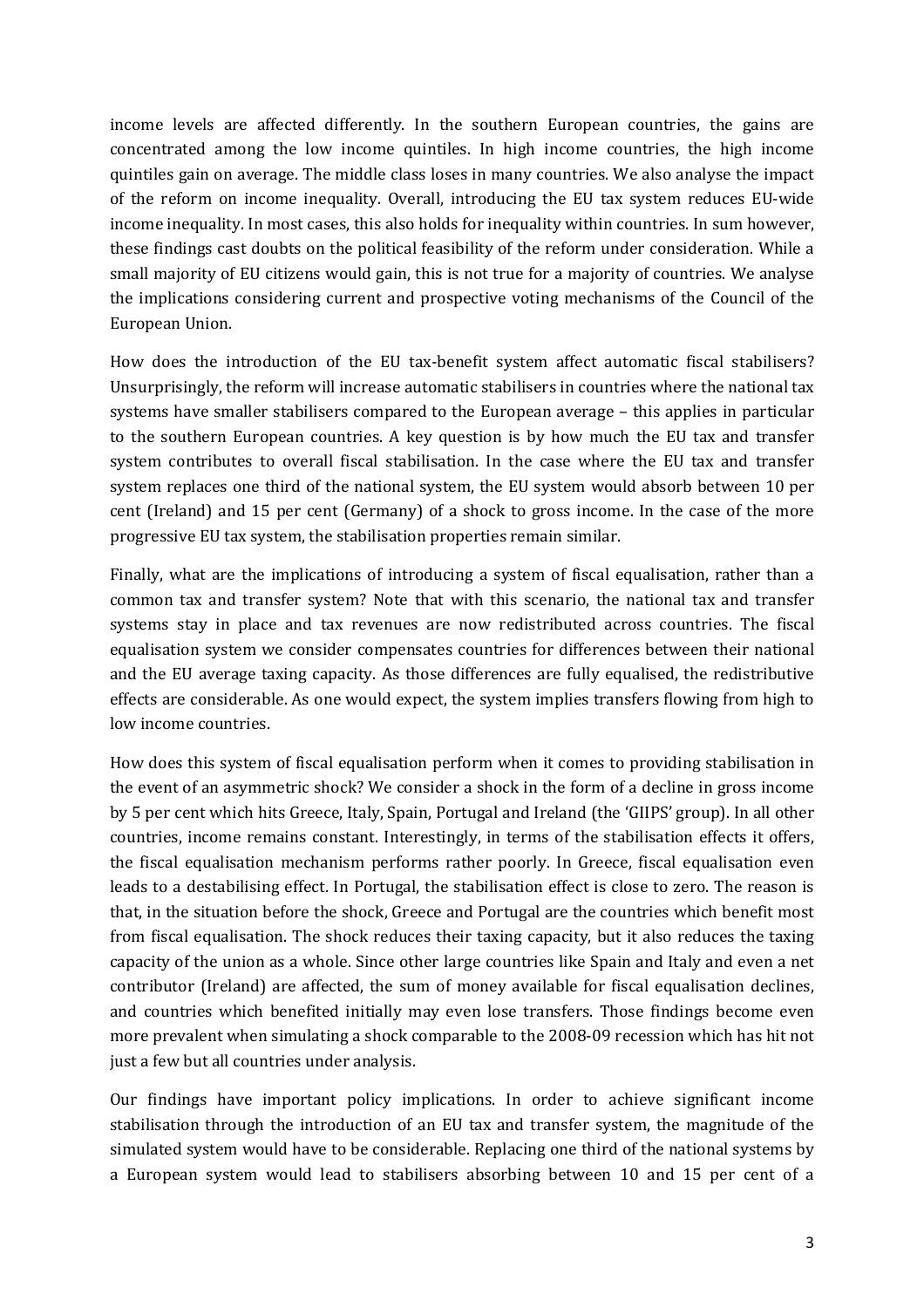macroeconomic shock. But establishing such a system would give rise to significant redistributive effects, which will make political acceptance difficult.

The alternative of setting up a fiscal equalisation system could give rise to even larger redistributive effects, depending on the design of the system. But a high degree of fiscal equalisation does not imply that the system always offers a high degree of fiscal stabilisation in the presence of asymmetric shocks. The stabilisation effect may be different for different countries, and the example considered here shows that even a destabilising effect is possible.

The setup of the rest of this paper is as follows. Section 2 describes the related literature and the concept and design of a fiscal union in our simulation scenarios. Section 3 introduces the empirical strategy, i.e. the micro data and the tax-benefit calculator EUROMOD, the different scenarios as well as some descriptive information. The results are presented in Section 4. Section 5 concludes.

# **2 Conceptual framework and related literature**

# **2.1 Related literature**

 $\overline{a}$ 

The related literature about European integration in the area of fiscal policy can be divided into two broad areas.4 The first strand of literature focuses on the EU budget, its expenditure and its revenue sources. This literature discusses issues like the size and structure of the EU budget as well as its current revenue sources (see, e.g., Atkinson, 2002; Begg, 2005). One important issue is whether the EU should be allowed to levy taxes. Currently the EU is essentially financed through contributions from the member states. Most of the literature about EU taxes focuses on indirect taxes like a European VAT or an environmental tax. Other proposals include a European corporate income tax or, more recently, a European financial transactions tax (see e.g. Le Cacheux, 2007, Begg, 2011). In this literature the key arguments in favour of a European tax are that such a tax would increase the transparency and improve democratic control of EU policies. Wigger and Wartha (2003) take a different approach and develop a theoretical model which focuses on the interaction between tax coordination and the allocation of taxing rights between the national and the EU level. They argue that, in the presence of tax coordination between member states, giving the EU the power to tax is not desirable because the coexistence of taxing powers at the national and the EU level will lead to overtaxation.

The key difference of this literature to the present paper is that none of these contributions looks at the quantitative economic effects of introducing a European tax while our focus is on the quantitative effects in terms of redistribution, labour supply, and macroeconomic stabilisation.

The second strand of literature related to the present paper is the large body of work on the implications of EMU for fiscal policy integration. An important early discussion of the key issues

<sup>4</sup> There is a third strand of literature which discusses the coordination and harmonisation of taxes and tariffs required to create a common market. This literature is surveyed, for instance, in Keen (1993). For the present paper this literature is less relevant because our focus is not on tax obstacles for border crossing economic activity.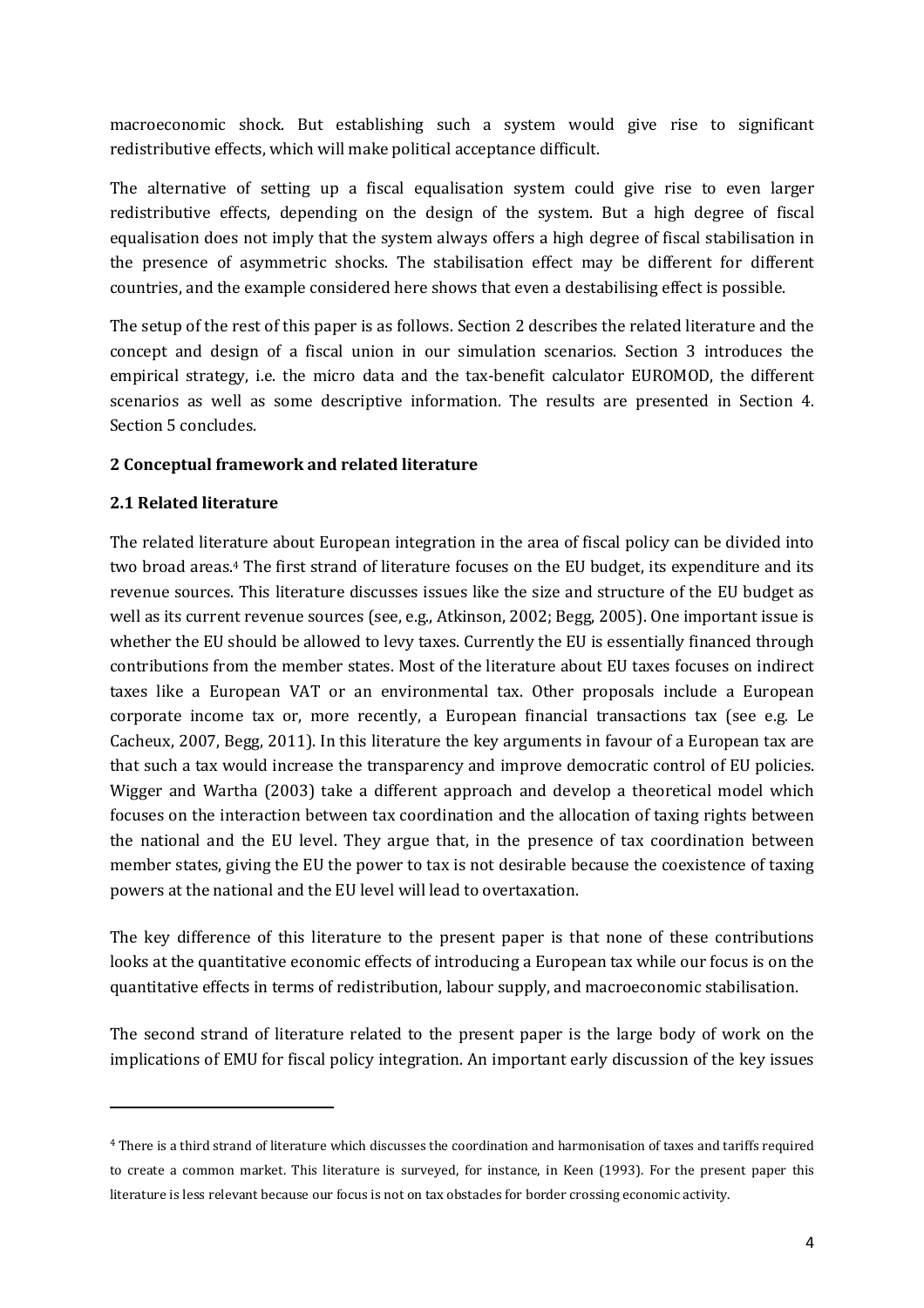can be found in the MacDougall Report (1977), which had the broad objective to analyse the role of public finances for European integration. One of the key findings of the report is that "*public finance in existing economic unions plays a major role in cushioning short term and cyclical fluctuations ... there is no such mechanism in place ... between member countries and this is an important reason why in present circumstances monetary union is impracticable*" (p.12). This view has been confirmed by most of the later literature on the implications of EMU for fiscal policy in Europe. Eichengreen (1990) compares Europe to the US and emphasises that the federal income tax in the US provides significant insurance against asymmetric macroeconomic shocks. He argues that, since regional problems are likely to be greater in Europe than in the US, fiscal shock absorbers would have to be significantly larger.

Along similar lines, many economists have warned that the Euro area is too heterogeneous and thus far away from being an optimum currency area along the lines of Mundell (1961) and Kenen (1969). Therefore, the EMU will be fragile and vulnerable to economic shocks unless it is complemented by more fiscal integration (see e.g. Sala-i-Martin and Sachs, 1992; Buiter et al., 1993; Masson, 1996; Eichengreen and Wyplosz, 1998; Engwerda et al., 2002; Uhlig, 2003). Several authors have proposed an increase in the European budget in order to establish a horizontal fiscal equalisation mechanism (Italiener and Vanheukelen, 1993; Hammond and von Hagen, 1998; Dullien and Schwarzer, 2005; Marzinotto et al., 2011). Schuknecht et al. (2011) emphasise fiscal discipline and propose an independent fiscal council for the Euro area with the aim to improve governance and compliance.

Some economists have taken the opposite view and argue that the '*unprecedented divorce between the main monetary and fiscal authorities*' (Goodhart, 1998) also has advantages because it limits political influence on monetary policy (e.g. Beetsma and Bovenberg, 1998; Dixit and Lambertini, 2003; Beetsma and Giuliodori, 2010). However, the current debt crisis in the Eurozone has renewed doubts about the wisdom of this construct. Today, the view seems to prevail that a monetary union like the EMU cannot work without a major policy shift towards a fiscal union.

# **2.2 What is a 'fiscal union'? Simulation scenarios**

In the debate on reforms of fiscal institutions in the Eurozone, it is not always clear what exactly the term 'fiscal union' is supposed to mean and different people use it very differently. Fuest and Peichl (2012) suggest five possible elements of a European fiscal union. These are (i) fiscal rules for the member states as well as rules concerning policy coordination and supervision, (ii) a crisis resolution mechanism, (iii) a joint guarantee for government debt, (iv) a fiscal equalisation and/or other mechanisms for transfers between countries and (v) an extended EU budget and European taxes.

While much of the current political debate focuses on short term crisis management and therefore emphasises elements (i)  $-$  (iii), the focus of this paper is on elements (iv) and (v), which are more relevant in the long term.

Of course, a significant shift of policy responsibilities to the European level raises many questions in terms of construction and how the central budget is used. More precisely, one key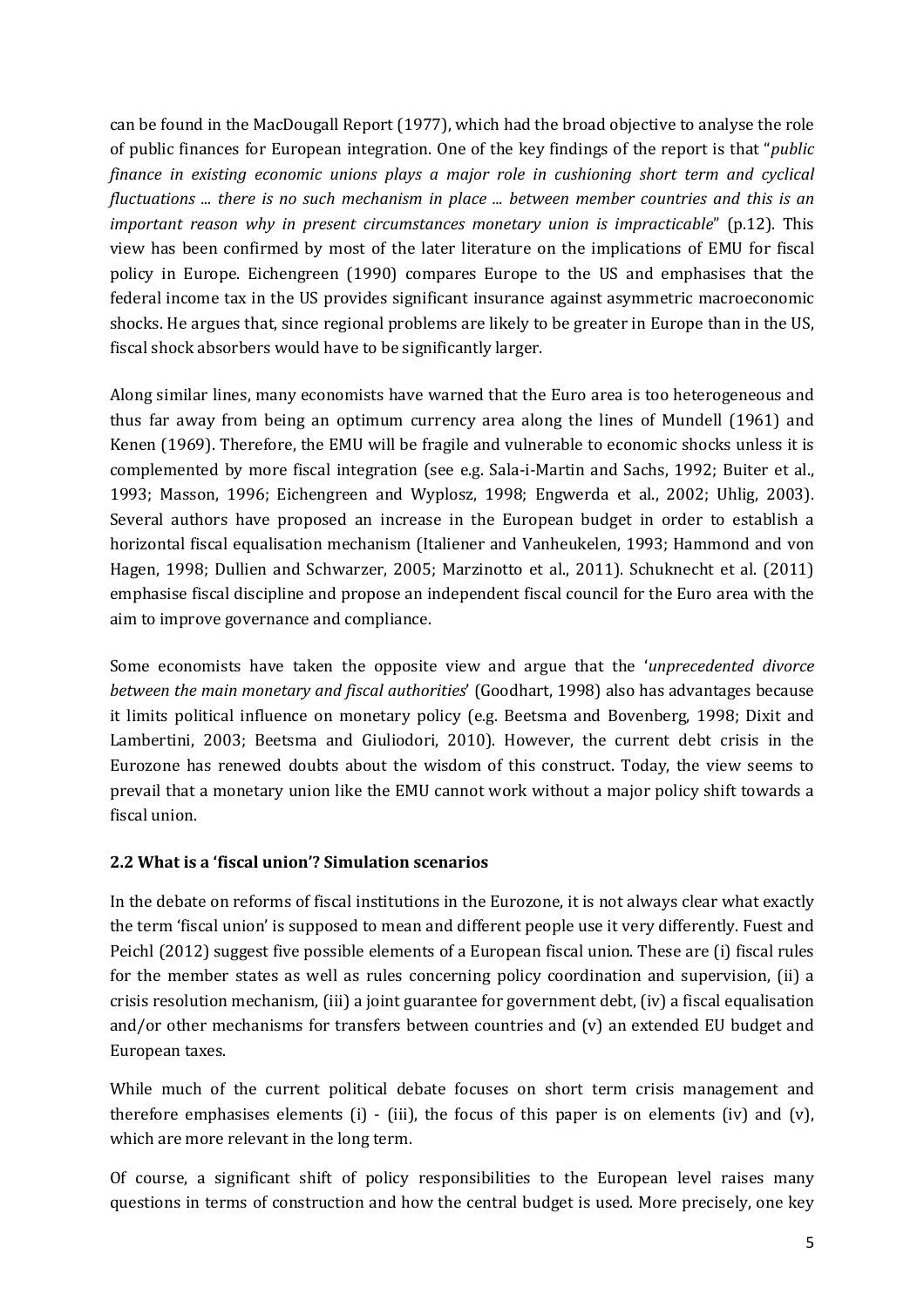question is how the fiscal equalisation mechanism combined with a European income tax will function. In order to choose scenarios for the type of a fiscal union we are going to model, we distinguish three dimensions which serve as a framework for the specific design of a European tax-benefit system: (1) overall revenue, (2) the design of the EU tax and transfer system and its share in overall taxes and transfers and (3) the assignment of revenues and the existence of a fiscal equalisation mechanism.

First, for overall revenue, we assume our reforms to be revenue neutral at the EU level. This choice appears to be a natural solution for two reasons. First, it ensures the comparability of different scenarios. Second, by keeping the overall budget constant, we avoid the debate about increasing (decreasing) the size of government. This, however, does not imply revenue neutrality at the national level, as will be discussed further below.

Second, for the design of the EU tax-benefit system, several approaches are possible in principle. The system could be designed from scratch. A simple way of doing so would be to introduce an EU tax surcharge, where the surcharge could simply be a percentage of national income tax payments. But this approach raises various difficulties. Most importantly, since national income tax systems differ widely across member states, such a system would benefit countries with low income taxes, and it would create incentives for individual member states to rely more on revenue sources other than income taxes like e.g. social insurance contributions or replace transfers by tax credits which reduce income taxation.

Therefore, we consider the introduction of a separate tax and transfer system which would partly or fully replace the national systems. What we will use here is an 'average system' which leads to the same revenue and progressivity at the EU level as a combination of the existing national systems. At least with view to progressivity, this is an arbitrary choice even when conditioning on revenue neutrality. Thus, we will also consider a scenario that increases progressivity of the overall system, while again ensuring that overall revenue remains constant.

Regarding the share of the EU system in overall taxes and transfers, a wide range of scenarios could be considered. At one extreme, we could assume that the EU tax-benefit system completely replaces national systems. However, in most existing fiscal unions, there are tax-benefit systems at different levels of government. For instance, in the US, two thirds of overall tax revenue are collected at the federal level versus one third at the state and local level. However, moving two thirds of the national tax and transfer systems to the EU level seems implausible. In our analysis, we will therefore look at two scenarios: in the first scenario the EU system replaces one third of the national systems; in the second scenario, the national systems are replaced entirely. Clearly, the latter scenario is more relevant as a theoretical benchmark whereas the former might be something that might happen if the EU decides to move to a federal fiscal system.

Third, we have to make assumptions regarding the assignment of tax revenues and the existence of a fiscal equalisation mechanism. We do this as follows. In our simulations of the introduction of a European tax and transfer system, we assume that any net revenues (revenues after taxes and transfers) generated by the EU system will be pooled, and each country will receive a transfer from this pool which is equal to the initial net revenue collected under the national tax systems. This assumption implies that redistribution between countries in our simulations is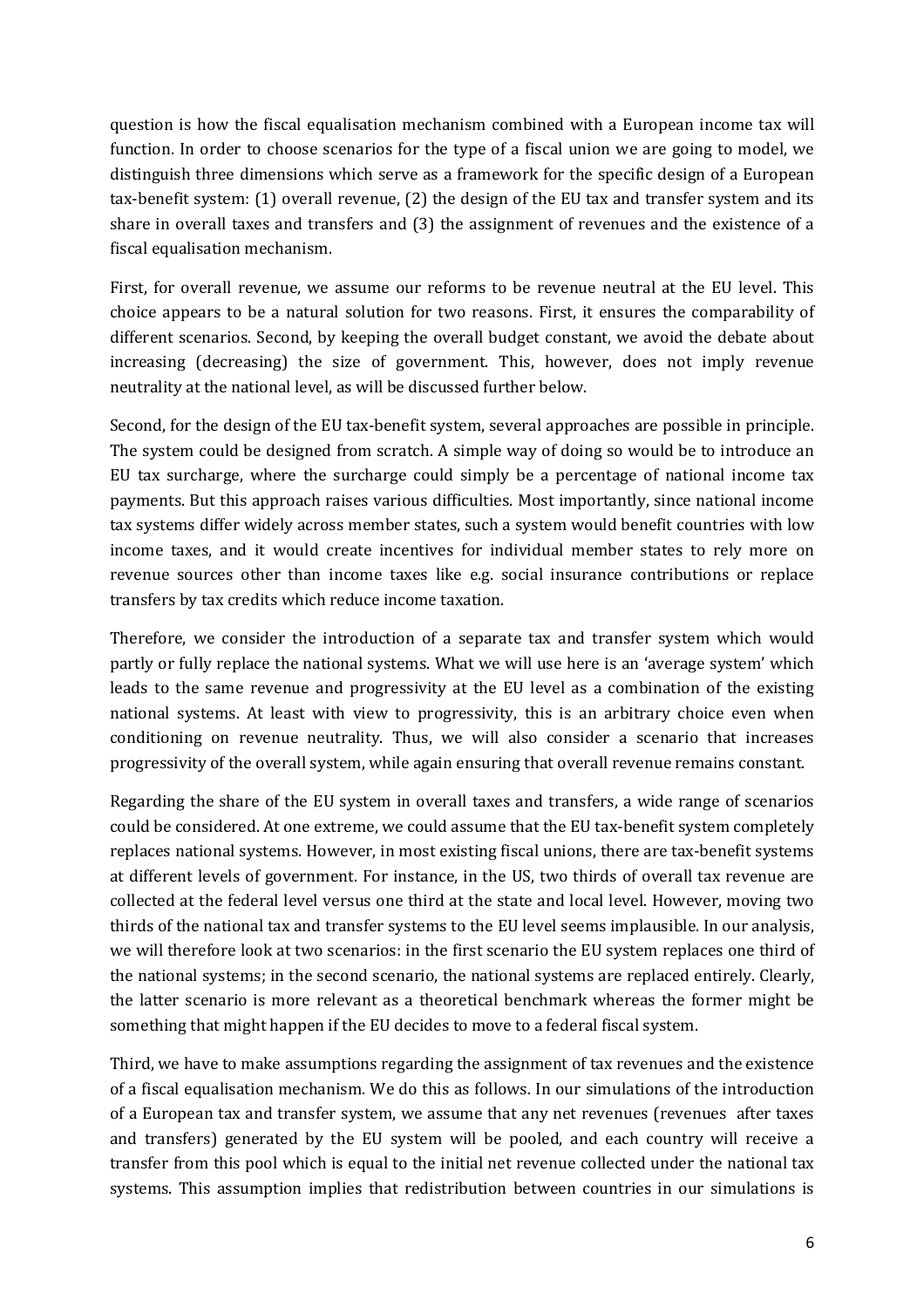driven by the fact that the EU average system changes the net tax burdens of households. We hold constant the net tax revenue each member state receives, so that the provision of public goods is kept constant in all countries, as are budget deficits. An alternative assumption would be to assume that net tax revenues are redistributed as well.

This issue will be discussed in the simulations about fiscal equalisation. For this purpose we will assume that member states keep their tax and transfer systems but the EU average tax and transfer system will be used as an indicator of taxing capacity. Member states with a taxing capacity below the EU average will be recipients in the fiscal equalisation mechanism and vice versa. We will then investigate to which extent i) the fiscal equalisation mechanism redistributes income between member states compared to a situation without equalisation and ii) the fiscal equalisation mechanism cushions the impact of an asymmetric economic shock.

#### **2.3 Conceptual framework**

In this section we describe the income concept used in our simulations, we illustrate the idea of constructing an average tax system with a simple example and we explain how our simulations deal with government budget constraints. Our simulations proceed as follows. We start with representative micro data from each of the 11 EU member states which enter our simulations. Gross market income  $X_i$  of individual *i* is defined as the sum of all incomes from market activities:

$$
X_i = E_i + Q_i + I_i + P_i + O_i,\tag{1}
$$

where  $E_i$  is labour income,  $Q_i$  business income,  $I_i$  capital income,  $P_i$  property income, and  $O_i$ other income. Disposable income  $Y_i$  is defined as market income minus net government intervention  $G_i = TAX_i + SIC_i + BEN_i$ :

$$
Y_i = X_i - G_i = X_i - (TAX_i + SIC_i - BEN_i),
$$
\n<sup>(2)</sup>

where  $TAX_i$  are direct taxes,  $SIC_i$  employee social insurance contributions, and  $BEN_i$  are cash benefits (i.e. negative taxes). Note that, due to a lack of micro data, we cannot include indirect taxes and in-kind benefits in our analysis. In the following, we refer to the difference between taxes and social insurance contributions paid and transfers received as net taxes.

For an illustrative example of a common tax and transfer system, assume two countries *A* and *B* with individual net tax schedules  $T_i = f_i(X_i \mathbf{z}_i)$ . To keep the example as simple as possible, consider a linear progressive net tax schedule independent of characteristics  $z_i$ , i.e.  $T_i =$  $f_i(X_i \mathbf{z}_i) = t_i X_i - a_i$  with  $t_i$  the marginal tax rate and  $a_i$  a refundable tax credit (equal to a benefit if  $t_i$  is negative). A simple way to introduce a revenue neutral common tax system is to use the average system

$$
T^{Avg} = \frac{t_A X_i - a_A + t_B X_i - a_B}{2} = \frac{t_A + t_B}{2} X_i - \frac{a_A + a_B}{2},
$$
\n(3)

i.e. applying the average marginal tax rate and tax credit. In reality, tax-benefit systems do not only depend on income but on other characteristics, too. In addition, the observed tax-benefit systems are directly progressive. We therefore construct the EU average tax and transfer system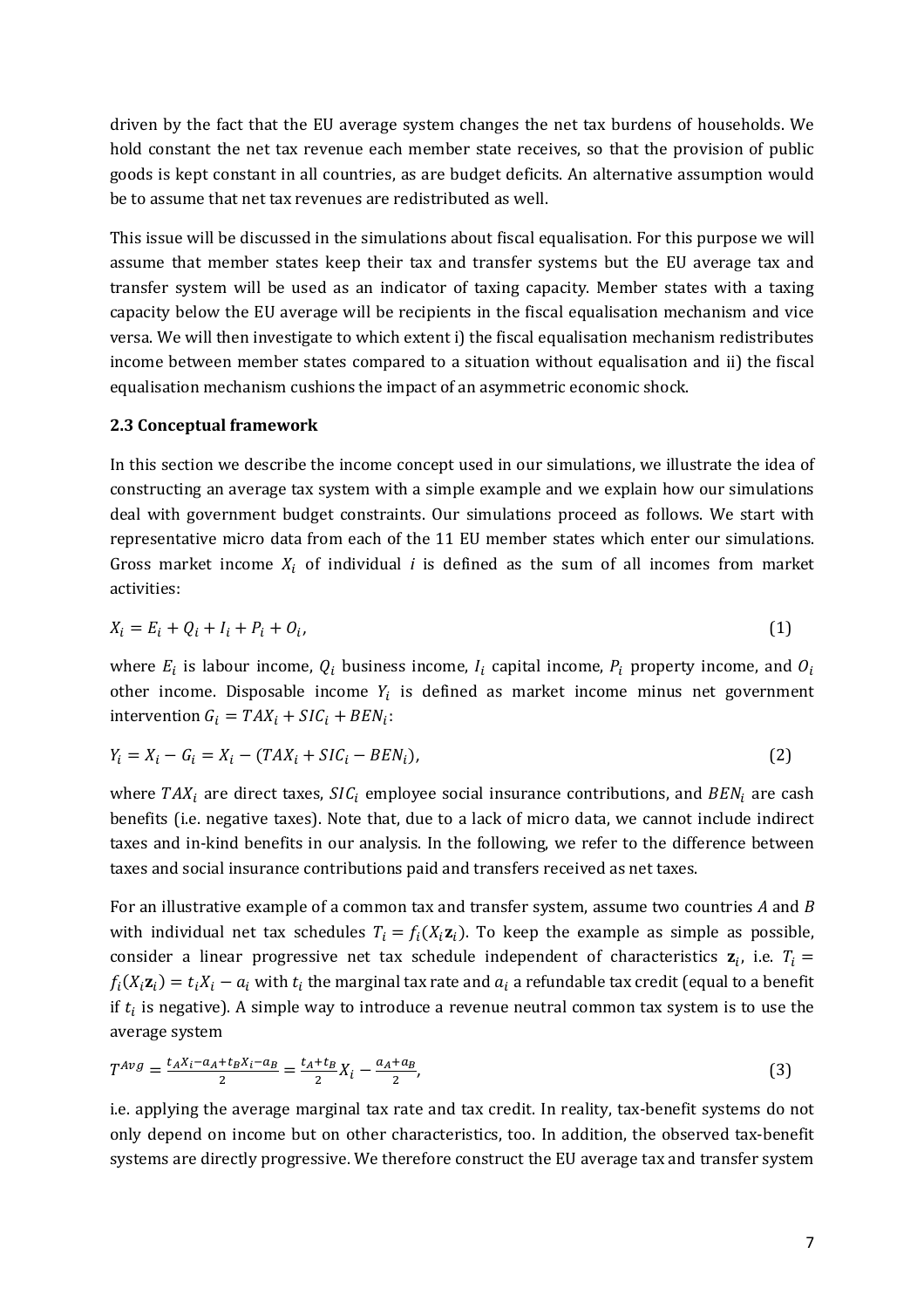using a regression approach as described in section 3.2, but the economic intuition is as in our simple example.

How do we take into account the government budget constraints in our simulations? Assume that country *A* has  $N_A$  citizens with characteristics  $(X_A, z_A)$ , and country *B* has  $N_B$  citizens with characteristics  $(X_B, z_B)$ . Under the national tax and transfer systems, the national government budget constraint of country *k* (*k*=*A*,*B*) in period *t* is given by

$$
\sum_{j=1}^{N_k} T_{ikt} + T_{kt}^R - B_{kt} = E_{kt}
$$
\n(4)

where  $\sum_{j=1}^{n} T_{jkt}$  is revenue from 'net taxes' (income taxes and social insurance contributions net of transfers),  $T_{kt}^{R}$  is revenue from other taxes like consumption taxes or corporate income taxes,  $B_{kt}$  is the budget deficit and  $E_{kt}$  is public expenditure excluding transfers. This would include spending on defence, infrastructure, police, education and other public services, but also interest payments on government debt.

In the following, we omit the time index *t* to keep the notation simple. Equations (4) holds in the reference scenario in our simulations – a scenario with no supranational tax and transfer system. In this reference scenario the aggregate disposable income of the citizens of country *k*  $(k=A,B)$  is given by

$$
\sum_{i=1}^{N_k} Y_{ik} = \sum_{i=1}^{N_k} (X_{ik} - T_{ik}).
$$
\n(5)

Now assume that both countries form a union and define a common tax and transfer system denoted by  $T_{EU} = f_{EU}(X, \mathbf{z})$ . In the following, we denote by  $T_{iEUk}$  the net tax payment that arises if the common tax system is applied to citizen *i* residing in country *k* (*k*=*A*,*B*). This tax system is constructed so that, for the union as a whole, and for given market incomes, it generates the same net tax revenue as the national tax systems:  $\sum_{i=1}^{N_A}T_{iA}+\sum_{j=1}^{N_B}T_{jB}=\sum_{i=1}^{N_A}T_{iEUA}+\sum_{j=1}^{N_B}T_{jEUB}$  $j=1$  $N_{\boldsymbol{A}}$  $i = 1$  $N_{B}$  $j=1$  $N_{\overline{A}}$  $\sum_{i=1}^{N_A} T_{iA} + \sum_{j=1}^{N_B} T_{jB} = \sum_{i=1}^{N_A} T_{iEUA} + \sum_{j=1}^{N_B} T_{jEUB}.$ 

In the next step, countries *A* and *B* reduce their national net taxes by a factor  $1 - \alpha$  and fill the gap by introducing the common tax system. As a result aggregate disposable income of the citizens of country *k* (*k*=*A*,*B*), becomes  $\sum_{i=1}^{N_k} Y_{ik} = \sum_{j=1}^{N_k} (X_{ik} - (1 - \alpha)T_{ik} - \alpha T_{iEUk})$  $j=1$  $N_k$  $N_k N_{ik} = \sum_{j=1}^{N_k} (X_{ik} - (1 - \alpha)T_{ik} - \alpha T_{iE}N_{ik}).$ 

So far, we have assumed that market incomes remain constant. But the reform of the tax and transfer system will affect market incomes because it affects labour supply. Denote the market income of individual *i* residing in country *k* before the reform by  $X_{ik}^0$  and market income after the reform by  $X_{ik}^1$ . Then the change in aggregate disposable income of citizens of country  $k$ ,  $\sum_{j=1}^{N_k} [Y_{ik}^1 - Y_{ik}^0]$  can be expressed as

$$
\sum_{i=1}^{N_k} [Y_{ik}^1 - Y_{ik}^0] = \sum_{i=1}^{N_k} [X_{ik}^1 - X_{ik}^0 - [(1-\alpha)f_k(X_{ik}^1, \mathbf{z}_{ik}) - \alpha f_{EU}(X_{ik}^1, \mathbf{z}_{ik}) - f_k(X_{ik}^0, \mathbf{z}_{ik})]] \tag{6}
$$

In our analysis, we focus on the change in disposable income as an indicator of whether countries or individuals benefit or lose from a reform.5 What are the factors driving changes in

 $\overline{a}$ 

<sup>&</sup>lt;sup>5</sup> Here one may object that welfare should be used as an indicator because more labour supply may increase disposable income but not welfare. We use disposable income because this is a widespread and easily understandable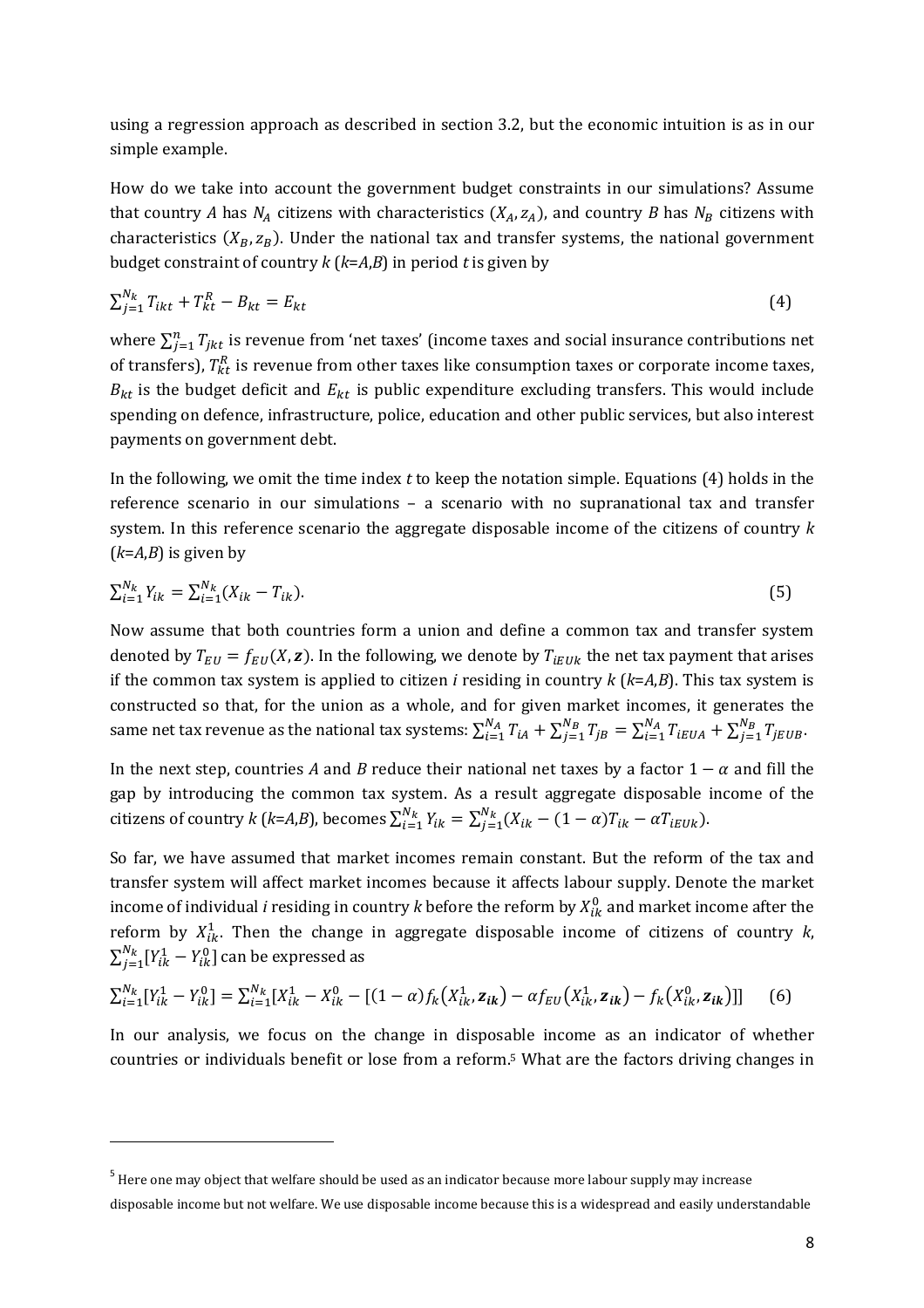disposable income in different countries? Firstly, countries where the national tax and transfer system implies a low net tax burden compared to the European average will suffer a loss in disposable income as a result of the reform simply because European taxes are higher. Secondly, low income countries will tend to experience an increase in disposable incomes because they benefit from the fact that they now share a tax and transfer system with richer taxpayers in other countries. Thirdly, changes in disposable income will occur as taxpayers adjust their labour supply.

How does the reform affect overall tax revenue and the budget constraints of the national governments? Consider first the impact on the national budgets. National net tax revenue changes for two reasons. Firstly, the national tax and transfer system is cut by a factor  $1 - \alpha$ . Secondly, the net revenue generated by what remains of the national system changes due to labour supply adjustments. The change in net tax revenue collected by country *k* due to the reform is given by

$$
\sum_{i=1}^{N_k} [T_{ik}^1 - T_{ik}^0] = \sum_{i=1}^{N_k} [(1-\alpha)f_k(X_{ik}^1, \mathbf{z}_{ik}) - f_k(X_{ik}^0, \mathbf{z}_{ik})] \tag{7}
$$

The net revenue collected by the common tax system, which we denote by  $R_{EU}$ , is given by

$$
R_{EU} = \alpha \left[ \sum_{i=1}^{N_A} f_{EU} \left( X_{iA}^1, \mathbf{z}_{iA} \right) + \sum_{j=1}^{N_B} f_{EU} \left( X_{jB}^1, \mathbf{z}_{jB} \right) \right]. \tag{8}
$$

This net tax revenue collected at the European level is equal to the net revenue the national governments lose by abolishing a share  $\alpha$  of their national tax and transfer systems if market income is constant. The reason is that the new tax system was designed to assure revenue neutrality ex ante, before labour supply adjustments. Without changes in labour supply, the tax revenue collected at the European level would be exactly sufficient to compensate the governments of the member states for their net tax revenue losses (or gains). No further adjustments to balance the government budgets would be required: The variables 'other' taxes  $(T<sup>R</sup>)$ , the budget deficits (B) and expenditures on public services (E) could be the same before and after the reform

But since we do take into account changes in labour supply caused by the reform, revenue neutrality ex post is not guaranteed. The net revenue collected by the common tax system may differ from the revenue required to compensate the national governments for the changes in their net tax revenue. Assume that the European budget nevertheless compensates the national governments for the changes in national net tax revenue caused by the reform, after labour supply adjustments. In this case, the European budget constraint can be written as

$$
B_{EU} = \sum_{i=1}^{N_A} [T_{iA}^1 - T_{iA}^0] + \sum_{j=1}^{N_B} [T_{iB}^1 - T_{iB}^0] - R_{EU}
$$
\n(9)

where  $B_{EU}$  is the deficit (or, if negative, surplus) in the EU level budget. A deficit  $B_{EU} > 0$  arises in the European budget if the reform leads to behavioural adjustments which reduce EU-wide net tax revenue. In contrast, if EU-wide net tax revenue increases, the EU budget would be in

<u>.</u>

indicator, but we will also report results for welfare changes as well as disposable income changes without labour supply adjustments. The pattern of the results is the same for all indicators.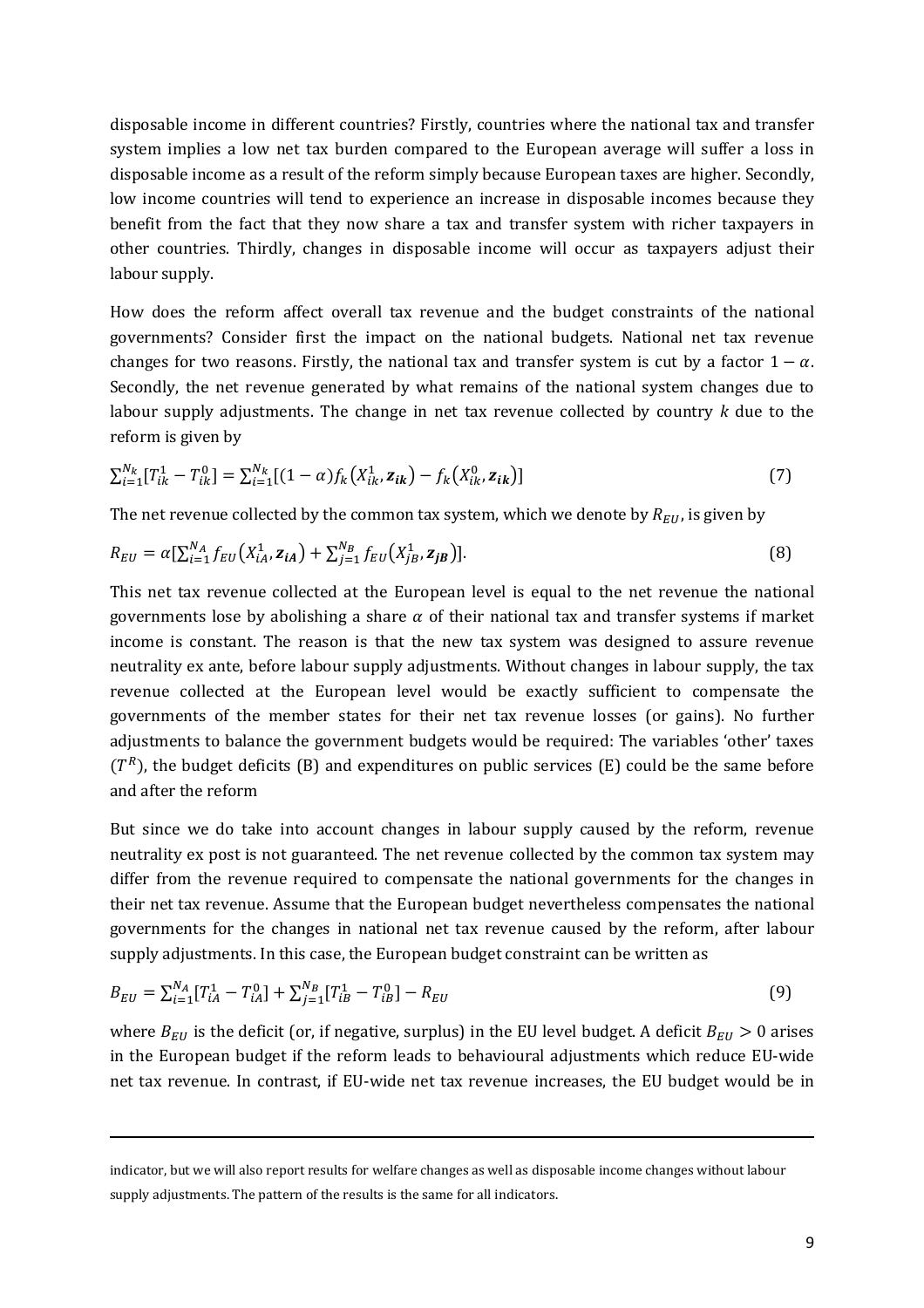surplus. If there is a deficit, the question arises how that deficit is financed and how the burden is distributed across countries. Likewise, if there is a surplus, this money can be distributed to the national governments. As we will show in the simulations, this effect is quantitatively so small that it can be neglected.<sup>6</sup>

### **3 Empirical strategy**

 $\overline{a}$ 

#### **3.1 EUROMOD: model and database**

In order to analyse the hypothetical introduction of a EU-wide tax-benefit system, we need to run counterfactual simulations. We use the microsimulation technique to calculate taxes, benefits and disposable income under different scenarios for a representative micro-data sample of households. Simulation analysis allows conducting a controlled experiment by changing the parameters of interest while holding everything else constant. Therefore, the researcher does not have to deal with endogeneity problems when identifying the effects of the policy reform under consideration.

Simulations are carried out using EUROMOD, a static tax-benefit model for the EU countries, which was designed for comparative analysis. Through a common framework, which has a greater flexibility than typical national models to accommodate a range of different tax-benefit systems, it allows the comparison of countries in a consistent way. EUROMOD was originally created in the late 1990s, by a consortium of research institutions from each EU15 country with a good knowledge and expertise in their respective national tax-benefit systems. The tax-benefit systems included in the model (1998 and 2001 for the EU-15, 2003 for a subset of countries and 2005 for four new member states) have been validated against aggregated administrative statistics as well as national tax-benefit models (where available), and the robustness has been checked through numerous applications (see, e.g., Bargain, 2007).

The model can simulate most direct taxes (especially income taxes on all sources of income including tax credits, payroll taxes and social insurance contributions) and benefits (e.g., welfare benefits and social assistance, housing benefits, family and child benefits) except those based on previous contributions as this information is usually not available from the cross-sectional survey data used as input datasets. Information on these instruments is taken directly from the original data sources. While simulations are usually carried out for counterfactual situations, EUROMOD also simulates various taxes and transfers for the baseline that are not observed in the original data.

Information on consumption is missing in the data; hence indirect taxes as well as taxes on corporate profits are not included in the model. The same is true for in-kind benefits. Clearly,

 $^6$  In the different scenarios the deviations from revenue neutrality range between a surplus of 0.44 Euros per household and week to a deficit of 0.64 Euros per week. Table C2 in the appendix reports these numbers as a percentage of net tax payments.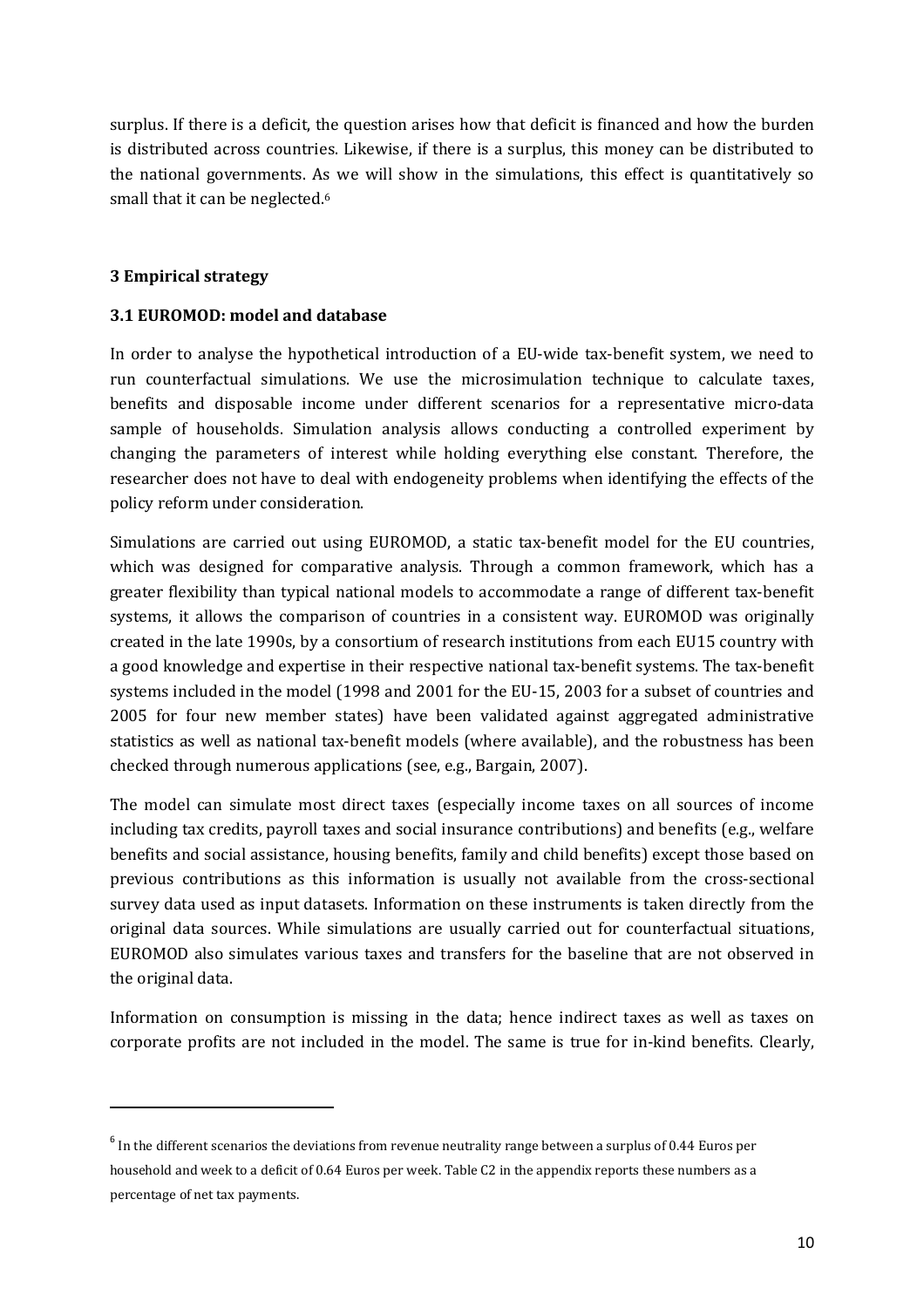these elements differ between countries and affect the results presented. Table A.1 in the Appendix reports the shares of taxes which are captured by the model for the different countries. Clearly, these shares vary across countries - between 44 per cent (Ireland, Portugal) and 66 per cent (Germany). We do not find a systematic relationship between these shares and our results. In addition, the table contains information about the deficit and debt ratios for each country. In our analysis we do not impose a balanced budget rule and hence keep these initial conditions fixed.

EUROMOD assumes full benefit take-up and tax compliance, focusing on the intended effects of tax-benefit systems, which may influence the results in terms of the redistributive and stabilizing effects of fiscal reforms when this behaviour varies substantially across countries.

The main stages of the simulations are the following. First, a representative micro-data sample of individuals in households (including information on gross income from various sources as well as demographic characteristics which are relevant to determine taxes and benefits such as household size, age and number of children, marital status, employment status, disability status, region of living; see also below) and the respective tax-benefit rules (e.g. for singles or couples) are read into the model. Then for each tax and benefit instrument, the model constructs corresponding assessment units (for instance the individual, family or household), ascertains which are eligible for that instrument and determines the amount of benefit or tax liability for each member of the unit (for instance accounting for the individual or joint assessment of taxes or benefits for each household member). Finally, after all taxes and benefits are simulated, disposable income is calculated. This simulated disposable income includes all monetary incomes, except capital gains and irregular incomes.<sup>7</sup>

Due to data limitations, our analysis is based on the 2001 tax-benefit systems, two years after the introduction of the Euro for the EURO-12 countries.8 This is important to keep in mind, especially given that many countries implemented significant reforms in their tax and transfer systems in the last decade. The input datasets for these countries are summarised in Table A.2 in the Appendix. The sample sizes vary across countries from 7,000 to more than 25,000 households. All monetary variables are updated to the 2001 year using country-specific uprating factors, as the income reference period varies from 1999 to 2001.

# **3.2 Scenarios**

In this section we explain in a more technical manner how we conduct the simulations of the different reform scenarios introduced in Section 2.2. We proceed in four steps.

<sup>7</sup> For further information on EUROMOD, see Sutherland (2007). There are also country reports available with detailed information on the modelling and validation of each tax benefit system, see http://www.iser.essex.ac.uk/research/euromod.

 $^8$  Unfortunately, this is the most recent year for which all countries and data is available. For later years, Germany and France would be missing. At the time of writing this paper, a more recent version of Euromod for the EU-27 countries is being constructed.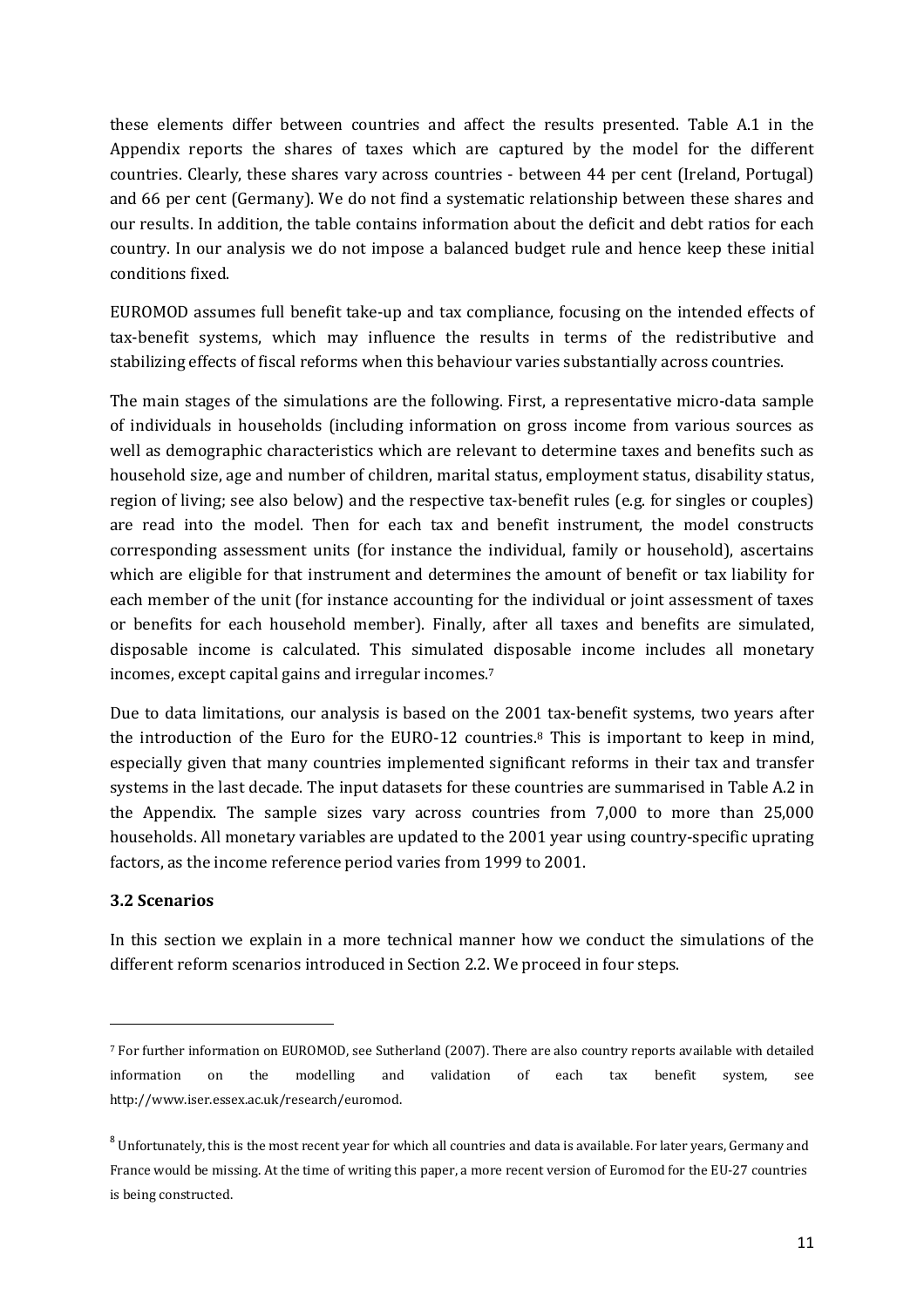- 1. We use EUROMOD, which contains an exact representation of the (direct) tax-benefit systems of the Eurozone countries in 2001, to extract net taxes for each individual (and household) *i* in representative samples for each country *c*. In particular, EUROMOD simulates the country specific net taxes (income and payroll taxes minus benefits)  $T_{ic} = f_c(X_i \mathbf{z}_i)$  as a function of gross market income  $X_i$  and a vector of non-income factors  $\mathbf{z}_i$  (e.g. marital status, number and age of children) taken from the data.
- 2. Using those simulated net taxes  $T_{ic}$  for all European citizens, we obtain the average EU tax function  $T_{i, Elavg}$  such that it yields the same net revenue at the EU level as the sum of the national systems. In order to calculate this average system, we adopt a regression approach and estimate the following reduced form tax function on the pooled sample:

$$
T_{ic} = \omega_i f_{EU}(X_i \mathbf{z}_i) + \varepsilon_i. \tag{10}
$$

Function  $f_{EU}$  is specified as a flexible transformation of  $(X_i \mathbf{z}_i) \rightarrow T_{ic}$ .  $\varepsilon_i$  is the OLS residual and  $\omega_i$  the household sample weight. We use a very flexible functional form with higher order polynomials and interaction terms of income and basically all characteristics observed in the data which are relevant for taxes and benefits (such as gross income from various sources, household size, age and number of children, marital status, employment status, disability status, region of living). Table A.3 in the Appendix reports the mean values of the main variables in each country. Given that weights sum up to the EU population size this function directly accounts for a population weighted average tax function at the EU level. The fit of this tax regression in terms of the *R2* measure is close to 1. It is not equal to 1, though, because by regressing on the pooled sample, differences across countries will be explicitly captured, which is exactly the differences we need to keep for the average system.

- 3. The estimated function is then used to predict net tax payments for the EU average tax system  $T_{i, Eluavg}$  for each individual and household in the sample.
- 4. Next, we use the predicted EU average tax system to construct different scenarios of replacing the national tax-benefit systems with an EU-wide system (again, yielding the same revenue on the EU-level, but not for each country). In principle, a continuum of scenarios for introducing a fiscal union is possible. We focus on two different tax systems. We either replace the current national systems  $T_{nat}$  with the EU average system  $T_{EUavg}$  or with a system  $T_{i,EUavg\_p}$  with increased progressivity compared to  $T_{i,EUavg}$ (again yielding revenue neutrality).<sup>9</sup> The latter scenario can be seen as a proxy for a switch towards a more "Northern" European system with higher progressivity. For both

 $\overline{a}$ 

<sup>&</sup>lt;sup>9</sup> Precisely, we calculate  $T_{EUavg,p}$  by first introducing a proportional surcharge of 7.5% to  $T_{EUavg}$  which subsequently will be fully redistributed across all households in the pooled sample via a lump sum transfer equal to its mean value across households, i.e.  $T_{i, Elavg} = T_{i, Elavg} + T_{i, Elavg} * 0.075 - b$  with  $b = \frac{1}{N} \sum_{i=1}^{N} T_{i, Elavg} * 0.075$  Results for a surcharge of 5% (10%) are qualitatively in line with the results presented here and simply less (more) pronounced with view to the expected effects when increasing progressivity for the EU average system (detailed results available upon request).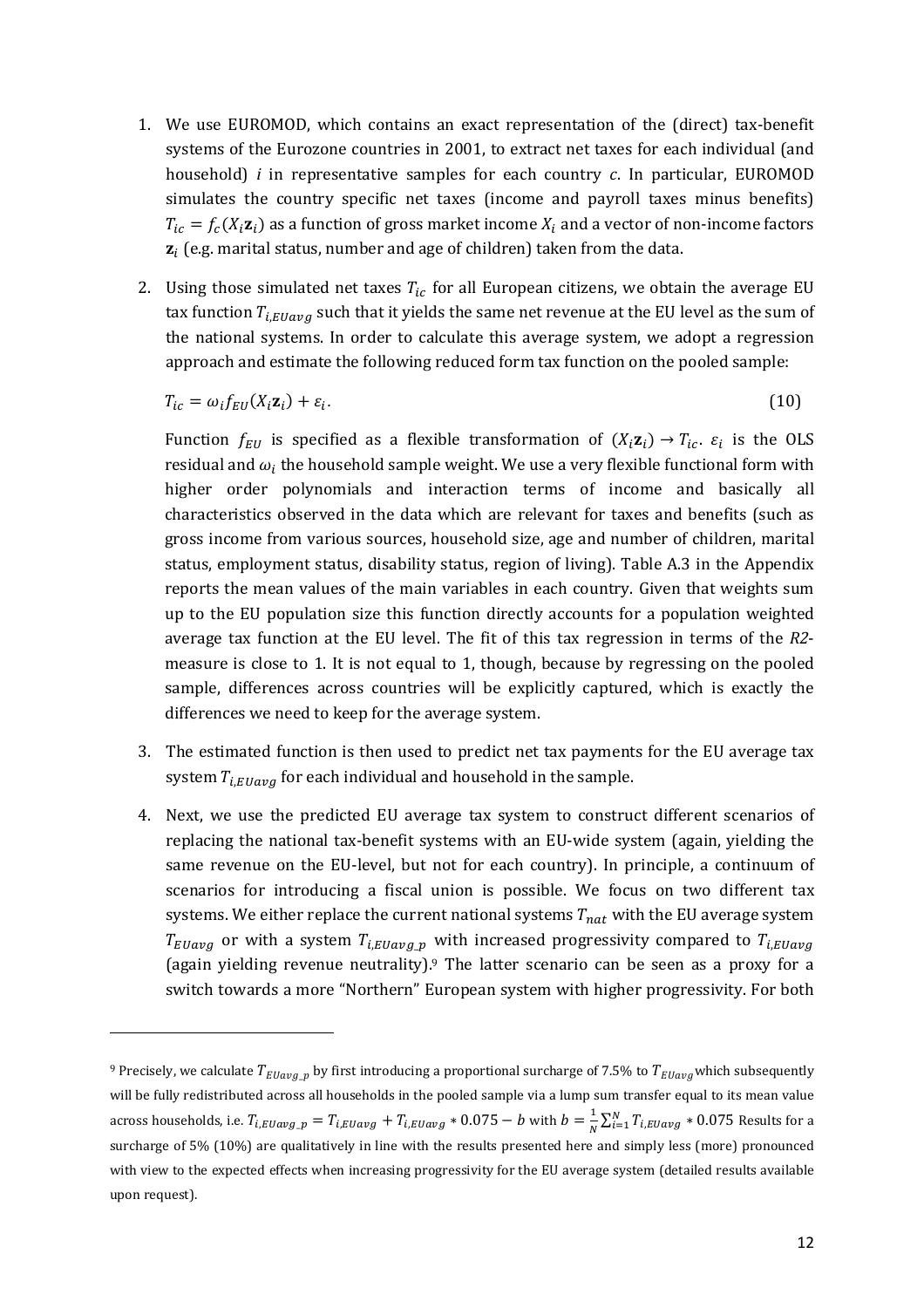systems, we simulate two different weighted combinations of the current national system and the EU average system resulting in a total of four different scenarios. Here, we simply look at full integration (the share of the average system is 100%) and a partial integration (which could be seen as a first step for such a major reform) of 33%. The benchmark is the current national system of each country (i.e. the share of the average system is 0%). Formally, we calculate for each household *i* of country *c*

$$
T_i = wT_{i,Euavg} + (1 - w)T_{ic}; w \in \left\{\frac{1}{3}, 1\right\}^{10}
$$
\n(11)

Subsequently, the four scenarios are labelled *EUavg-Sc. 1, Sc. 2* and *EUavg\_p-Sc. 1, Sc. 2*. Figure 1 plots the current national tax-benefit function as well as the two EU average functions. While the EU average function is, by construction, basically identical to the average of the national systems, the increased progressivity for the second function becomes visible especially at the top of the distribution.



Fig. 1: EU average tax-benefit schemes and average of national systems

What are the general implications of this approach with view to the resulting new tax-transfer systems of the different countries? By construction and as described in Section 2.3, we assume that all of the revenue collected from  $T_{EUavg}$  as well as  $T_{EUavg,p}$  goes to the central EU budget (which remains unchanged) and is immediately redistributed across countries and households (note that the tax function based on the pooled sample predicts household net tax payments as a fraction of the central budget, not as a fraction of national budgets). The structure of national

 $\overline{a}$ 

<sup>&</sup>lt;sup>10</sup> For  $w = \frac{2}{3}$  $\frac{2}{3}$ , results are qualitatively similar and lie in between the results for  $w = \frac{1}{3}$  $\frac{1}{3}$  and  $w = 1$ . We thus do not report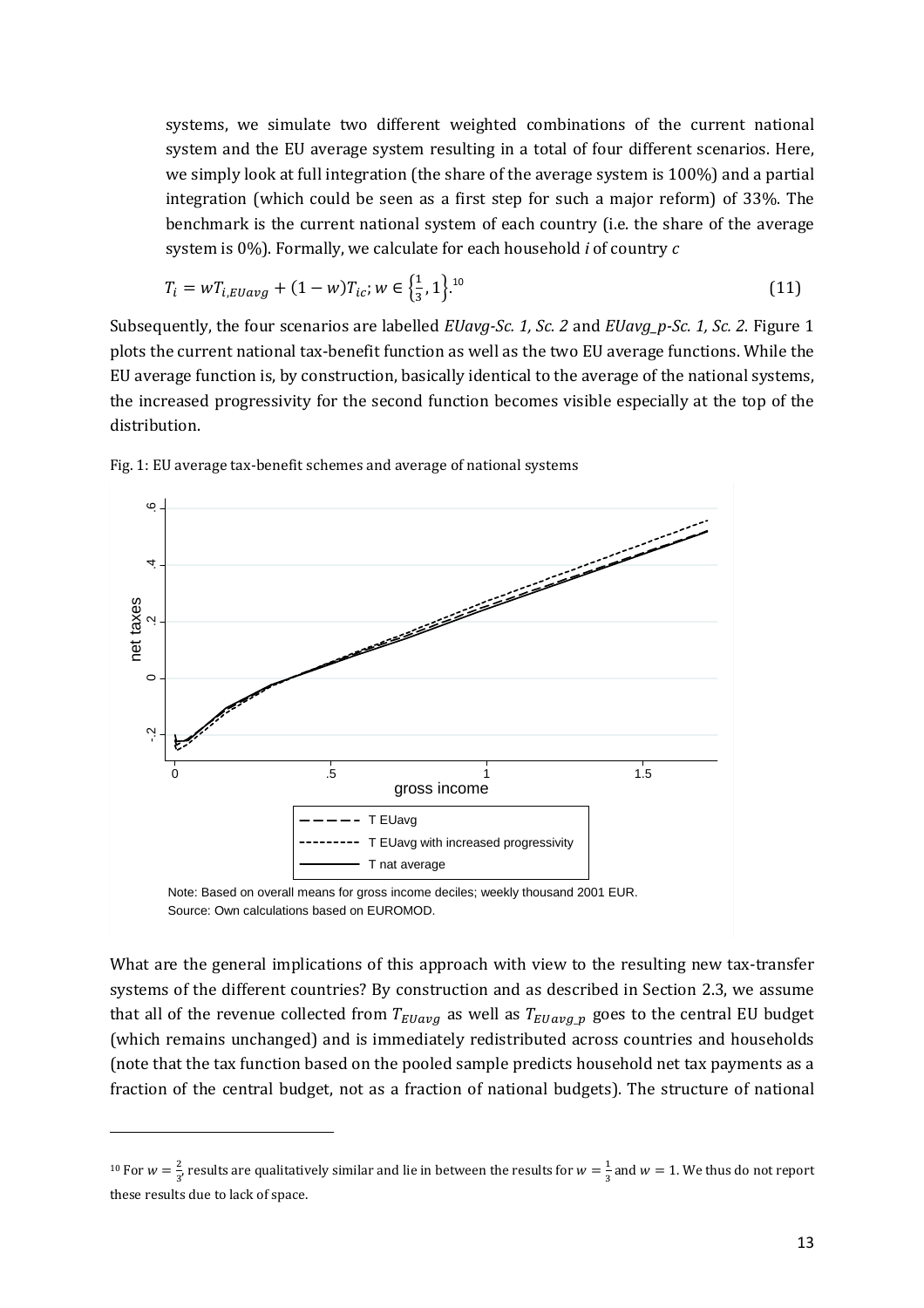budgets is affected in the sense that the importance of the simulated elements is reduced according to the weighting factor  $(1 - w)$ . In the extreme scenario with  $w = 1$  it is decreased to zero and fully replaced by the EU system. This leads to redistribution of (simulated) net tax revenues between countries. This also implies that revenues and expenditures which are not captured by our data – like revenues from indirect or corporate income taxes or expenditures on defence and other publicly provided goods, as well as deficit (or surplus) levels – remain constant for each country. Especially the absence of a balanced budget in the analysis is important since, following the recent crisis, fiscal consolidation and the size of governments have become central to the debate on fiscal reforms in Europe.<sup>11</sup> In principle, countries with a deficit (surplus) would need to raise more (less) revenue – or spend less (more) on benefits – and hence the households in those countries would, c.p., lose (gain) in terms of disposable income.

Figure 2 includes plots of the current national tax-benefit functions as well as the two EU average functions for each country in the sample. It is immediately evident that the redistributive effects of the different reforms under consideration will differ between countries. In some cases the EU average function is always below (above) the national tax-benefit system and sometimes there are crossings. Hence, different parts of the income distributions will be affected differently. A first visual inspection suggests that low income households in Greece and Portugal as well as high income households in Belgium, Finland and Germany will gain, while especially high income households in France, Ireland, the Netherlands and Spain will pay higher taxes.

 $11$  It would be, in principle, possible to increase or decrease the revenues from each country but then the question is how this should be achieved (e.g. in a proportional or progressive manner). This would then have additional distributional and stabilizing effects which are not in the focus of the present paper. Hence, we abstract from modelling changes to the fiscal position of each country in our analysis.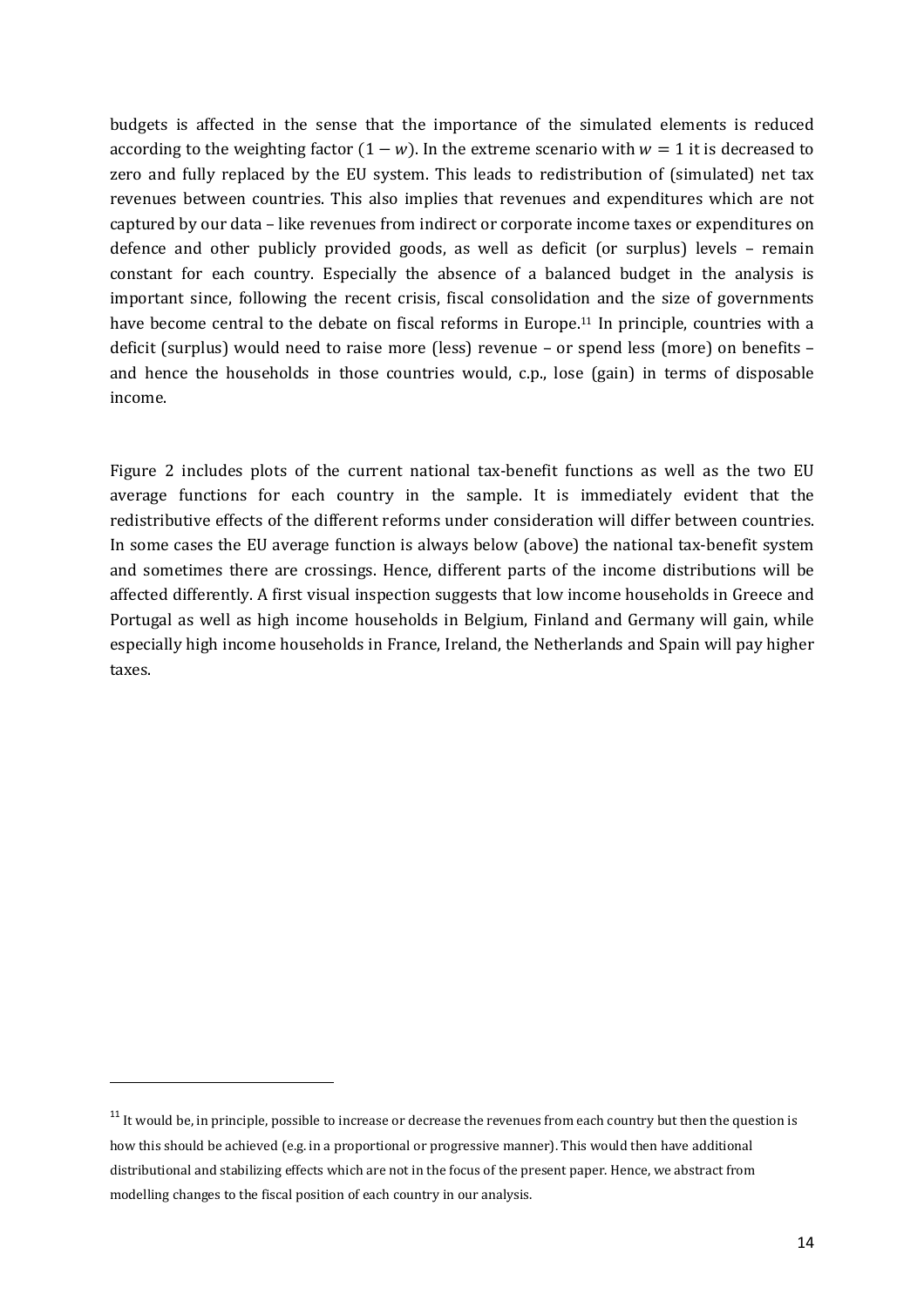

#### Fig. 2: National tax-benefit schemes compared to EU average systems

Note: Based on country means for gross income deciles; weekly thousand 2001 EUR. Source: Own calculations based on EUROMOD.

#### **3.3 Descriptive information**

In this section we report descriptive information on the variables used in our simulation exercise as well as for the estimated tax reform scenarios. We report values of these variables at the overall EU level as well as for individual countries (population share in the first column of Table 1).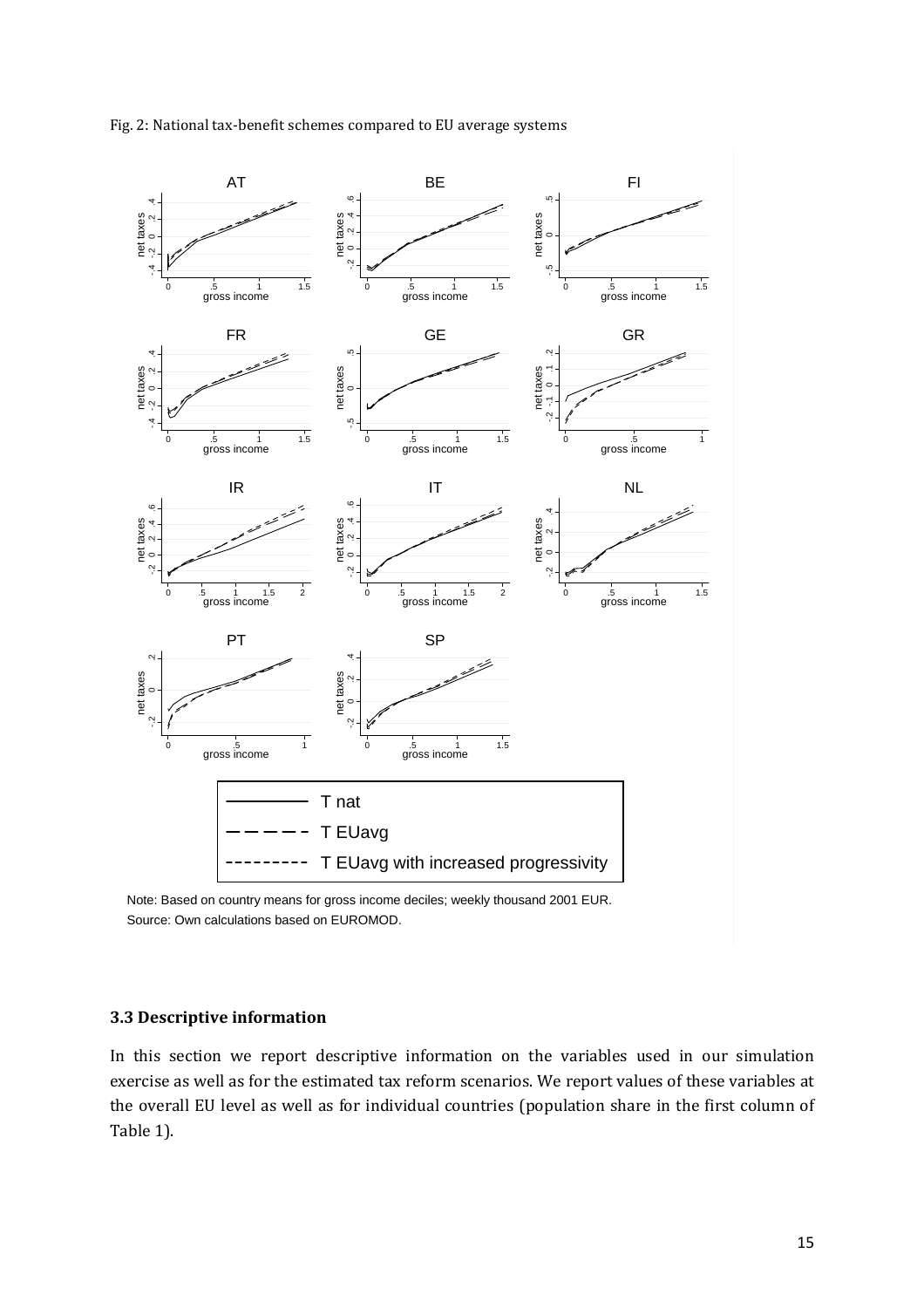|           | Pop.  | Gross  | Disp.  | Gross    | Gross      | Gross    | Net      | Net     | Net     |
|-----------|-------|--------|--------|----------|------------|----------|----------|---------|---------|
|           | share | income | income | taxes    | <b>SIC</b> | benefits | taxes    | taxes   | taxes   |
|           |       |        |        | baseline | baseline   | baseline | baseline | EUavg   | EUavg_p |
| EU        | 1.00  | 491.0  | 466.4  | 83.6     | 68.9       | 127.8    | 24.7     | 24.7    | 24.7    |
| AT        | 0.03  | 544.3  | 539.9  | 104.0    | 94.1       | 193.6    | 4.5      | 42.2    | 43.5    |
| BE        | 0.04  | 547.2  | 502.2  | 146.1    | 54.0       | 155.1    | 45.0     | 52.7    | 54.8    |
| FI        | 0.02  | 507.9  | 464.4  | 159.3    | 35.0       | 150.8    | 43.5     | 45.5    | 47.0    |
| <b>FR</b> | 0.21  | 463.7  | 487.3  | 42.9     | 89.1       | 155.6    | $-23.6$  | 16.2    | 15.6    |
| GE        | 0.32  | 519.5  | 457.4  | 100.3    | 86.8       | 124.9    | 62.1     | 48.3    | 50.1    |
| GR        | 0.03  | 259.4  | 254.4  | 25.4     | 34.4       | 54.7     | 5.1      | $-59.4$ | $-65.8$ |
| IR.       | 0.01  | 699.8  | 661.9  | 116.3    | 25.8       | 104.3    | 37.8     | 91.4    | 96.4    |
| IT        | 0.17  | 498.4  | 485.0  | 104.6    | 40.6       | 131.8    | 13.4     | 2.3     | 0.6     |
| NL        | 0.06  | 614.6  | 537.0  | 75.5     | 106.2      | 104.1    | 77.6     | 83.3    | 87.7    |
| <b>PT</b> | 0.03  | 314.2  | 308.9  | 35.4     | 31.6       | 61.7     | 5.4      | $-36.4$ | $-41.0$ |
| SP        | 0.10  | 430.9  | 434.4  | 68.0     | 26.1       | 97.6     | $-3.5$   | $-13.8$ | $-16.7$ |

Tab. 1: Weekly household gross and disposable income, benefits, SIC and taxes (2001 EUR)

Note: *EUavg* indicates the EU average tax system, *EUavg\_p* the same system with increased progressivity. We show deficit shares for 1998 additionally for those countries for which 1998 data is taken and uprated to 2001. Source: Own calculations based on EUROMOD.

Columns 2 and 3 of Table 1 show the average weekly gross and disposable incomes per household, respectively. Columns 4 to 6 include initial gross taxes, employee social insurance contributions (SIC) and benefits. Column 7 reports initial net taxes that is income taxes plus SIC paid minus cash benefits received. In France and Spain average net taxes are negative. This reflects that benefits paid by the government exceed revenue from income taxes and SIC. These countries need other revenue sources like, for instance, indirect taxes to finance transfers.

Figure 3 illustrates how gross income is transformed into disposable income and shows that the structures of tax and transfer systems differ considerably across member states. For instance, in France income taxes play a relatively small role in financing transfers, i.e. SIC and other revenue sources, which are not included in our analysis, play a much more significant role than in countries like Germany or Belgium.

The last two columns of Table 1 report net taxes that emerge under the EU average system (without and with increased progressivity in columns 8 and 9, respectively). Note that, at the EU level, both systems lead to the same average net tax revenue as the sum of the national systems in the baseline.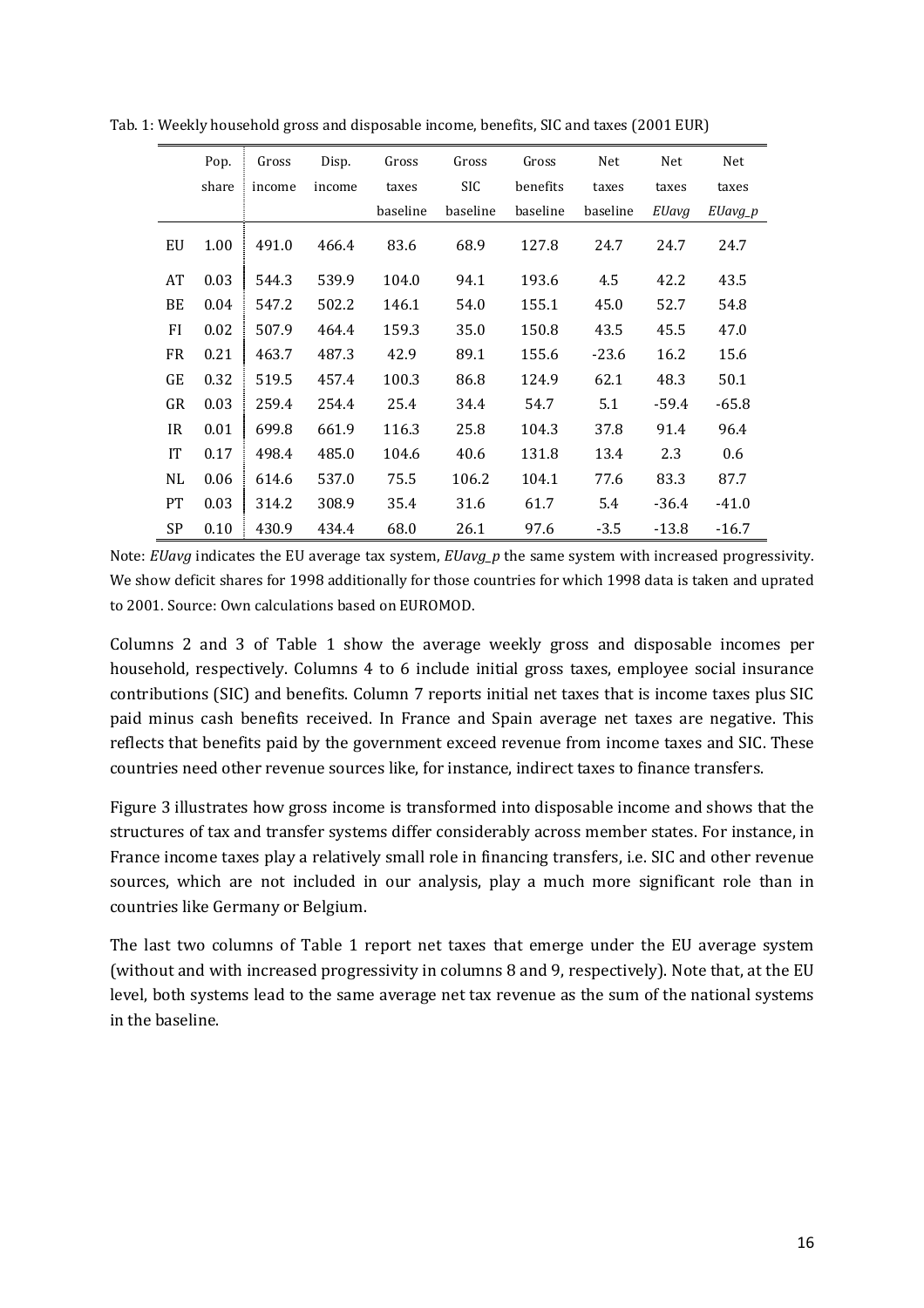

Fig. 3: Composition of 100 Euros disposable income by country

Table 1 and Figure 3 reveal that there are considerable differences across individual countries with respect to both income levels and the structure of the tax-benefit level. Average gross income ranges from almost 700 Euros in Ireland, which is 42 per cent above the EU average of 491 Euros, to a value of 259 Euros in Greece, just 52 per cent of the EU average. One should note, however, that these income levels are not adjusted for differences in purchasing power. If differences in purchasing power are taken into account, income differentials are somewhat smaller12. Initial net taxes also differ considerably, between 76 Euros in the Netherlands and -24 Euros in France. Under a common tax system, the EU average system, net taxes would change significantly. In the Netherlands they would increase to 83 Euros while the countries with the largest net transfers would now be Greece (-59 Euros) and Portugal (-36 Euros). This is plausible because these countries have the lowest gross income levels. In the EU average system with higher progression these effects are reinforced, as one would expect.

<sup>&</sup>lt;sup>12</sup> This leads to slight changes when recalculating the results presented in section 4 for PPP-EUR. The main difference is that Spain now shows a majority of gainer households for the reforms considered while the rest of the findings are qualitatively broadly in line with the results presented here, i.e. for not PPP-adjusted 2001 EUR (detailed results available upon request).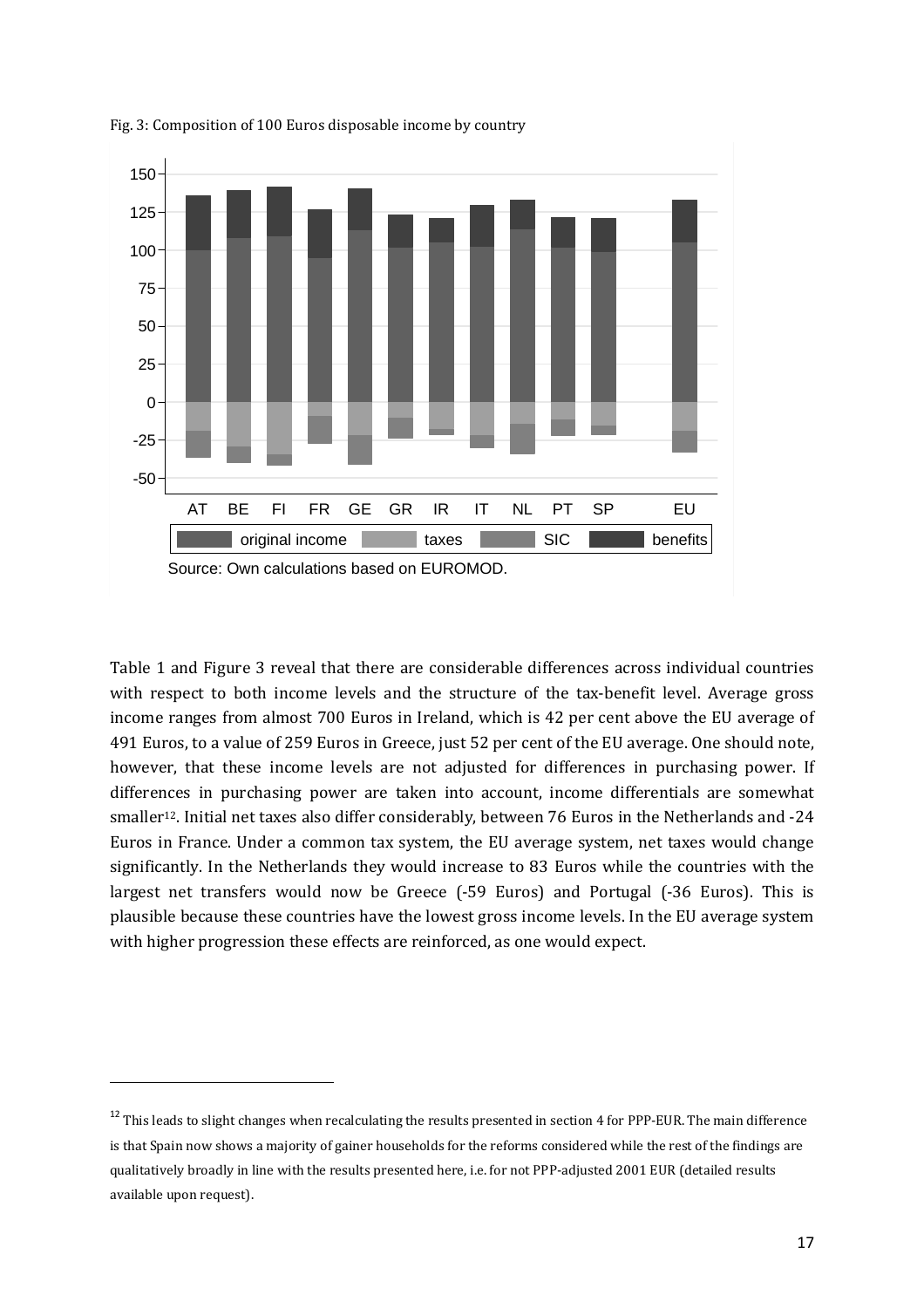# **4 Results: Economic effects of a 'fiscal union'**

In this section we present and discuss the key results of our simulated policy scenarios. The results are presented in five subsections. Section 4.1 focuses on the impact of introducing the common EU tax system on the distribution of income. We consider the four scenarios described in the previous section (share of the EU average system of 33.3% and 100%, respectively, with and without increased progressivity). Throughout the analysis, behavioural effects in the form of labour supply adjustments are accounted for. In the Appendix we summarise these effects (Table C.2) and we also report results without behavioural adjustments (Table B.1).

In Section 4.2, we look at changes in inequality and a measure of social welfare which takes into account inequality as a welfare reducing factor. For instance, a country with significant income redistribution in its national system might not find a reform which increases average disposable income of its households beneficial if this comes at the cost of an increase in inequality. Subsequently, changes for income quintiles in the different countries are considered. In section 4.3, we are interested in whether a majority of voters benefits or loses because this may affect political feasibility.

Section 4.4 investigates the potential of the EU average tax system to act as an automatic fiscal stabiliser in presence of an asymmetric shock, compared to that of the current national taxbenefit systems. While by construction, fiscal stabilisation is provided as a sum of national and EU average stabilisation (in the scenarios where the EU system does not take over 100%), we also look at the sole stabilisation effect of the EU average system. This is relevant in cases where countries are credit constrained at the capital market, as is currently the case for some countries in the Eurozone.

Finally, Section 4.5 turns to the issue of fiscal equalisation. There we propose a system of fiscal equalisation which is based on differences in taxing capacity across countries. We calculate transfers between countries that would be generated by this type of system and we consider a scenario where a subset of countries – the GIIPS group – is affected by a negative macroeconomic shock. We then calculate to which extent a fiscal equalisation mechanism would provide insurance against this type of shock as well as against a shock comparable to the 2008- 09 recession.

# **4.1 Changes in disposable income and labour supply**

We report the effects on disposable income accounting for labour supply effects which we discuss first. We follow van Soest (1995) or Hoynes (1996) and estimate a structural discrete choice labour supply model by specifying consumption-leisure preferences in a very flexible way (and without imposing separability between consumption and leisure). The model is estimated from the micro data and then used to predict the potential effects of a switch to the European system. The labour supply model is described in detail in Appendix C, where also estimated elasticities (Table C.1) as well as the labour supply effects (Table C.2 for the full population and Tables C.3 and C.4 for subgroups) are reported.

The labour supply effects are negative in all winner countries except Germany and Finland. For instance, in Greece and Spain overall labour supply falls, measured in full time equivalents, by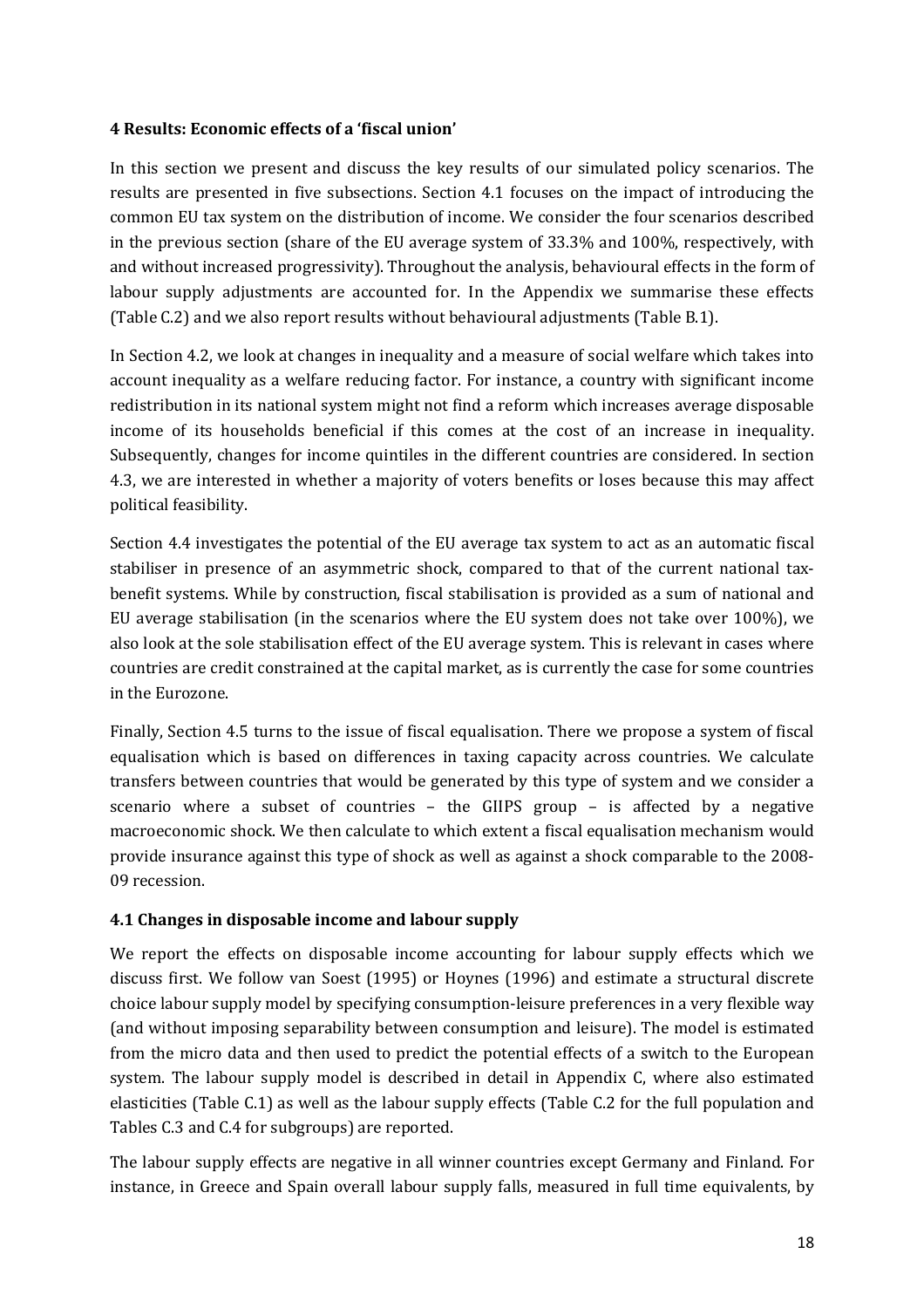more than 2 per cent. However, in countries, where the most significant income losses occur, labour supply effects are mostly positive, except for Ireland and Austria. Most substantial reactions are observable for women in couples and single females, which corresponds to the relatively high labour supply elasticities for this group as reported in Table C.1 in the Appendix. For Austria, women in couples are the only group reducing their labour supply due to the reform, which determines the direction of overall change in labour supply. For Germany, single men are the only group reacting negatively to the introduction of the average system which might reflect a substitution effect for those who initially worked full- or over-time and now benefit from a reduced progressivity compared to the German tax-benefit system. For all other countries the direction of overall labour supply effects and those for the subgroups is the same, though, with substantial differences in magnitudes. Particularly large negative responses can be observed for married and single women in Greece and Spain. For Greece, this will be partly due to substitution effects initiated by the substantial increases in transfers while for Spain this might reflect both, a substitution effect for those experiencing a shift in disposable income due to more generous benefits and an income effect for higher income earners suffering from increased progressivity (see also again Figure 2).

How does the introduction of the common tax and transfer system redistribute income between households in Europe? Table 2 summarises information on changes in disposable income for all four scenarios. The first column for each scenario simply reports the fraction of winners in terms of changes in disposable income – for the EU as a whole as well as for each country. While this information does not account for the size of gains or losses (an increase in disposable income by one cent already constitutes a winner), the average size is given in the second column for each scenario. Even if a country shows a majority of winners (losers) it might be the case that the average gain (loss) of the winners (losers) is lower than the average loss (gain) of the losers (winners). This additional information is summarised in the last two columns for each scenario.

As can be seen from Table 2, a partial introduction (*EUavg - Sc. 1*) of the EU average system leads to a slight majority of winners at the EU level (while weekly disposable income on average slightly decreases and the average loss is higher than the average gain for the first scenario). The share of winners increases again slightly when moving to full integration (*EUavg - Sc. 2*). Note that, by construction, the shares of losers and winners do not change over these two scenarios in case of fixed labour supply (Table B.1 in the Appendix). Therefore the change in the fraction of winners/losers can only be due to behavioural responses. At the level of the individual member states, a majority of winners is given in 6 out of 11 countries, namely Greece, Italy, Portugal, Spain and, perhaps surprisingly, Germany as well as Finland which is only slightly above the margin with 51% gainers – in Belgium it is 50-50. In Spain and Germany, average gains in disposable income are rather small (they are zero in Finland). As one would expect the gains in terms of disposable income are largest in Greece, on average more than 8 per cent, and Portugal (4.5 per cent). The most significant income losses occur in Austria, Ireland and France, where average disposable incomes decline by between 2 and 3 per cent.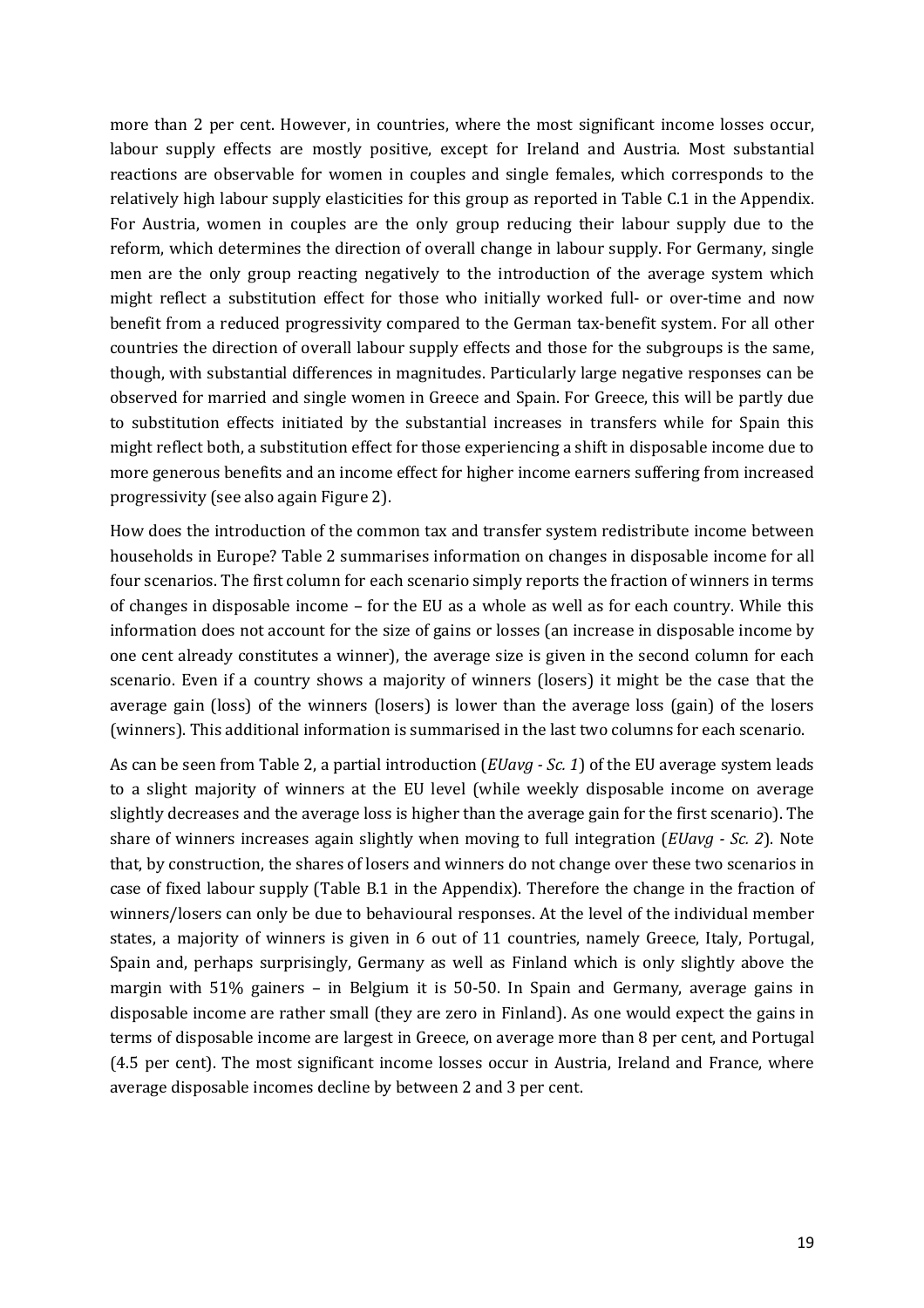|           | $EUavg - Sc.1$<br>%+ %dY Gap+ Gap- %+ %dY Gap+ Gap- %+ %dY Gap+ Gap- %+ %dY Gap+ |         |  | $EUavg - Sc.2$                                                  |        | $EUavg_p - Sc.1$         |         | $EUavg_p - Sc.2$                                                     |  |        |       |          |
|-----------|----------------------------------------------------------------------------------|---------|--|-----------------------------------------------------------------|--------|--------------------------|---------|----------------------------------------------------------------------|--|--------|-------|----------|
|           |                                                                                  |         |  |                                                                 |        |                          |         |                                                                      |  |        |       | Gap-     |
|           | EU 55                                                                            | $0.0\,$ |  | $19.9 - 23.6$ 56                                                | 0.5    | $60.0$ $-70.5$ 53        |         | $0.0$ 21.1 -23.8 54                                                  |  | 0.4    | 63.8  | $-70.8$  |
| AT        | 35                                                                               | $-2.2$  |  | $17.2$ $-28.3$ 36 $-6.5$ 51.1 $-85.0$ 32 $-2.4$ 18.7 $-27.7$ 33 |        |                          |         |                                                                      |  | -6.8   | 54.7  | $-83.0$  |
| BE        | 50                                                                               | $-0.3$  |  | $19.2 -22.3$ 51                                                 | $-0.5$ |                          |         | $58.0 \quad -66.6 \mid 44 \quad -0.5 \quad 19.1 \quad -19.8 \mid 46$ |  | $-1.2$ | 56.6  | $-59.1$  |
| FI        | 51                                                                               | 0.0     |  | 19.1 - 19.6 53                                                  | 0.7    | $57.1 - 58.6 + 49$       | $-0.1$  | 18.4 - 19.3 51                                                       |  | 0.1    | 54.9  | $-57.4$  |
|           | FR 31                                                                            | $-2.8$  |  | $14.5 - 26.5$ 32                                                |        | $-7.9$ $42.5$ $-78.6$ 30 | $-2.8$  | 17.3 - 26.9 31                                                       |  | $-7.9$ | 51.0  | $-79.6$  |
| GE        | 66                                                                               | 1.0     |  | $20.0 -24.5$ 68                                                 | 3.6    | $60.7 -74.0$ 64          | $0.8\,$ | $19.3 -23.2 \mid 66$                                                 |  | 3.0    | 58.7  | $-69.6$  |
| GR        | -80                                                                              | 8.5     |  | 30.8 -12.7 80                                                   |        | 26.1 93.6 -38.2 79       | 9.3     | $34.0 -13.4$ 80                                                      |  | 28.8   | 103.4 | $-40.5$  |
| IR        | 28                                                                               | $-2.7$  |  | $21.2 -33.8$ 29                                                 |        | $-7.6$ 63.3 $-98.4$ 28   | $-3.0$  | $25.6 - 38.0$ 29                                                     |  | $-8.2$ | 76.5  | $-109.9$ |
| IT        | 63                                                                               | 0.9     |  | $19.6$ $-21.8$ 63                                               | 2.8    | $59.7 -65.8$ 62          | 1.0     | $21.7 - 22.1$ 62                                                     |  | 3.3    | 66.1  | $-66.6$  |
| NL.       | 40                                                                               | $-0.6$  |  | $16.8 - 16.5$ 41                                                | $-1.3$ | 50.1 -47.4 38            | $-0.9$  | $19.9 - 20.6$ 39                                                     |  | $-2.2$ | 59.0  | $-58.9$  |
| <b>PT</b> | 68                                                                               | 4.5     |  | 29.4 -17.9 69                                                   |        | 13.6 87.8 -54.0 67       | 5.0     | $33.0 - 18.6$ 67                                                     |  | 15.0   | 99.2  | $-55.7$  |
| <b>SP</b> | 60                                                                               | 0.9     |  | $20.1 \quad 20.2 \quad 61$                                      | 3.1    | 61.0 -60.8 59            | 1.1     | $23.2 -21.3$ 61                                                      |  | 4.0    | 70.1  | $-63.5$  |

Tab. 2: % gainers, overall %-change, mean gain and loss in weekly disposable income (2001 EUR)

Note: %+ is the percentage of reform gainers (100 minus %+ is the percentage of reform losers); %dY the overall %-change in household weekly mean disposable income; Gap+ (Gap-) the mean difference from zero for positive (negative) dY. Source: Own calculations based on EUROMOD.

An interesting aspect of this result is that intuitively, one would assume that the rich countries systematically lose in a common system. This is only partly true. It is particularly puzzling that Germany and France are affected very differently, with France losing significantly although its average income is lower. The explanation for this finding is that the national tax and transfer systems of these two countries are very different, despite their similarity in other dimensions. Inspecting Figure 2 shows that, indeed, the EU tax system implies higher taxes and lower transfers than the French national system. This implies that the net tax burden on the French population increases. In addition, French income levels are close to the EU average, so that the country cannot hope to benefit from participating in a system with higher average incomes. Figure 5 shows that in France the low income quintiles suffer more than the high income quintiles. In Germany, however, the situation is different. The national tax and transfer system is characterised by higher progressivity and slightly higher taxes for high income earners. For lower income levels, the distance between the national and the EU tax and transfer system is rather small. As a result, all quintiles in Germany gain from the introduction of the EU tax.

The general pattern of results in terms of losers and winners at the country level (as well as in terms of the direction in labour supply responses) is robust when switching to the EU average tax system with an increase in tax progressivity (*EUavg\_p - Sc. 1, Sc. 2*). The numbers of winners and losers change slightly, as do the magnitudes of average gains and losses. But – except for the case of partial integration where Finland now has slightly less gainers (49%) than losers - no country shows a shift from a majority of losers to a majority of winners or vice versa.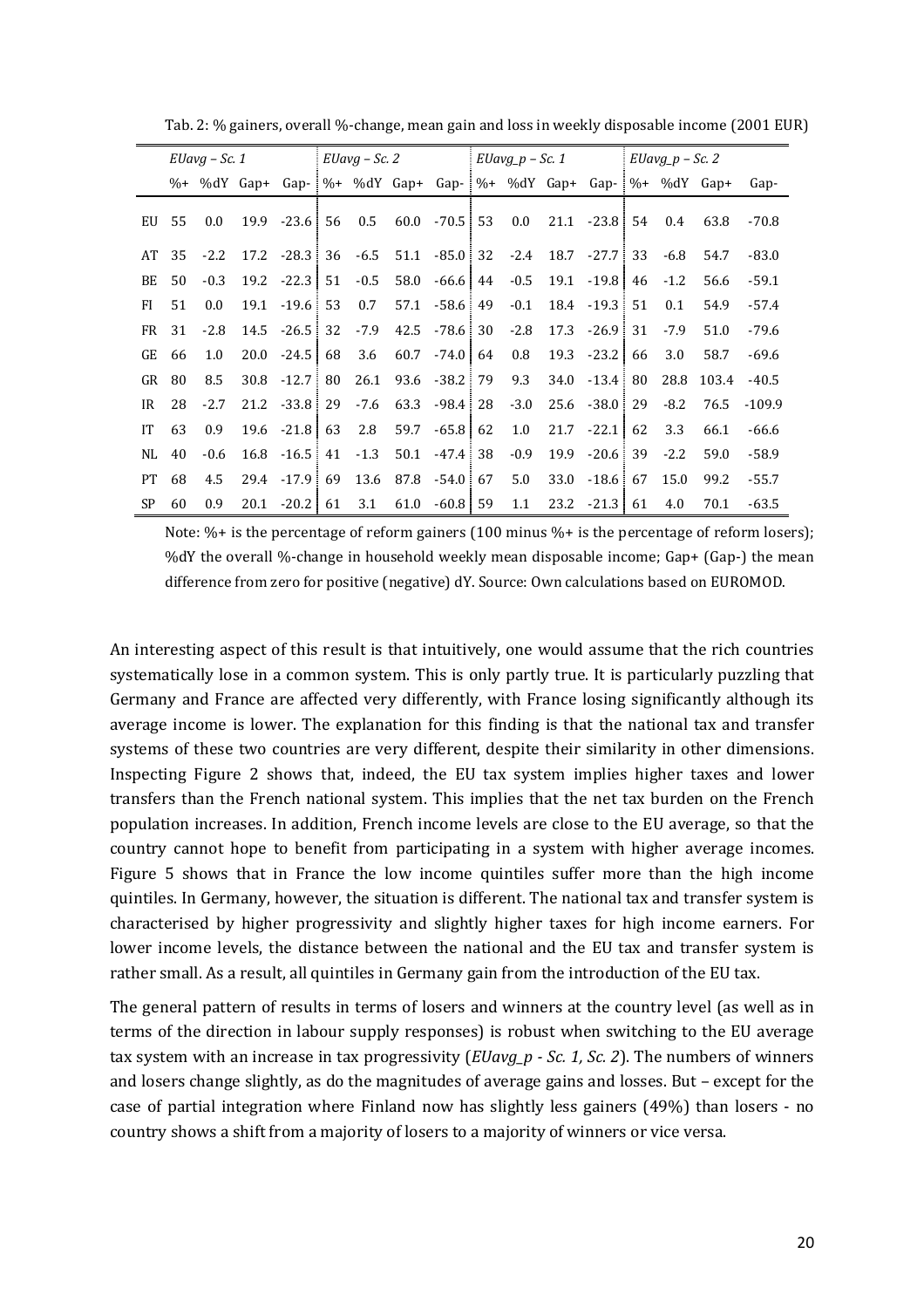#### **4.2 Effects on welfare and inequality**

Changes in inequality due to the redistributive effects of tax-benefit reforms will also be a relevant indicator to policy makers. Therefore, Table 3 additionally reports the Gini coefficient across countries as well as its percentage change due to the introduction of the different scenarios. Next, this information is integrated with the change in disposable income into a social welfare function (SWF) of the Yitzhaki-type (Yitzhaki, 1979), i.e.  $W = \mu * (1 - G)$  with  $\mu$  the mean disposable income of the respective population and *G* the accordant Gini index.<sup>13</sup>

Table 3 reveals that, at least in the first two scenarios, the pattern of winner and loser countries does not change when looking at welfare instead of disposable income, i.e. it is again the same group of countries - Germany, Greece, Italy, Portugal and Spain (but not Finland) - that benefits in terms of the percentage change in social welfare. Inequality also declines in the EU as a whole, as well as in all individual countries except Belgium and Finland. Greece is again the country that benefits most, showing the largest decrease in the Gini coefficient (having the highest level of initial inequality). When moving to the average system with increased progressivity, the overall pattern again does not change (minor changes can be observed for Finland and the Netherlands). However, as can be expected, decreases (increases) in inequality (increases (decreases) in welfare) become stronger (less strong or even negative) compared to the scenarios without increased progressivity.

|     | Baseline<br>G | W | dG                       | dW     | dG dW                          |        | dG            | dW  | EUavg – Sc. 1   EUavg – Sc. 2   EUavg_p – Sc. 1   EUavg_p – Sc. 2<br>dG | dW     |
|-----|---------------|---|--------------------------|--------|--------------------------------|--------|---------------|-----|-------------------------------------------------------------------------|--------|
|     |               |   | EU $0.34$ 315 -3.2       |        | $1.7 \div 6.4$ 3.8             |        | -4.5          |     | $2.4$ -10.5                                                             | 6.0    |
|     |               |   |                          |        | AT 0.31 382 -0.4 -2.1 3.5 -7.9 |        | $-1.8$        |     | $-1.6$ $-1.2$                                                           | $-6.3$ |
| BE  |               |   | $0.33$ 347 1.8           | $-1.2$ | 8.1                            | $-4.4$ | 0.1           |     | $-0.6$ 2.9                                                              | $-2.6$ |
| FI  |               |   | $0.34$ 315 1.0 - 0.5 5.1 |        |                                | $-2.0$ | $-0.4$        |     | $0.1 \quad 1.2$                                                         | $-0.6$ |
| FR  |               |   | $0.31$ 343 -2.1          |        | $-1.9 - 2.4$                   |        | $-6.9$ $-3.5$ |     | $-1.2$ $-6.9$                                                           | $-5.0$ |
| GE  |               |   | $0.33$ 323 - 2.8         |        | $2.4 - 5.5$                    | 6.3    | $-4.4$        | 3.0 | $-10.3$                                                                 | 8.2    |
|     |               |   | GR 0.42 151 -12.8        |        | 18.4 - 27.4                    | 50.7   | $-14.3$       |     | $20.5 - 29.8$                                                           | 56.2   |
| IR  |               |   | $0.36$ 432 $-1.3$        |        | $-2.0$ $-3.1$                  | $-6.0$ | $-2.4$        |     | $-1.7 -6.2$                                                             | $-5.1$ |
| IT  |               |   | $0.37$ 307 $-4.0$        |        | $3.2$ $-9.5$ 8.6               |        | $-5.2$        |     | $4.1 \quad -13.0$                                                       | 11.2   |
|     |               |   | NL 0.31 391 -1.1         |        | $-0.1$ $-2.2$                  | $-0.3$ | $-2.4$        |     | $0.2$ -5.9                                                              | 0.3    |
|     |               |   | PT $0.40$ 191 $-8.0$     |        | $10.1 - 16.3$ 25.9             |        | -9.4          |     | $11.5$ -18.7                                                            | 29.3   |
| SP. |               |   | $0.37$ 281 -4.5          |        | $3.5 - 10.9$                   | 9.6    | $-5.7$        |     | 4.4 - 14.1                                                              | 12.5   |

Tab. 3: Gini-Index (G, %-changes dG) and Welfare (W, %-changes dW)

Source: Own calculations based on EUROMOD.

 $\overline{a}$ 

<sup>&</sup>lt;sup>13</sup> In Appendix D, we show that the results do no change when aggregating the individual utilities from the labor supply model using a utilitarian SWF.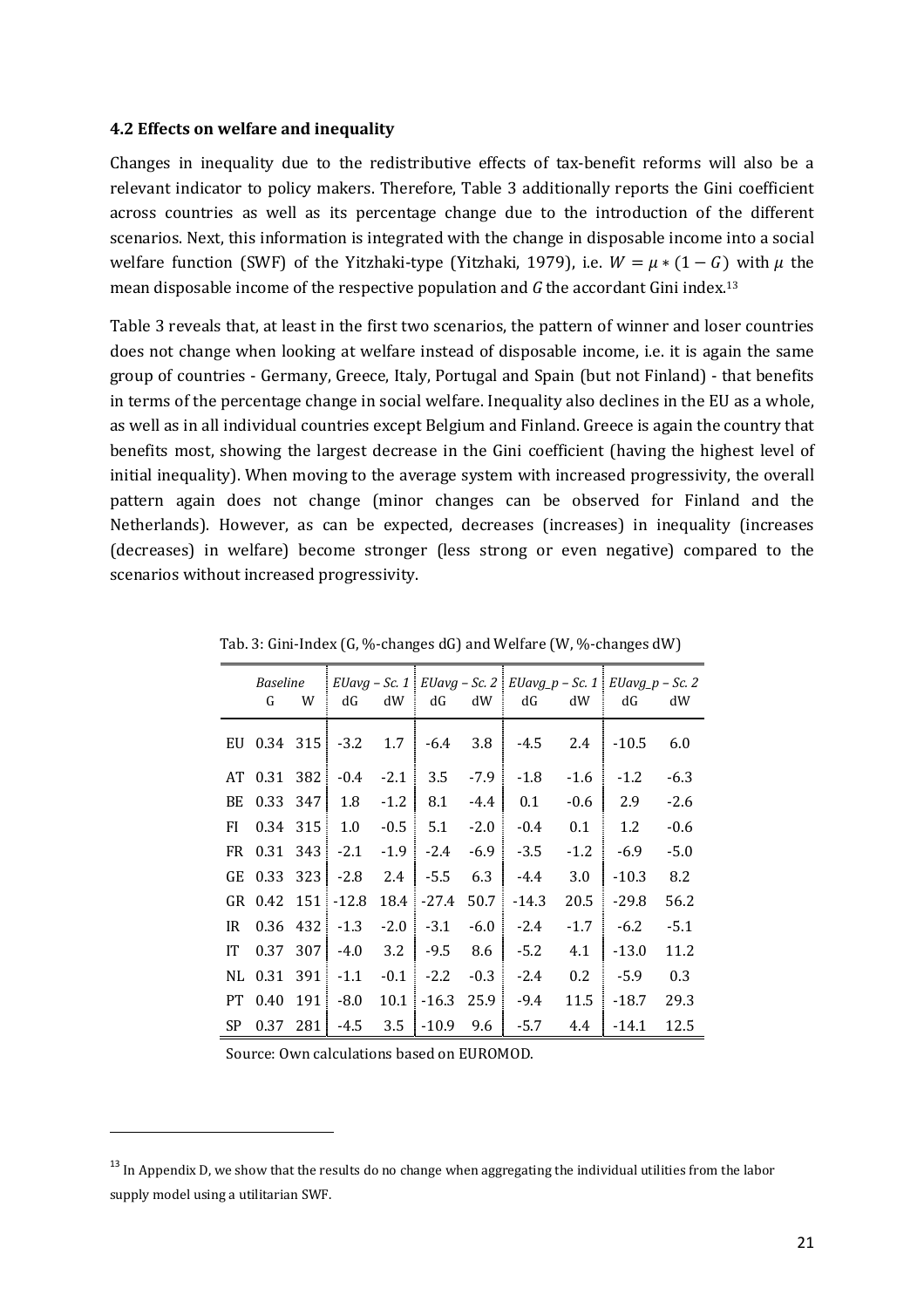Related to that, Figure 4 shows the share of winners within gross income quintiles of the overall sample population by scenario. The effects are rather similar for all quintiles of the overall EU income distribution. The effect of increased progressivity becomes visible as well: the share of winners increases with higher progressivity for quintiles 1 and 2 while for the fourth and the fifth quintile, it is the share of losers that increases.



Fig. 4: Share of winners in global quintiles by reform scenario

This can be compared to the share of winners within gross income quintiles for the different scenarios by countries in Figure 5. The left (right) panel displays the 6 (5) countries which on average suffer (benefit) from the EU tax reforms (with switching countries Belgium and Finland on the left hand side). Consider first the countries which benefit on average. In the four southern European countries, low income quintiles benefit most because the transfers in the EU system are more generous than the transfers in the national systems. In Italy and Spain high income quintiles mostly lose. In Germany, the pattern is different. The share of winners is slightly higher in the middle to upper quintiles than in the lower ones. This pattern can also be observed for Austria, Belgium and Finland. In France, Ireland and the Netherlands, the losses mostly fall on the high income quintiles.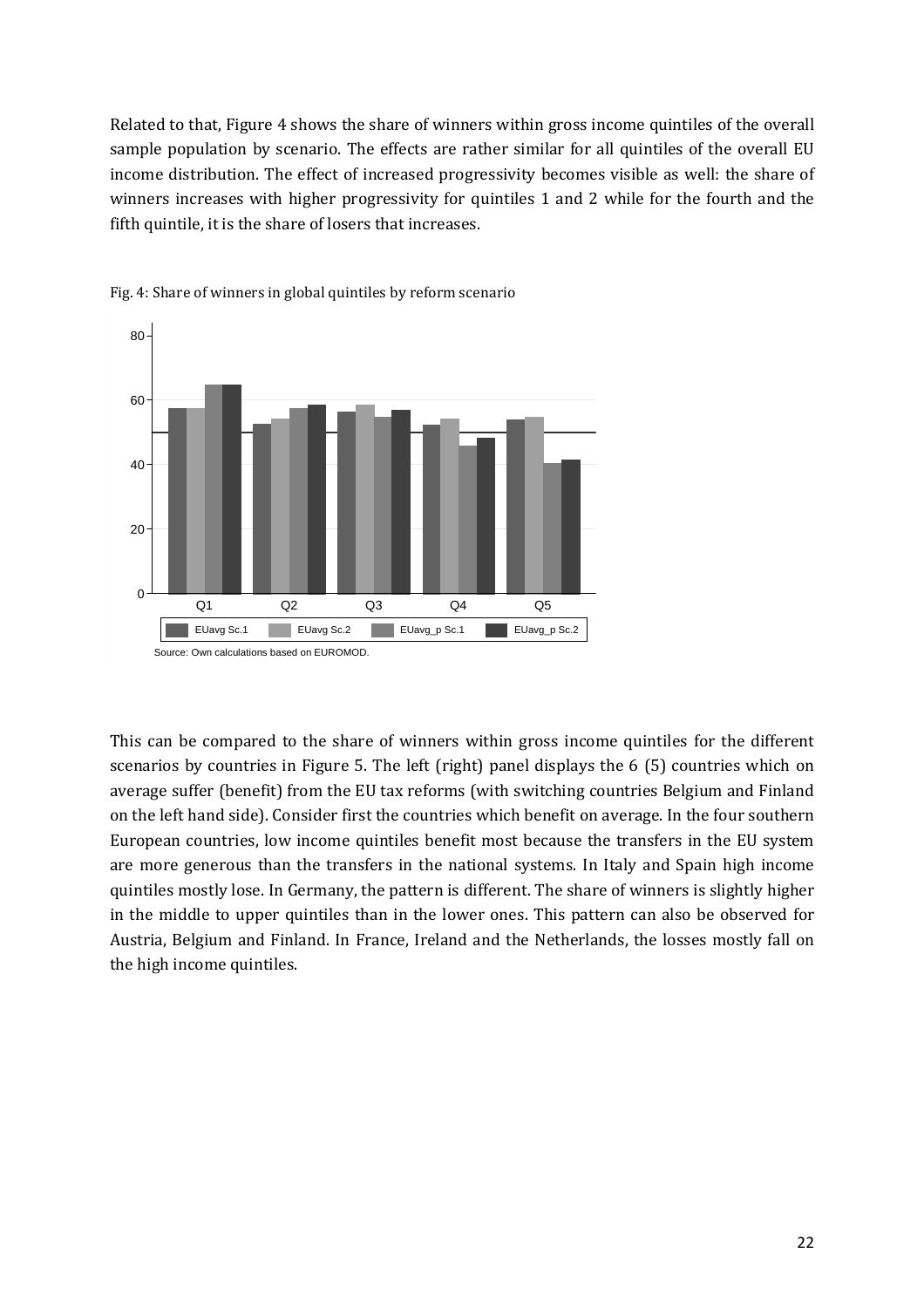



Source: Own calculations based on EUROMOD.

#### **4.3 Political Feasibility**

The introduction of a common tax and transfer system in Europe would be a major reform, and generating political support for such a project would be difficult. This section tries to provide some insights into how difficult this might be by discussing how redistributive effects of the reform could translate into voting behaviour at the national and at the European level. In order to do this we make the following assumptions. Firstly, if a majority of taxpayers in a country benefits from a reform in terms of changes in disposable income, we assume that the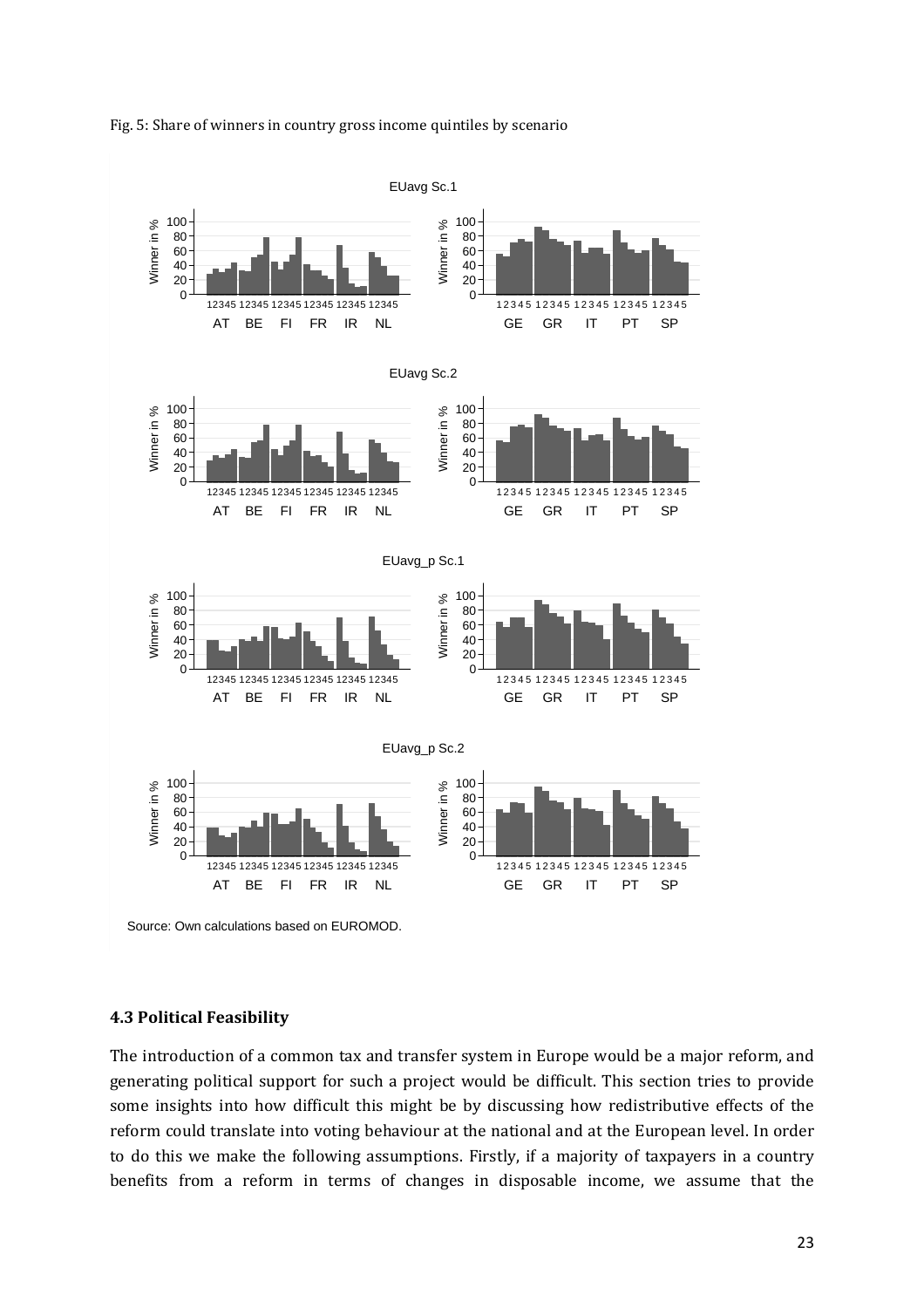government of this country will support the reform when it comes to voting at the European level, independently of the extent of gains and losses.

Secondly, we assume that decisions at the European level will require qualified majorities. Currently, decisions of the Council of the European Union in tax matters would usually require unanimity, which implies that none of the reforms we consider will be implemented unless side payments are possible. But as political integration in Europe proceeds, it may well be that the role of decisions by qualified majority increases.

We consider two voting rules for Council decisions which can currently be found in the EU Treaties. The first rule has been established with the Lisbon Treaty and is supposed to be in practice from 2014 on. It is referred to as the 'double majority rule'. This rule states that a qualified majority decision requires support of at least 55 per cent of the member states and, in addition, a positive vote of member states representing at least 65 per cent of the population. The second rule is stipulated in the Treaty of Nice and currently in force. This rule has three elements. It requires a simple majority of the member states and support of member states representing at least 62 per cent of the population. In addition, this rule uses voting weights that have been given to countries to reflect size differences. Here, the required quorum is 74 per cent. Table 4 illustrates this for the two groups of countries we consider, the larger group of 11 countries and the smaller 'core union' consisting of 5 countries.<sup>14</sup>

We focus on scenarios *EUavg –Sc.1* and *EUavg\_p –Sc.1*. In sum we find that would be difficult to generate the required political support for the two reforms under consideration. In the case of scenario 1, we observe a narrow majority of countries in favour of the reform, i.e. 6 versus 5 votes. This simple majority represents 67 per cent of the population. Thus, the reform would pass under the double majority rule of the Treaty of Lisbon. With the Treaty of Nice rule, however, the reform would be rejected. It fails to achieve the required majority under weighted voting (116 versus 139 votes). Surprisingly, for the smaller core union, the reform would fail under both rules. This reflects the results for and the political weight of France. The same holds true for both groups of countries for the scenario with increased progressivity.

 $\overline{a}$ 

 $14$  The results in terms of the EU average tax system for changes in disposable income as well as inequality and welfare are reported in Appendix E. A general pattern which seems to be consistent across various different combinations of countries for the core union is that, as long as the reform is revenue-neutral, there will always be winner and loser countries as there will be redistribution between countries. Which countries will win and lose will depend, among other things on where the households are situated in the European income distribution. Hence, there does not seem to be a combination of countries which will unambiguously favor the introduction of a fiscal union.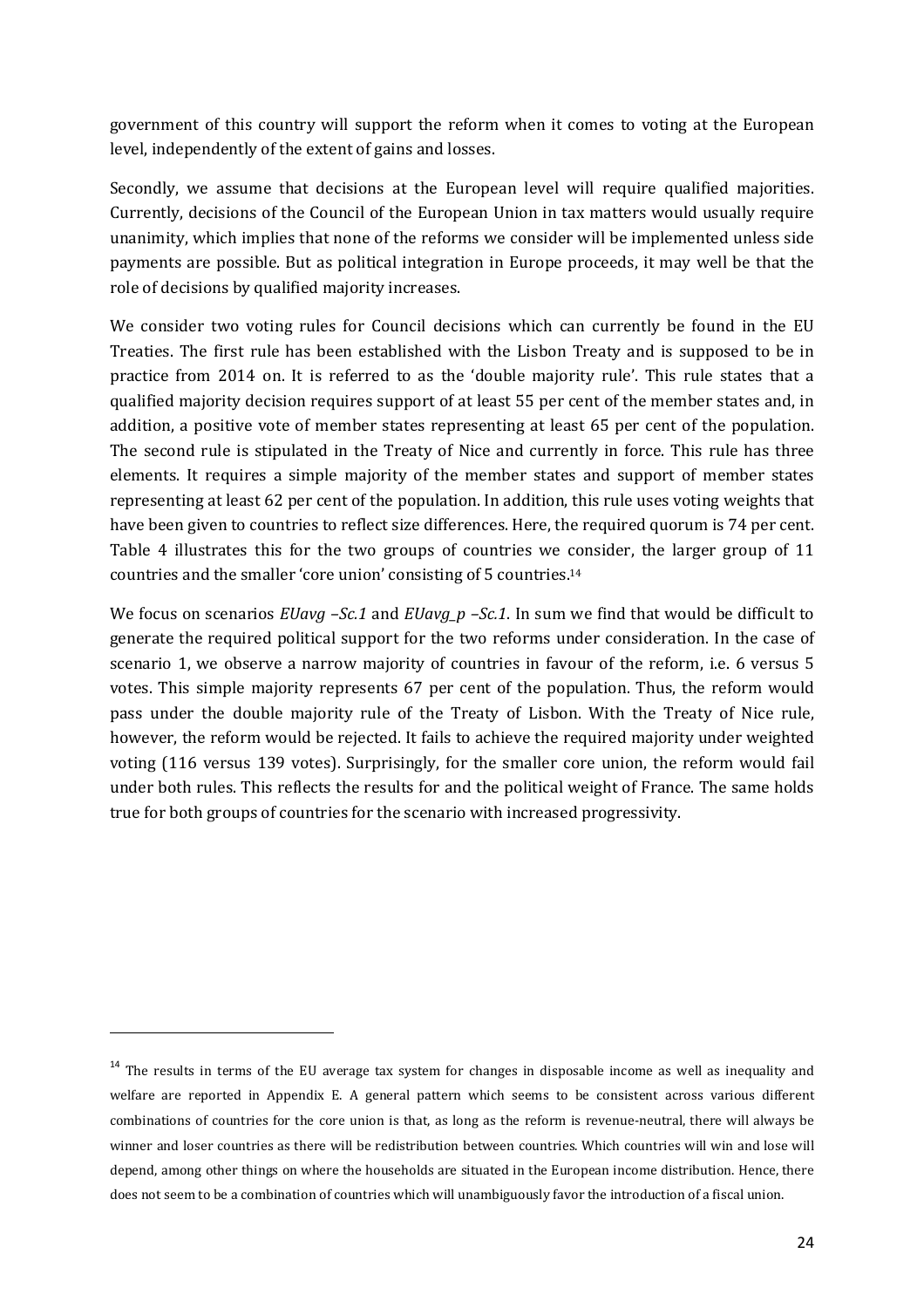|            | EUavg - Sc. 1   |      |              |                          |      |       |                 | $EUavg_p - Sc.$ 1 |       |                          |      |              |
|------------|-----------------|------|--------------|--------------------------|------|-------|-----------------|-------------------|-------|--------------------------|------|--------------|
|            | <b>Eurozone</b> |      |              | <b>Core Union</b>        |      |       | <b>Eurozone</b> |                   |       | <b>Core Union</b>        |      |              |
|            | $+/-$           | Pop. | <b>Votes</b> | $+/-$                    | Pop. | Votes | $+/-$           | Pop.              | Votes | $+/-$                    | Pop. | <b>Votes</b> |
| AT         |                 | 0.03 | 10           | $\overline{\phantom{a}}$ | 0.04 | 10    | ٠               | 0.03              | 10    | $\overline{\phantom{a}}$ | 0.04 | 10           |
| BE         |                 | 0.04 | 12           | $\ddot{}$                | 0.05 | 12    | ٠               | 0.04              | 12    | $\ddot{}$                | 0.05 | 12           |
| FI         | $\ddot{}$       | 0.02 | 7            | $\ddot{}$                | 0.03 | 7     |                 | 0.02              | 7     | $\ddot{}$                | 0.03 | 7            |
| <b>FR</b>  |                 | 0.21 | 29           | $\overline{\phantom{a}}$ | 0.31 | 29    |                 | 0.21              | 29    |                          | 0.31 | 29           |
| <b>GE</b>  | $\ddot{}$       | 0.32 | 29           | $\ddot{}$                | 0.48 | 29    | $\ddot{}$       | 0.32              | 29    | +                        | 0.48 | 29           |
| GR         | $\ddot{}$       | 0.03 | 12           |                          |      |       | $\ddot{}$       | 0.03              | 12    |                          |      | 12           |
| IR.        |                 | 0.01 | 7            |                          |      |       |                 | 0.01              | 7     |                          |      | 7            |
| <b>IT</b>  | $\ddot{}$       | 0.17 | 29           |                          |      |       | $\ddot{}$       | 0.17              | 29    |                          |      | 29           |
| NL         |                 | 0.06 | 13           | $\overline{\phantom{a}}$ | 0.09 | 13    |                 | 0.06              | 13    |                          | 0.09 | 13           |
| PT         | $+$             | 0.03 | 12           |                          |      |       | $\ddot{}$       | 0.03              | 12    |                          |      | 12           |
| <b>SP</b>  | $\overline{+}$  | 0.10 | 27           |                          |      |       | $\ddot{}$       | 0.10              | 27    |                          |      | 27           |
| <b>SUM</b> | 11              | 1.00 | 187          | 6                        | 1.00 | 100   | 11              | 1.00              | 187   | <sub>b</sub>             | 1.00 | 100          |
| Lisb.      | 6               | 0.65 |              | 4                        | 0.65 |       | 6               | 0.65              |       | 4                        | 0.65 |              |
| Nice       | 6               | 0.62 | 139          | 4                        | 0.62 | 74    | 6               | 0.62              | 139   | 4                        | 0.62 | 74           |
| SUM+       | 6               | 0.67 | 116          | 3                        | 0.56 | 48    | 5               | 0.65              | 109   | 3                        | 0.56 | 48           |

Tab. 4: Political implementability of *EUavg - Sc. 1* and *EUavg\_p – Sc. 1* using different voting rules

Note: A qualified majority according to the Treaty of Nice requires a simple majority of member states + 74 per cent of the votes + 62 per cent of the population (on demand of one member); the Treaty of Lisbon requires 55 per cent of the member states + 65 per cent of the population being represented. Source: Own calculations based on EUROMOD.

These results suggest that a move towards a common tax and transfer system would be unlikely to happen even if qualified majority rules were applied to reforms as fundamental as the introduction of a common tax and transfer system. Clearly, from a political economy perspective, the resistance of those who would lose from moving to fiscal union can only be overcome if something can be offered to the losers to compensate them. To make this possible, the reform would either have to be linked to other issues, or it would have to generate significant benefits beyond those considered so far in the analysis. One possible source of benefits would be an improvement in macroeconomic stability through automatic fiscal stabilisers. This issue will be analysed in the next section.

# **4.4 Automatic fiscal stabilisation**

What is the impact of introducing the EU system on the ability of the tax and transfer systems to act as an automatic stabiliser? Automatic fiscal stabilisation is associated with the ability of taxes and transfers to stabilise income and in consequence consumption automatically in the face of economic downturns. The stabilising character of the tax and transfer system relies on a simple mechanism: In the presence of a given negative shock to gross income, taxes decline and transfers increase, so that the decline in disposable income is smaller than the shock to gross income. Several components of government budgets are impacted by the macroeconomic situation in ways that operate to smooth the business cycle, with progressive income taxes and unemployment benefits being the most prominent example. Automatic stabilisation might have effects not only on disposable income but also on GDP itself. If in a recession fewer taxes are collected and more transfers are paid, this should support private incomes and dampen adverse movements in aggregate demand.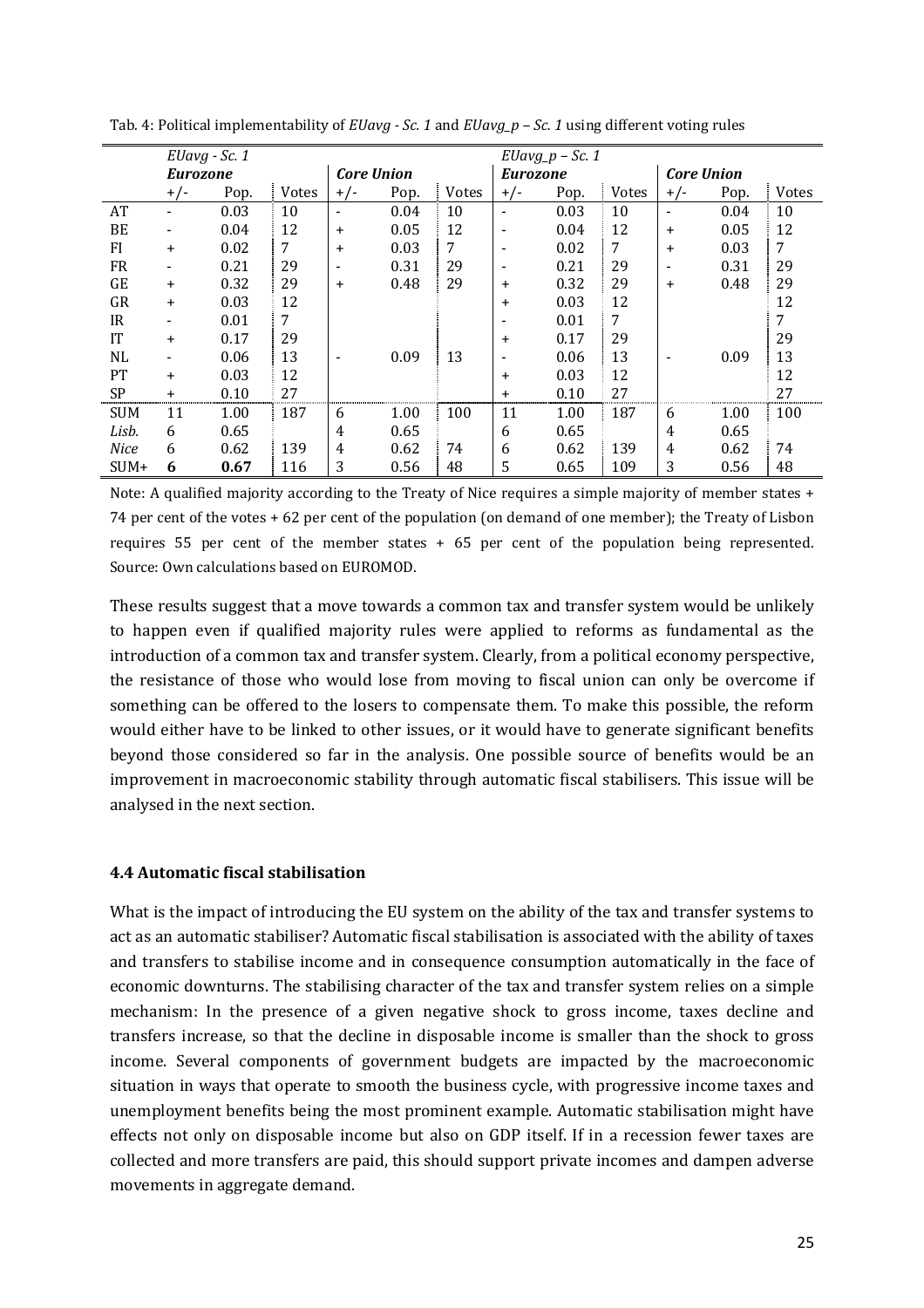Of course, cushioning of shocks through taxes and transfers comes at the cost of an increase in the government budget deficit. The usual assumption is that this gap is closed through debt financing. However, in the current Eurozone debt crisis, some countries have lost access to private capital markets so that they need outside help to close the gap in the government budget. We will return to this issue further below.

The extent to which automatic stabilisers mitigate the impact of income shocks on household demand essentially depends on the tax and transfer system which determines the way in which a given shock to gross income translates into a change in disposable income. For instance, in the presence of a proportional income tax with a tax rate of 40%, a shock on gross income of 100 Euros leads to a decline in disposable income of 60 Euros. In this case, the tax absorbs 40% of the shock to gross income. A progressive tax, in turn, would have a stronger stabilising effect (van den Noord, 2000; Girouard and André, 2005).

A common measure for estimating automatic stabilisation is the "normalised tax change" used by Auerbach and Feenberg (2000) which can be interpreted as "*the tax system's built-in flexibility*" (Pechman, 1973, 1987). Based on this idea, in Dolls et al. (2012) define the "*income stabilization coefficient"*  $\tau$  which shows how changes in market income (defined as the sum of all incomes from market activities such as (self)-employment, business and property income)  $\,^M$  translate into changes in disposable income (market income minus taxes plus benefits) ] through changes in net tax payments *G*. They extend the concept of normalised tax change to include other taxes as well as social insurance contributions and transfers like e.g. unemployment benefits. We follow their approach and take into account personal income taxes (at all government levels), social insurance contributions as well as payroll taxes and transfers to private households such as unemployment benefits. τ is computed using arithmetic changes (Δ) in total disposable income  $(\sum_i \Delta Y_i^D)$  and market income  $(\sum_i \Delta Y_i^M)$  based on household micro level information:

$$
\tau = 1 - \frac{\sum_{i} \Delta Y_{i}^{D}}{\sum_{i} \Delta Y_{i}^{M}} = \frac{\sum_{i} (\Delta Y_{i}^{M} - \Delta Y_{i}^{D})}{\sum_{i} \Delta Y_{i}^{M}}.
$$
\n(12)

In order to compute the coefficients of automatic stabilisation, we compute their income shock measure defined as a proportional decrease of gross income by 5% for all households. The results are presented in Table 5. The levels and differences across countries in the baseline scenario are in line with the calculations in Dolls et al. (2012).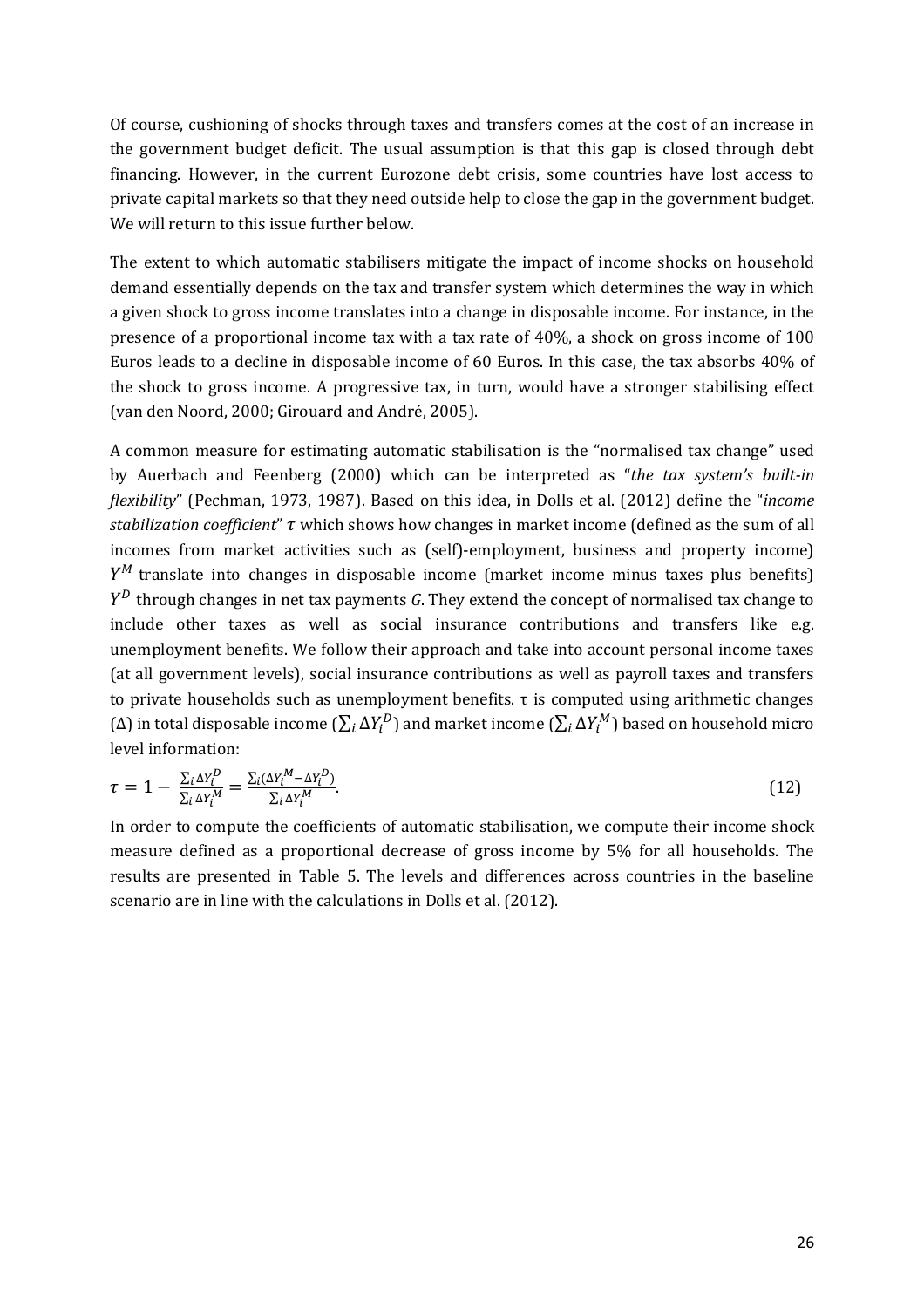|           |          | EUavg |                               |      | EUavg_p           |      |       |
|-----------|----------|-------|-------------------------------|------|-------------------|------|-------|
|           | Baseline | Sc. 1 | Sc. 1cc Sc. 2   Sc. 1 Sc. 1cc |      |                   |      | Sc. 2 |
| EU        | 0.40     | 0.40  | 0.13                          | 0.40 | 0.41              | 0.15 | 0.45  |
| AT        | 0.43     | 0.43  | 0.14                          |      | $0.42 \quad 0.44$ | 0.15 | 0.45  |
| BE        | 0.51     | 0.45  | 0.11                          | 0.34 | 0.46              | 0.12 | 0.37  |
| FI        | 0.42     | 0.42  | 0.14                          | 0.42 | 0.44              | 0.16 | 0.47  |
| <b>FR</b> | 0.36     | 0.38  | 0.14                          | 0.41 | 0.39              | 0.15 | 0.45  |
| GE        | 0.49     | 0.47  | 0.15                          | 0.44 | 0.48              | 0.16 | 0.48  |
| GR        | 0.29     | 0.30  | 0.11                          | 0.34 | 0.31              | 0.12 | 0.36  |
| <b>IR</b> | 0.38     | 0.36  | 0.10                          | 0.31 | 0.38              | 0.13 | 0.38  |
| IT        | 0.34     | 0.35  | 0.12                          | 0.37 | 0.38              | 0.15 | 0.46  |
| NL        | 0.40     | 0.41  | 0.14                          | 0.43 | 0.42              | 0.15 | 0.46  |
| PT        | 0.30     | 0.31  | 0.11                          | 0.32 | 0.31              | 0.11 | 0.34  |
| SP        | 0.30     | 0.32  | 0.12                          | 0.36 | 0.33              | 0.13 | 0.39  |

Tab. 5: Automatic fiscal stabilisation (income shock 5%)

Note*: Sc. 1cc* indicates credit constraints for countries. Source: Own calculations based on EUROMOD.

When moving towards a EU tax-benefit system, most countries gain in terms of automatic stabilisation – except Belgium and Germany, which are the countries with the highest automatic stabilisers in their national tax and transfer systems, as well as Ireland. In the case of a fully integrated system (*Sc. 2*), these patterns are enforced. The qualitative results are rather similar for the scenarios with increased progressivity. The low income, southern European countries have significantly higher stabilisers in the progressive system. We can thus conclude that a more progressive EU tax system does not necessarily increase automatic stabilisers for all countries. For the high income countries, the opposite may occur.

How does an EU tax-benefit system cushion asymmetric shocks in individual countries? In the case of full integration, this cushioning is given by the stabilisation coefficient for *Sc. 2* independent of a single country's access to credit markets. The stabilisation coefficient in the case of partial integration, where only a third of the national tax and transfer systems is replaced by the European system, is a combination of the national and European tax and transfer systems and given in column *Sc. 1*. But if the individual countries are credit credit-constrained, they cannot let the automatic stabilisers work. Instead they would have to adjust taxes or expenditures to keep the budget balanced. In this case automatic stabilisation can only come from the European tax and transfer system where the assumption is that the EU budget deficit can be financed by issuing debt. Hence, we re-compute the stabilisation coefficient for this case (*Sc. 1cc*). The values for the income stabilisation of the coefficients range between 0.1 for Ireland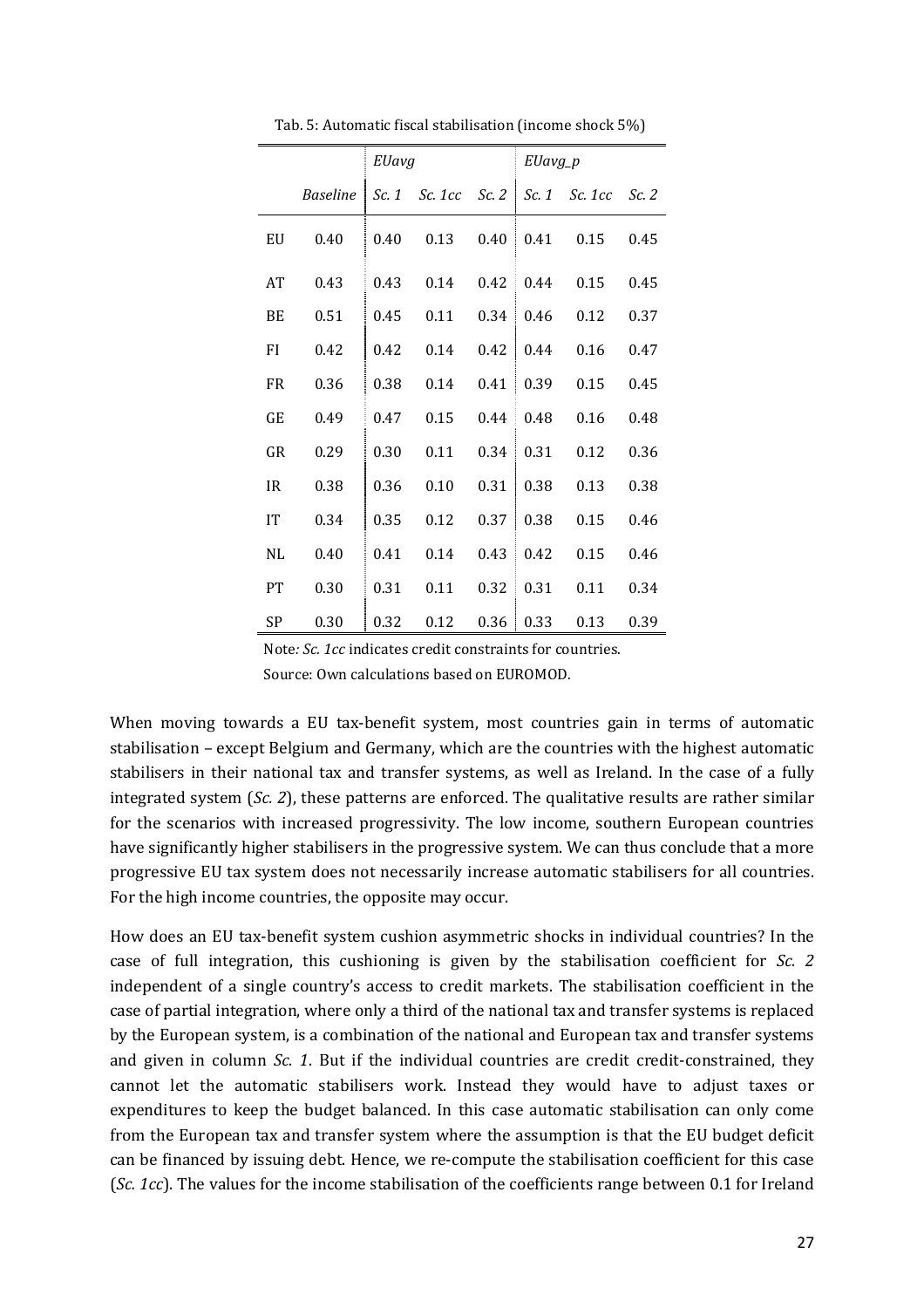and 0.15 for Germany and are at approximately one third (i.e. its share) of the EU average system. In the case of the more progressive EU system, the automatic stabilisers slightly increase for all countries. On average, the automatic stabilisers of the EU budget would absorb approximately 15 per cent of an income shock. This illustrates that even a rather radical reform, which replaces one third of the national tax and transfer systems by a supranational system, would have only rather moderate fiscal stabilisation effects in the event of country specific shocks.

# **4.5. Fiscal Equalisation**

We now turn to the second element of a fiscal union in our analysis, the introduction of a fiscal equalisation mechanism. Fiscal equalisation, in contrast to the creation of a common tax and transfer system, leaves the national tax and transfer systems in place but redistributes tax revenue across countries. This redistribution is based on the hypothetical ability of a country to generate tax revenue, to which we refer as its taxing capacity. In existing fiscal equalisation systems this is a common approach (see e.g. Boadway, 2004, or Büttner, 2006). We define the taxing capacity of a country as the net tax revenue a country would raise if it fully applied the 'EU average' tax and transfer system used in the preceding section (compare Table 1, column 'Net taxes *EUavg*'). This taxing capacity can be interpreted as an indicator of the amount of tax revenue that could be raised by a country if tax rates and transfers were set as in other countries and serves as the basis for equalisation payments. Countries above (below) the average taxable capacity will pay (receive) transfers to (from) the equalisation mechanism. This setup can be interpreted as a simple version of a European 'transfer union'. Note that the scenario considered here is quite ambitious in that the fiscal equalisation scenario fully compensates for differences in taxing capacity. In practice one might expect a more moderate system which would compensate countries for a share of the differences in taxing capacity only.

It is clear that in such a system, a country as a whole either gains or loses, depending on whether the country is a net donor or recipient of fiscal equalisation payments. The distribution of taxes and transfers within a country, however, is less straightforward. For simplicity, and in order not to alter existing redistribution within a country, we assume that the equalisation of taxes and transfers are shared among households proportionally to existing net tax payments. What are the implications for automatic stabilisation properties of the tax and transfer system? Table 6 shows the net tax payments in the baseline as well as for the EU average system which serves as our measure of taxable capacity. The resulting fiscal equalisation payments are reported in column 3 (a positive (negative) value indicates a net contributing (receiving) country). Column 4 includes the new distribution of net taxes.

Consider first the direct cross country distributional effect of the fiscal equalisation system. As one would expect, the high income countries are net contributors to the system. Contributions per household range from 66.7 Euros in the case of Ireland to 17.5 Euros in Austria. These are huge contributions, equivalent to 9.6 per cent of gross income in Ireland and 3.2 per cent of gross income in Austria. Clearly, these unrealistically large contributions reflect the fact that the degree of fiscal equalisation is 100 per cent. Accordingly, the countries with below average taxing capacity receive huge transfers. The recipients include Greece, Portugal, Spain, Italy and France. In Greece the fiscal equalisation payment is equal to 84 Euros, an implausible 33 per cent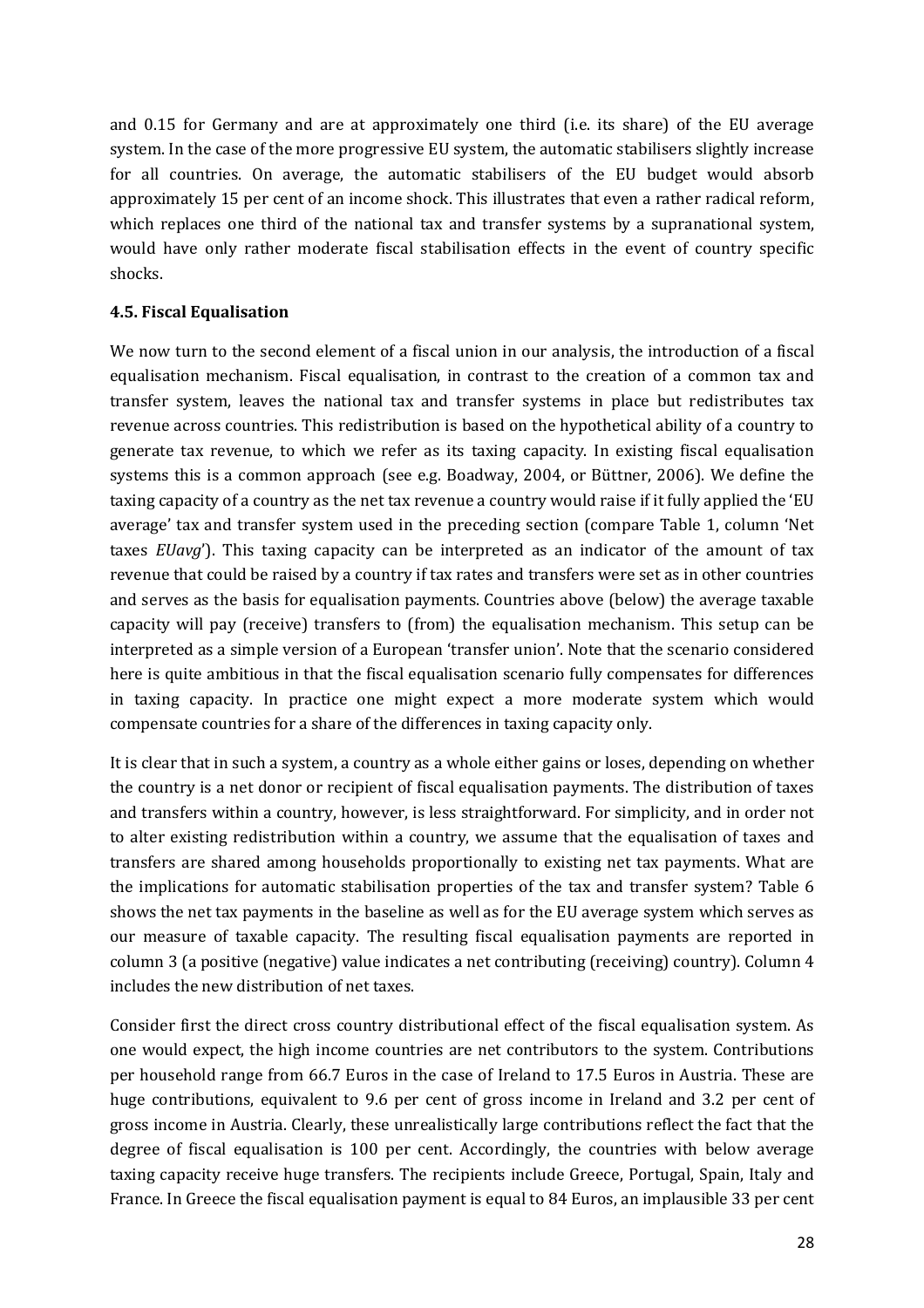of average gross income. France receives the lowest payment per household, just 8.5 Euros, which equals 1.7 per cent of average gross income.

What are the implications of this system for automatic stabilisers? As long as governments can cushion income shocks by increasing debt financing, the stabilisers in the system are the same as under the national systems. But things are different if governments cannot borrow without restrictions. Consider an asymmetric shock in the form of a decline in gross incomes by 5% which hits the periphery of the Eurozone, i.e. the GIIPS countries. This corresponds to a 2% shock at the EU level (column 5). The shock leads to a reduction in the net tax payments collected in the affected countries (column 6) as well as a reduction in their taxable capacity (column 7). As a result, the fiscal equalisation payments for all countries have to be adjusted (column 8) resulting in a new distribution of net taxes (column 9). Finally, column 10 reports the automatic stabilisation effect of the fiscal equalisation scheme in the affected countries. It measures the change in fiscal equalisation payments as a percentage of the change in income caused by the shock. Negative values of dAS imply that payments received from the fiscal equalisation scheme decline in response to the negative shock or contributions a country has to make to the scheme increase, so that a *destabilising* effect arises.

|           | Net      | Net     |         | Fiscal Fiscal Gross |                  | New net New net New |         |                | <b>New</b>    | dAS              |
|-----------|----------|---------|---------|---------------------|------------------|---------------------|---------|----------------|---------------|------------------|
|           | taxes    | taxes   | eq.     | eq.                 | income           | taxes               | taxes   | fiscal. fiscal |               | fiscal           |
|           | baseline | EUavg   |         | taxes               | shock % nat.     |                     | EUavg   | eq.            | eq. taxes eq. |                  |
| EU        | 24.5     | 24.5    | 0.0     | 24.5                | 2                | 22.0                | 22.0    | 0.0            | 22.0          | 7                |
| AT        | 4.5      | 42.2    | 17.5    | 22.0                | $\boldsymbol{0}$ | 4.5                 | 42.2    | 20.1           | 24.6          | $\boldsymbol{0}$ |
| BE        | 45.0     | 52.7    | 28.0    | 73.0                | $\boldsymbol{0}$ | 45.0                | 52.7    | 30.6           | 75.6          | $\boldsymbol{0}$ |
| FI        | 43.5     | 45.5    | 20.8    | 64.3                | $\boldsymbol{0}$ | 43.5                | 45.5    | 23.4           | 66.9          | $\boldsymbol{0}$ |
| <b>FR</b> | $-23.6$  | 16.2    | $-8.5$  | $-32.1$             | $\boldsymbol{0}$ | $-23.6$             | 16.2    | $-5.9$         | $-29.5$       | $\boldsymbol{0}$ |
| <b>GE</b> | 62.1     | 48.3    | 23.6    | 85.7                | $\boldsymbol{0}$ | 62.1                | 48.3    | 26.2           | 88.3          | $\boldsymbol{0}$ |
| GR        | 5.1      | $-59.4$ | $-84.1$ | $-79.1$             | 5                | 1.1                 | $-61.9$ | $-84.0$        | $-82.9$       | $-1$             |
| IR.       | 37.8     | 91.4    | 66.7    | 104.5               | 5                | 23.3                | 77.4    | 55.3           | 78.6          | 33               |
| <b>IT</b> | 13.4     | 2.3     | $-22.4$ | $-9.0$              | 5                | 4.5                 | $-7.0$  | $-29.1$        | $-24.6$       | 27               |
| NL        | 77.6     | 83.3    | 58.6    | 136.2               | $\boldsymbol{0}$ | 77.6                | 83.3    | 61.2           | 138.8         | $\boldsymbol{0}$ |
| <b>PT</b> | 5.4      | $-36.4$ | $-61.1$ | $-55.7$             | 5                | 0.5                 | $-40.2$ | $-62.3$        | $-61.8$       | 8                |
| <b>SP</b> | $-3.5$   | -13.8   | $-38.5$ | $-42.0$             | 5                | $-9.8$              | $-21.1$ | $-43.2$        | -53.1         | 22               |

Tab 6: 5% asymmetric shock to GIIPS countries with fiscal equalisation mechanism

Note: Monetary values are in weekly 2001 EUR. Source: Own calculations based on EUROMOD.

Maybe the most striking result is that the fiscal equalisation system may have a destabilising, rather than a stabilising impact on some of the countries hit by the shock. In our scenario this applies to Greece, the country most favoured by the initial fiscal equalisation system. Although its fiscal capacity declines as a consequence of the shock, the payment it receives from the fiscal equalisation system declines slightly. The payment received by Portugal is almost unchanged.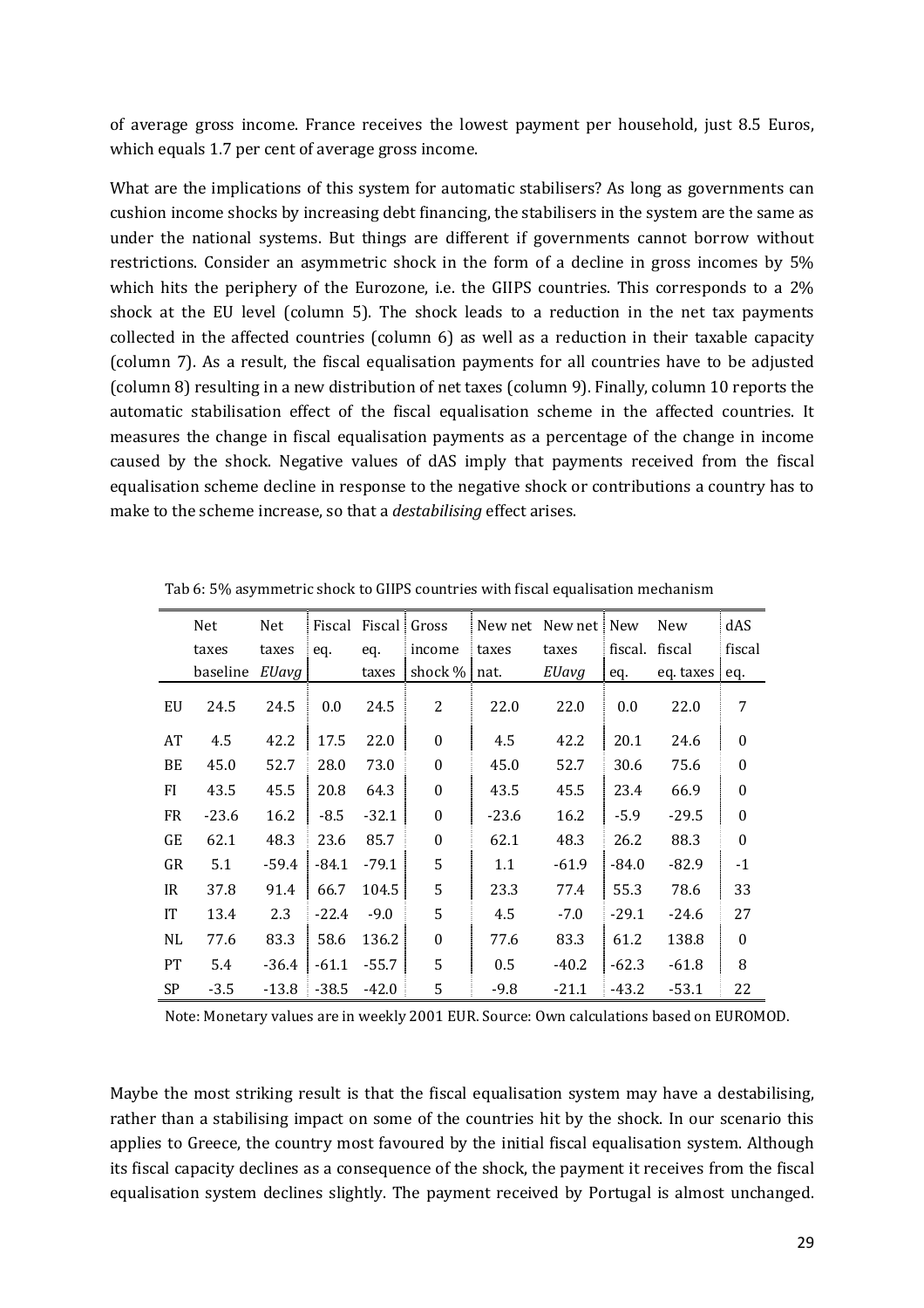Only the countries which are closer to average taxing capacity experience a stabilising effect in the form of higher fiscal equalisation payments. The reason is that the shock has two effects on each affected country. Firstly, the taxing capacity of the country declines. Other things equal, this increases equalisation payments. But there is a second effect. Since other countries are affected by the shock, too, overall taxing capacity in the union declines as well. This reduces fiscal equalisation payments for all receiving countries. Together these two effects may imply that individual countries hit by the shock may end up receiving lower payments, so that the fiscal equalisation scheme has a destabilising, rather than a stabilising effect.

|           | Net      | Net     |         | Fiscal Fiscal Gross |                | New net New net New |         |                | New           | dAS            |
|-----------|----------|---------|---------|---------------------|----------------|---------------------|---------|----------------|---------------|----------------|
|           | taxes    | taxes   | eq.     | eq.                 | income         | taxes               | taxes   | fiscal. fiscal |               | fiscal         |
|           | baseline | EUavg   |         | taxes               | shock $%$ nat  |                     | EUavg   | eq.            | eq. taxes eq. |                |
| EU        | 24.5     | 24.5    | 0.0     | 24.5                | 4              | 14.8                | 15.0    | 0.0            | 14.8          | -8             |
| AT        | 4.5      | 42.2    | 17.5    | 22.0                | $\overline{4}$ | $-5.0$              | 32.0    | 17.0           | 12.0          | $\overline{2}$ |
| BE        | 45.0     | 52.7    | 28.0    | 73.0                | 3              | 36.0                | 46.1    | 31.0           | 67.0          | $-18$          |
| FI        | 43.5     | 45.5    | 20.8    | 64.3                | 8              | 24.4                | 26.3    | 11.2           | 35.7          | 23             |
| <b>FR</b> | $-23.6$  | 16.2    | $-8.5$  | $-32.1$             | 3              | $-28.1$             | 10.2    | $-4.8$         | $-33.0$       | $-26$          |
| GE        | 62.1     | 48.3    | 23.6    | 85.7                | 5              | 47.8                | 35.5    | 20.5           | 68.3          | 12             |
| GR        | 5.1      | $-59.4$ | $-84.1$ | $-79.1$             | 3              | 2.7                 | $-60.9$ | $-76.0$        | -73.2         | $-105$         |
| IR        | 37.8     | 91.4    | 66.7    | 104.5               | 7              | 17.6                | 71.8    | 56.7           | 74.3          | 20             |
| <b>IT</b> | 13.4     | 2.3     | $-22.4$ | $-9.0$              | 6              | 2.7                 | $-8.9$  | $-23.9$        | $-21.2$       | 5              |
| NL        | 77.6     | 83.3    | 58.6    | 136.2               | 4              | 65.9                | 70.8    | 55.8           | 121.7         | 11             |
| <b>PT</b> | 5.4      | -36.4   | $-61.1$ | $-55.7$             | 3              | 2.4                 | $-38.6$ | $-53.7$        | $-51.3$       | $-78$          |
| <b>SP</b> | $-3.5$   | $-13.8$ | $-38.5$ | $-42.0$             | 4              | $-8.6$              | $-19.7$ | $-34.7$        | $-43.3$       | $-22$          |

Tab 7: 2008-2009 shock to all countries with fiscal equalisation mechanism

Note: Monetary values are in weekly 2001 EUR. Source: Own calculations based on EUROMOD. Changes in GDP from OECD.

This issue becomes even more relevant when considering a more extreme shock scenario, as the recent economic crisis. Therefore, we take the observed reduction in GDP for all 11 countries under analysis from 2008 to 2009 (4 per cent on average). All countries experienced a substantial reduction in GDP in that period, ranging from 3 to 8 per cent. In such a situation, the average taxing capacity substantially declines on the EU level from 24.5 Euros per household before to 15 Euros per household after the shock. Consequently, the fiscal equalisation payments after the shock substantially decrease for Greece, France, Spain and Portugal. As a result, all of those countries experience a significant destabilising effect (the exception is Italy, where fiscal equalisation payments once again increase). This effect is most striking for Greece, where payments received from the scheme fall by more than 100 per cent of the income shock. However, now also one of the donor countries faces a destabilising effect. While in the former scenario, Ireland as the only donor country was hit by a shock, but had to contribute less to the equalisation system and thus, experienced a stabilising effect, Belgium has to contribute more to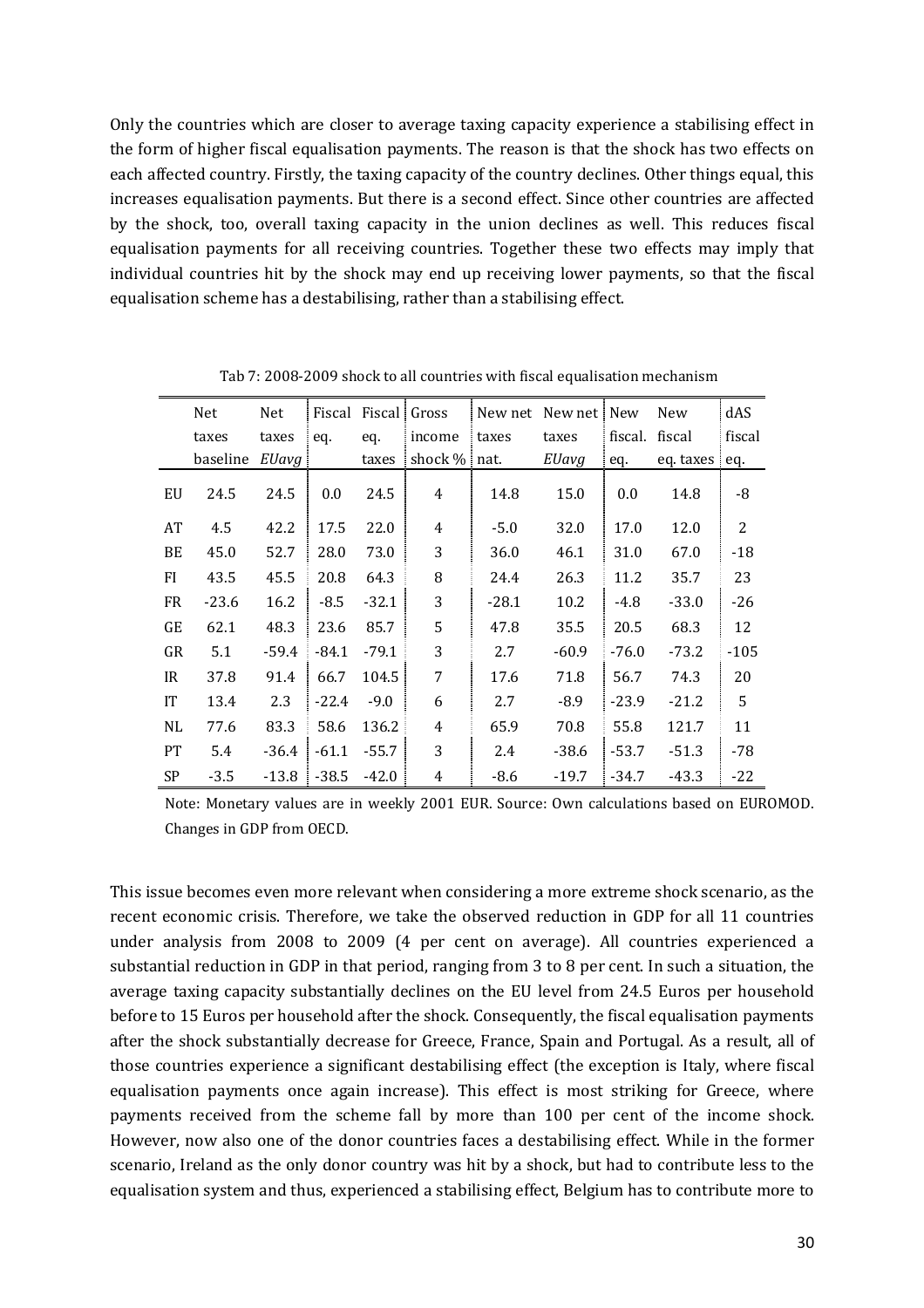the system in the situation after the crisis. Clearly, the effects reported seem unrealistically large. This is again due to the assumption that the mechanism fully equalizes taxing capacities across countries. Also, all countries experience a large shock to gross income at the same time in this scenario. This necessarily undermines the overall redistributive capacity of the mechanism. Nevertheless, such a scenario emphasizes the finding from the previous analysis, i.e. that a fiscal equalisation mechanism can have a destabilising effect.

# **5 Conclusions**

The current debt crisis in the Eurozone has brought the idea of deeper fiscal integration to the top of the European policy agenda. Many observers argue that the currency union cannot survive unless it is complemented by a 'fiscal union'. In this paper, we have analysed the economic effects of two important elements of fiscal integration, i) the introduction of an EUwide integrated tax and transfer system which partly or fully replaces the existing national systems and ii) the introduction of a system of fiscal equalisation.

Our analysis shows that the introduction of an EU tax and transfer system would increase the disposable income of a small majority of households in Europe. At the same time it would lead to significant redistribution between countries. In Greece, Portugal, Spain, Italy and, surprisingly, Germany, a majority of household would benefit and average disposable income would increase. But in the remaining six countries, Austria, Belgium, Finland, France, Ireland and the Netherlands, a majority would lose. In many of the high income countries including Germany, the middle income quintiles fare worse as a result of the reform than households at the two ends of the income distribution. Choosing a more progressive variant of the EU tax system would change the magnitudes of gains and losses, but the patterns would be similar. All this suggests that generating political support for such a reform may be difficult.

Another key question is how the introduction of the EU tax-benefit system would affect automatic fiscal stabilisers in the different member countries. In the case, where the EU tax and transfer system replaces one third of the national systems, the EU system would absorb between 10 per cent (Ireland) and 15 per cent (Germany) of a shock to gross income. In the case of the more progressive EU tax system, the stabilisation properties changes only slightly. Given that replacing one third of the existing national tax and transfer systems by an EU system seems rather ambitious, and given that the more progressive system has stronger redistributive effects, which may reduce its political viability, this may seem disappointing.

Regarding the implications of introducing a system of fiscal equalisation, our findings are even less appealing. We consider a system of strong fiscal equalisation, where differences between the taxing capacity of individual countries and average EU taxing capacity are fully neutralised. Unsurprisingly, this system leads to a massive transfer of tax revenue from high to low income countries. These redistributive effects are much larger than those of introducing the common tax and transfer system, at least in the scenarios without increased progressivity, but the achievements in terms of macroeconomic stabilisation in the presence of asymmetric shocks are disappointing. For some countries, the fiscal equalisation mechanism even has a destabilising effect. An important policy implication of this analysis is that it is important to distinguish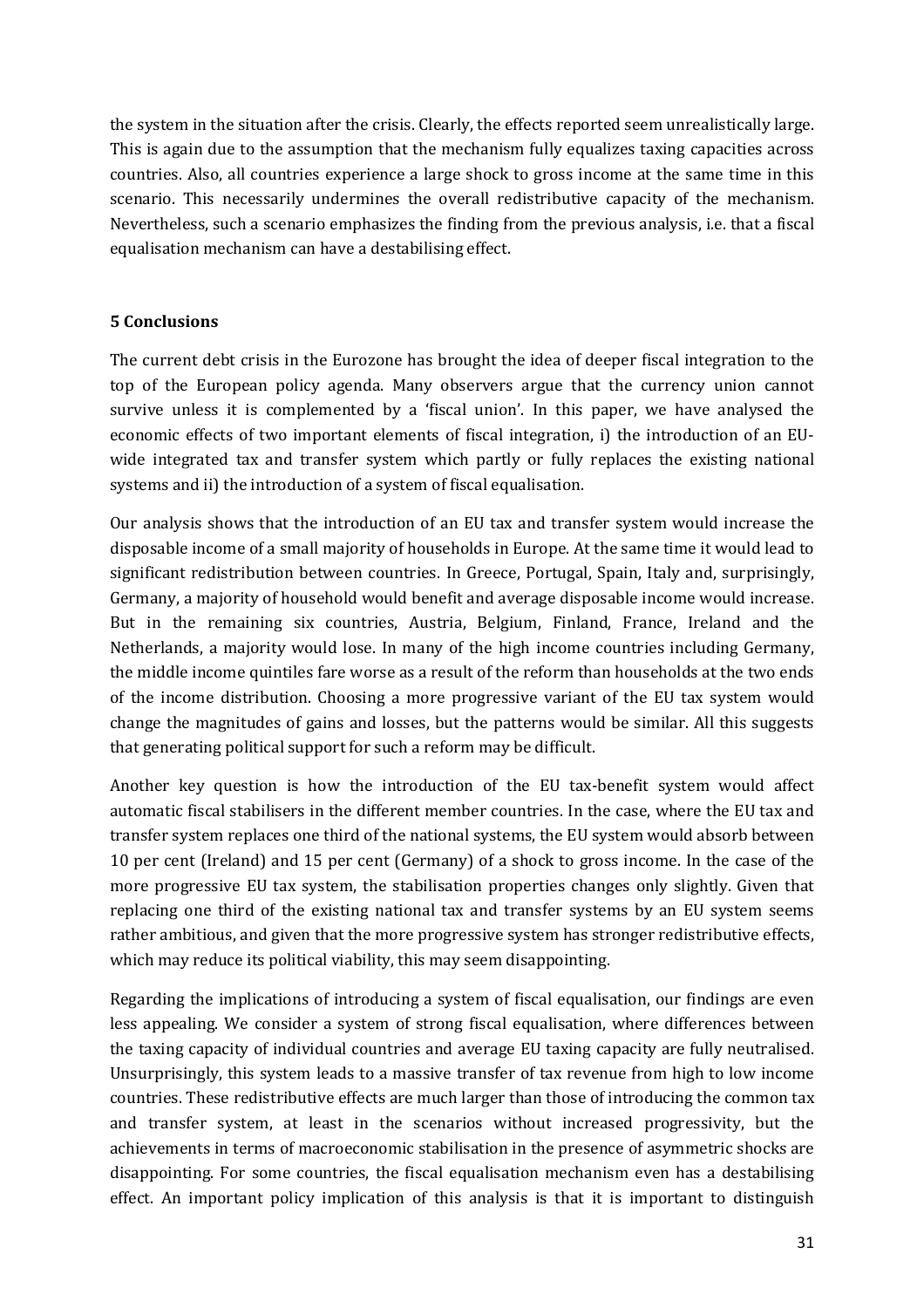between the redistributive effects of steps towards fiscal integration and its stabilisation effects in the presence of an asymmetric macroeconomic shock.

These results should be interpreted in the light of the limitations of our analysis and the simplifying assumptions we have made. Most importantly, we should emphasise that our simulations focus on particular scenarios, and although we have looked at different variants of the reforms to explore robustness, the results do depend on the specific properties of the reforms we have considered, and other reforms will have different effects. This also applies to the macroeconomic shock scenarios we have analysed. We have focused on proportional income shocks which affect all households equally, but macroeconomic shocks often affect households very differently. As shown in Dolls et al. (2012), the impact of automatic fiscal stabilisers depends on the type of shock. We have also neglected the impact of reforms on indirect taxes and government expenditure other than monetary transfers. In addition, we have abstracted from a balanced budget in the analysis.

Note also that our analysis abstracts from a number of behavioural effects apart from potential labour supply reactions that were taken into account. First, we did not account for other margins like tax evasion or avoidance or income shifting. In addition, we did not take into account differences in the size of the shadow economy and the enforcement and collection of taxes across countries. Hence, given that there are considerable differences across countries, an important element of introducing a common tax system would be to address the issue of equal tax administration and enforcement. If one assumes that tax evasion is higher in countries with lower incomes, our simulations would underscore the degree of redistribution from high to low income countries caused by the introduction of a common tax system. Second, we have abstracted from potential effects of tax harmonisation on cross country migration. For instance, more generous transfers to households in poor income countries could prevent them from migrating to high income countries if they are unemployed. Among other things, this would make adjustment to asymmetric shocks more difficult.

Future research should try to tackle these issues. In addition, the analysis could be extended to all 17 Eurozone countries or even the EU-27. However, in general, as long as the reform will be revenue-neutral at the EU-level, there will always be winner and loser countries. Which countries will win and lose will depend, among other things, on where the households are situated in the European income distribution and on how the (progressivity of the) EU system is designed. It would also be interesting to analyse some kind of optimal EU tax system in future research.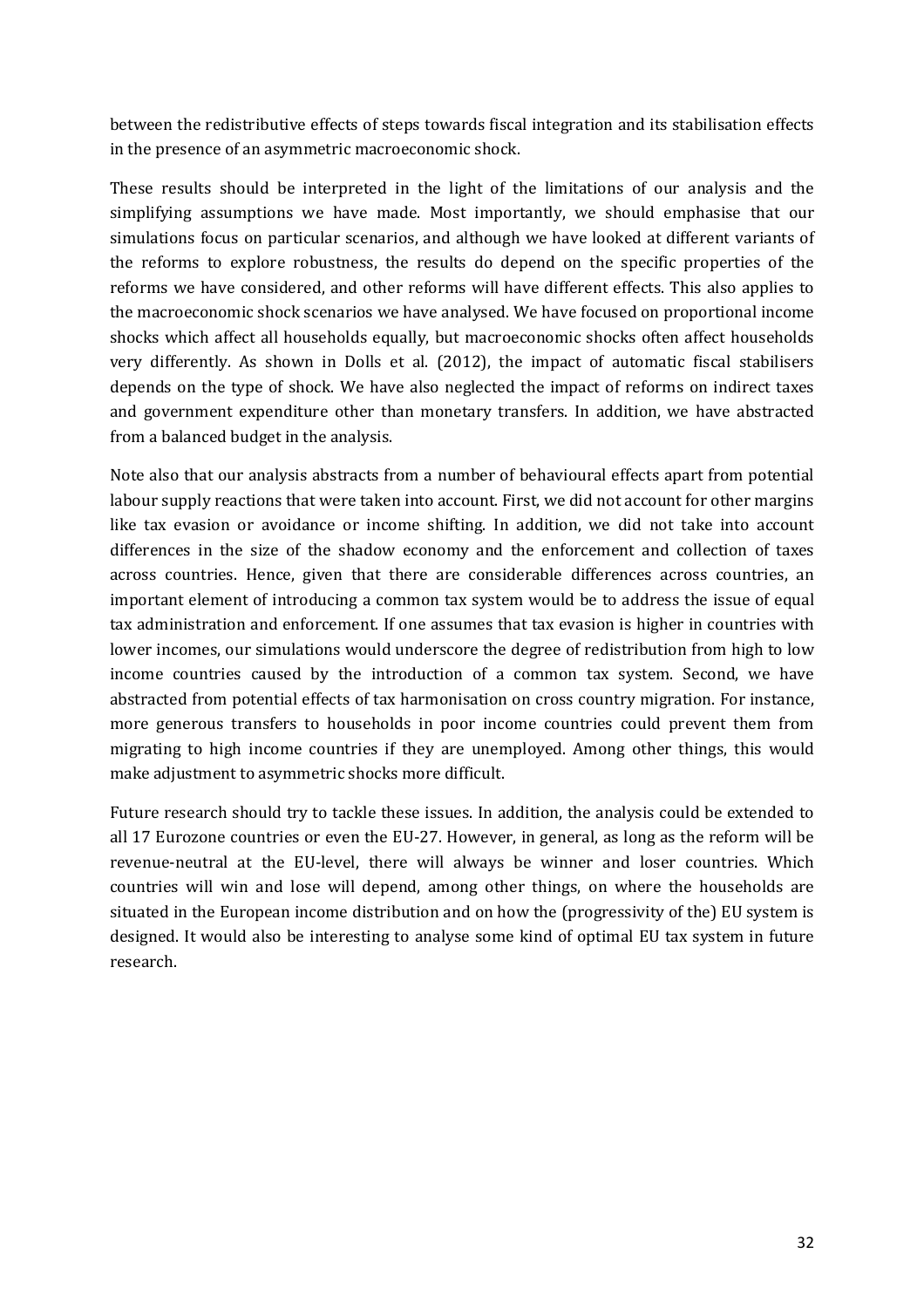#### **References**

Aaberge, R. and Colombino, U. (2008). Designing Optimal Taxes with a Microeconometric Model of Household Labour Supply, ICER Working Paper No. 19/2008.

Atkinson, A. B. (2002). '1% of  $\epsilon$ 10,000 billion', in Townsend, P. and D. Gordon (eds). 'World poverty: New policies to defeat an old enemy', Policy Press, Bristol, 401-411.

Auerbach, A. and D. Feenberg (2000). 'The significance of federal taxes as automatic stabilizers', *Journal of Economic Perspectives*, 14, 37-56.

Bargain, O. (ed.) (2007). 'Micro-Simulation in Action - Policy Analysis in Europe Using EUROMOD', *Research in Labour Economics*, 25, Emerald, Bingley.

Bargain, O., C. Orsini and A. Peichl (2012). 'Comparing Labour Supply Elasticities in Europe and the US: New Results', IZA Discussion Paper No. 6735.

Bargain, O., Decoster, A., Dolls, M., Neumann, D., Peichl, A., Siegloch, S. (2011), 'Welfare, Labor Supply and Heterogeneous Preferences: Evidence for Europe and the US', IZA Discussion Paper No. 6102.

Beetsma, R. and L. Bovenberg (1998). 'Monetary Union without Fiscal Coordination May Discipline Policymakers', *Journal of International Economics*, 45, 239–258.

Beetsma, R. and M. Giuliodori (2010). 'The Macroeconomic Costs and Benefits of the EMU and Other Monetary Unions: An Overview of Recent Research', *Journal of Economic Literature*, 48, 603–641.

Begg, I. (2005). 'Funding the European Union. Making sense of the EU budget - A Federal Trust Report on the Union's Budget', The Federal Trust, London.

Begg, I (2011). 'An EU Tax - Overdue Reform or Federalist Fantasy?' *Friedrich Ebert Stiftung, International Policy Analysis*, February 2011.

Blundell, R., A. Duncan, J. McCrae and C. Meghir (2000). 'The labour market impact of the working families' tax credit', *Fiscal Studies*, 21 (1), 75-103.

Boadway, R. (2004). 'The Theory and Practice of Equalization', *CESifo Economic Studies*, 50 (1), 211-254.

Bordo, M., A. Markiewicz and L. Jonung (2011). 'A fiscal union for the Euro: Some lessons from history', NBER Working Paper No. 17380.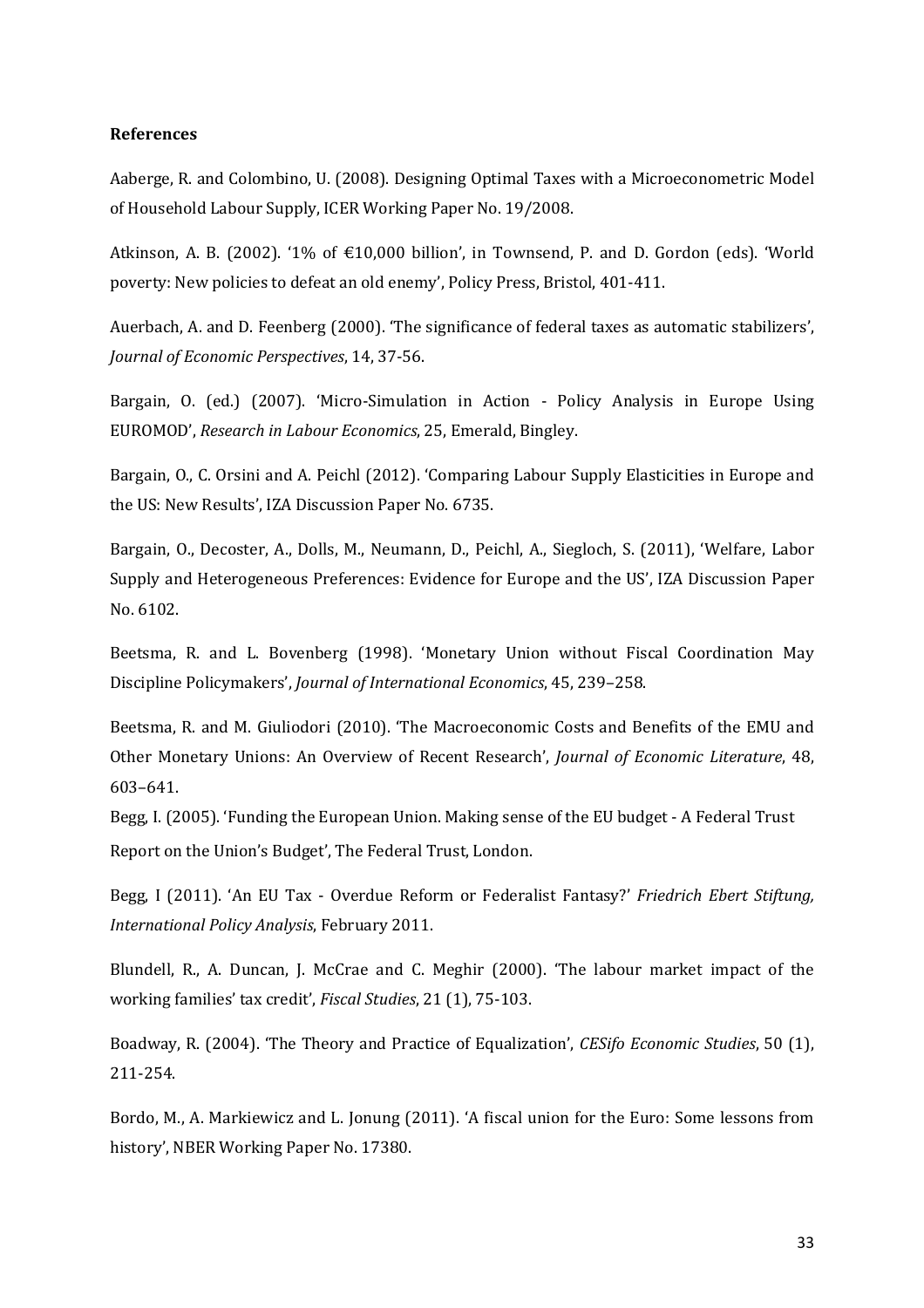Buiter, W., G. Corsetti and N. Roubini (1993). 'Excessive Deficits: Sense and Nonsense in the Treaty of Maastricht', *Economic Policy*, 16, 57–100.

Büttner, T. (2006). 'The Incentive Effect of Fiscal Equalization Transfers on Tax Policy', *Journal of Public Economics*, 90, 477-497.

Cnossen, S. (2002). 'Tax Policy in the European Union: A review of issues and options', *FinanzArchiv: Public Finance Analysis*, 58, 466-558.

Dixit, A. and L. Lambertini (2003). 'Symbiosis of Monetary and Fiscal Policies in a Monetary Union', *Journal of International Economics*, 60, 977–987.

Dolls, M., C. Fuest and A. Peichl (2012). 'Automatic Stabilizers and Economic Crisis: US vs. Europe', *Journal of Public Economics*, 96, 279 – 294.

Dullien, S. and D. Schwarzer (2005). 'The Eurozone under Serious Pressure - Regional Economic Cycles in the Monetary Union Need to Be Stabilised', SWP Comments 2005/C 22.

Eichengreen, B. (1990). 'One Money for Europe? Lessons from the US Currency Union', *Economic Policy*, 5 (10), 117-166.

Eichengreen, B. and C. Wyplosz (1998). 'The Stability Pact: More Than a Minor Nuisance?', *Economic Policy*, 13, 65–113.

Engwerda, J., B. van Arle and J. Plasmans (2002). 'Cooperative and Non-cooperative Fiscal Stabilisation Policies in the EMU', *Journal of Economic Dynamics and Control*, 26, 451–481.

Fuest, C. (2011). 'Will the reform of the institutional framework restore fiscal stability in the Eurozone?', *CESifo Forum*, 12 (2), 34-39.

Fuest, C. and A. Peichl (2012). 'European Fiscal Union: What is it? Does it work? And are there really 'no alternatives'?' *CESifo Forum*, 13 (1), 3-9.

Girouard, N. and C. André (2005), 'Measuring Cyclically-adjusted Budget Balances for OECD Countries', OECD Economics Department Working Papers No. 434.

Goodhart, C. A. E. (1998). 'The Two Concepts of Money: Implications for the Analysis of Optimal Currency Areas', *European Journal of Political Economy*, 14, 407–432.

Hammond, G. and J. von Hagen (1998). 'Regional Insurance against Asymmetric Shocks: An Empirical Study for the European Community', *The Manchester School*, 63, 331–353.

Hoynes, H. (1996). 'Welfare transfers in two-parent families: labour supply and welfare participation under AFDC-UP', *Econometrica*, 64(29), 295-332.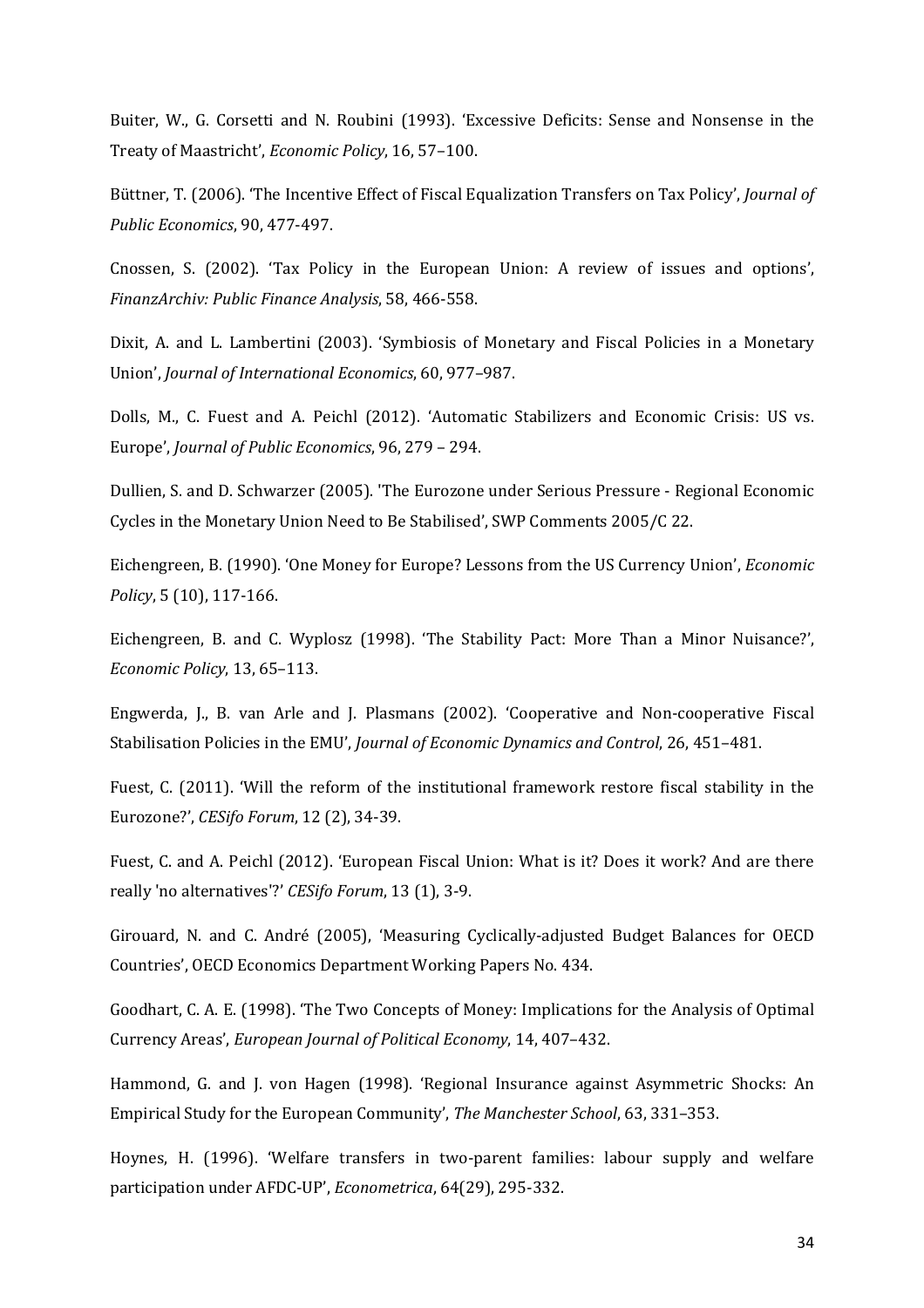Italiener A. and M. Vanheukelen (1993). 'Proposals for Community Stabilization Mechanisms: Some Historical Applications', *European Economy: Reports and Studies*, 5, 493-510.

Keen, M. (1993). 'The Welfare Economics of Tax Co-ordination in the European Community', *Fiscal Studies*, 14 (2), 15-36.

Kenen, P. (1969). The Theory of Optimum Currency Areas: An Eclectic View. In: Mundell, R., Swoboda, A. (Hrsg.), *Monetary Problems of the International Economy*, Chicago/London, 41–59.

Keuschnigg, C. (2012). 'Should Europe Become a Fiscal Union?', *CESifo Forum*, 13 (1), 35-43.

Konrad, K. A. and H. Zschäpitz (2011). 'The future of the Eurozone?', *CESifo Forum*, 12 (2), 46-49.

Lambert, P. (2011). 'Positional Equity and Equal Sacrifice: Design Principles for an EU-Wide Income Tax?', in Fleurbaey, M., M. Salles and J. A. Weymark (eds.). Social Ethics and Normative Economics – Essays in Honour of Serge-Christophe Kolm, Springer, Heidelberg.

Le Cacheux, J (2007). 'Funding the EU Budget with a Genuine Own resource: The Case for a European Tax', *Notre Europe Studies*, 57.

MacDougall, D. et al. (1977). Report of the Study Group on the Role of Public Finances in European Integration, Commission of the European Communities, Volume 1: General Report, Brussels, April 1977.

Masson, P. R. (1996). 'Fiscal Dimensions of Emu', *The Economic Journal*, 106 (437), 996-1004.

Marzinotto, B., A. Sapir and G. B. Wolff (2011). 'What Kind of Fiscal Union?', *Bruegel Policy Briefs*, 2011/06.

Mundell, R. (1961). 'A Theory of Optimum Currency Areas', *American Economic Review*, 51(4), 657-665.

Oates, W.E. (1999). 'An Essay on Fiscal Federalism', *Journal of Economic Literature*, 37, 1120– 1149.

Pechman, J. (1973). 'Responsiveness of the Federal Income Tax to Changes in Income', *Brookings Papers on Economic Activity*, 2, 385-421.

Pechman, J. (1987). 'Federal Tax Policy', Brookings Institution, Washington, 5<sup>th</sup> ed.

Sapir, A. (2011). 'European Integration at the Crossroads: A Review Essay on the 50th Anniversary of Bela Balassa's Theory of Economic Integration', *Journal of Economic Literature*, 49, 1200–1229.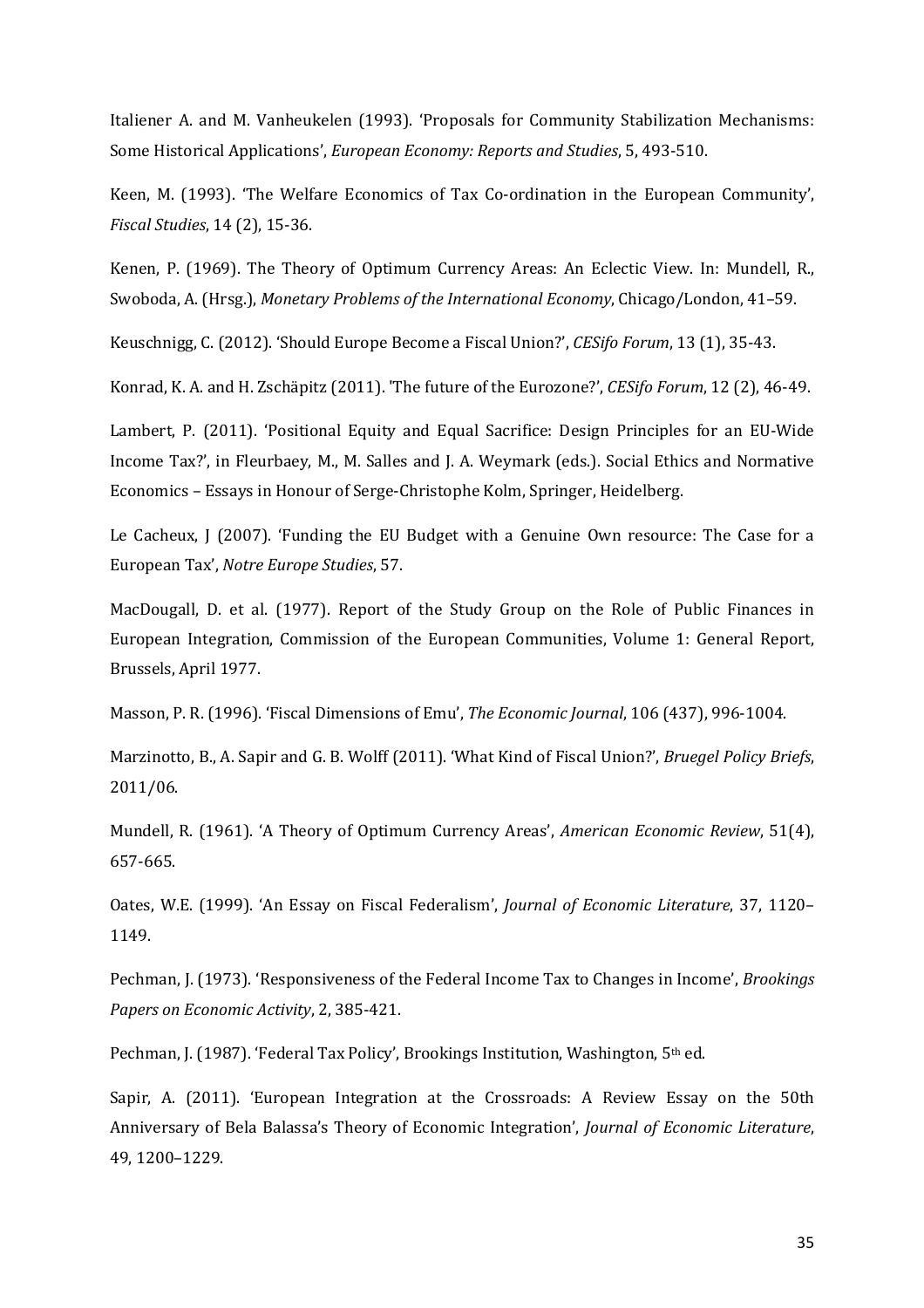Schuknecht, L., P. Moutot, P. Rother and J. Stark (2011). 'The stability and growth pact: Crisis and reform', Occasional Paper Series , No. 129, European Central Bank 09/2011.

Sutherland, H. (2007). 'EUROMOD: the tax-benefit microsimulation model for the European Union', in Gupta, A. and A. Harding (eds.). 'Modelling Our Future: Population Ageing, Health and Aged Care', *International Symposia in Economic Theory and Econometrics*, 16, Elsevier, 483-488.

Uhlig, H. (2003). 'One Money, But Many Fiscal Policies in Europe: What Are the Consequences', in Buti, M. (ed.). 'Monetary and Fiscal Policy in EMU: Interaction and Coordination', Cambridge University Press, Cambridge, 29–64.

van den Noord, P. (2000): 'The size and role of automatic fiscal stabilisers in the 1990s and beyond', OECD Economics Department Working Papers No. 230.

van Soest, A. (1995). 'Structural models of family labour supply: a discrete choice approach', *Journal of Human Resources*, 30, 63-88.

Wigger, B. and U. Wartha (2003). 'How to allocate the power to tax in Europe?', in Holler, M. J., H. Kliemt, D. Schmidtchen and M E. Streit (eds.). 'European Governance', Jahrbuch für Neue Politische Ökonomie, 22, Mohr Siebeck, Tübingen, 172-190.

Yitzhaki, S. (1979). 'Relative Deprivation and the Gini Coefficient', *The Quarterly Journal of Economics*, 93(2), 321-324.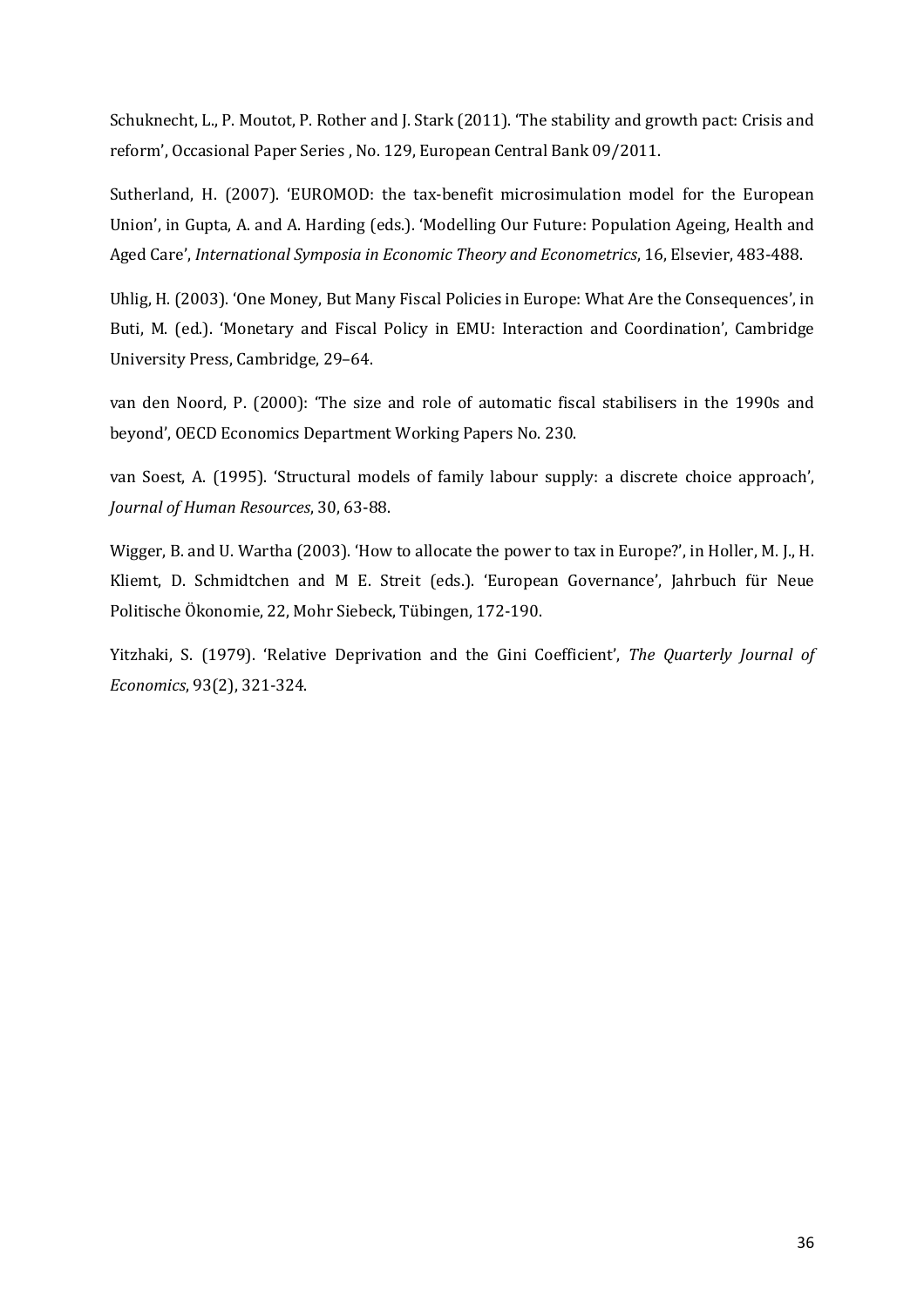# **APPENDIX**

# **A Descriptive Data**

.

|           | Taxes captured |      |            |      |       |            | Taxes not captured Deficit | Debt  |
|-----------|----------------|------|------------|------|-------|------------|----------------------------|-------|
|           | <i>Income</i>  | SIC  | <b>SUM</b> | VAT  | Corp. | <b>SUM</b> | %GDP                       | %GDP  |
| AT        | 23.9           | 32.9 | 56.8       | 33.8 | 6.9   | 40.7       | 0.0                        | 66.8  |
| BE        | 30.1           | 31.4 | 61.5       | 29.2 | 7.2   | 36.4       | 0.4                        | 106.5 |
| FI        | 31.5           | 26.9 | 58.4       | 30.0 | 9.4   | 39.4       | 5.1                        | 42.5  |
| FR.       | 18.8           | 36.8 | 55.6       | 35.1 | 7.0   | 42.1       | $-1.5$                     | 56.9  |
| GE        | 23.2           | 42.8 | 66.0       | 28.2 | 4.3   | 32.5       | $-3.1$                     | 59.1  |
| GR        | 13.6           | 31.9 | 45.5       | 41.5 | 10.1  | 51.6       | -4.5                       | 103.7 |
| IE        | 29.3           | 15.2 | 44.5       | 41.9 | 12.1  | 54.0       | 0.9                        | 35.1  |
| <b>IT</b> | 26.7           | 28.6 | 55.3       | 35.5 | 7.8   | 43.3       | $-3.1$                     | 108.2 |
| <b>NL</b> | 16.1           | 35.7 | 51.8       | 33.7 | 11.0  | 44.7       | $-0.2$                     | 50.7  |
| PT        | 17.4           | 26.7 | 44.1       | 43.6 | 10.6  | 54.2       | $-4.8$                     | 53.5  |
| SP        | 20.2           | 36.1 | 56.3       | 34.4 | 8.5   | 42.9       | $-0.5$                     | 55.6  |

Tab. A.1: Taxes captured and not by EUROMOD as % of total taxation in 2001

Source: OECD Taxation trends in Europe. Deficit and debt shares from Eurostat.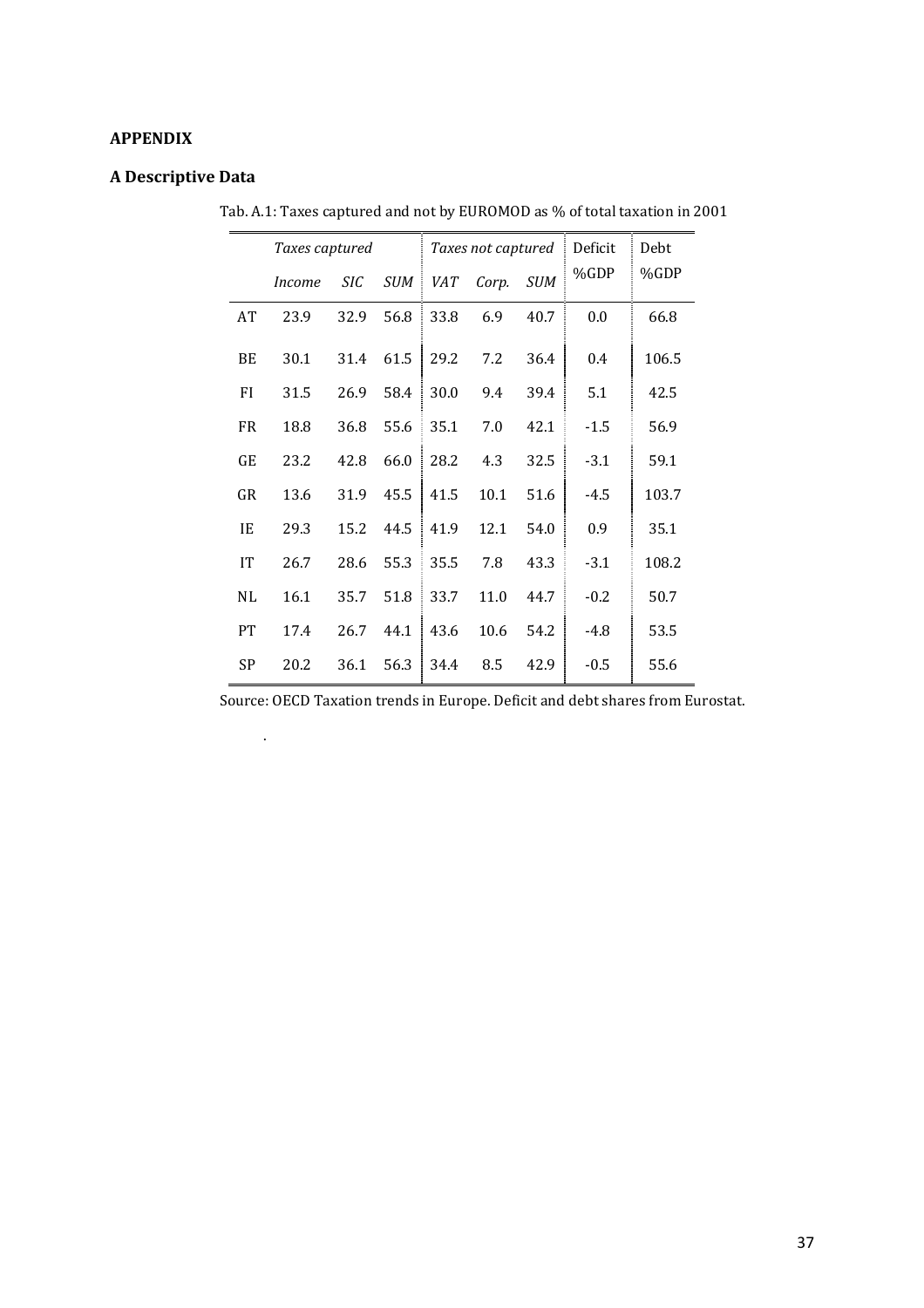| Country            | Data                                         | Years              |             |                     |                                                            |
|--------------------|----------------------------------------------|--------------------|-------------|---------------------|------------------------------------------------------------|
|                    |                                              | Data<br>collection | Incomes     | Simulated<br>policy | of<br>N <sub>0</sub><br>observations<br>(original samples) |
| Austria            | <b>European Community</b><br>Household Panel | 1999               | 1998        | 2001                | 7.386                                                      |
| Belgium            | Panel Survey on Belgian<br>Households        | 2002               | 2001        | 2001                | 7.335                                                      |
| Finland            | Income Distribution<br>Survey                | 2001               | 2001        | 2001                | 25.010                                                     |
| France             | Household Budget Survey                      | 2000-<br>01        | 2000-<br>01 | 2001                | 25.803                                                     |
| Germany            | German Socio-Economic<br>Panel               | 2001               | 2000        | 2001                | 16.874                                                     |
| Greece             | Household Budget Survey                      | 1995               | 1994        | 2001                | 15.062                                                     |
| Ireland            | Living in Ireland Survey                     | 2000               | 2000        | 2001                | 11.436                                                     |
| Italy              | Survey of Households<br>Income and Wealth    | 1996               | 1995        | 2001                | 23.924                                                     |
| <b>Netherlands</b> | Sociaal-Economisch<br>Panelonderzoek         | 2000               | 1999        | 2001                | 10.344                                                     |
| Portugal           | <b>European Community</b><br>Household Panel | 2001               | 2000        | 2001                | 13.092                                                     |
| Spain              | <b>European Community</b><br>Household Panel | 2000               | 1999        | 2001                | 14.787                                                     |

# Tab. A.2: Data sources used by EUROMOD

Tab. A.3: Cross-country heterogeneity in main characteristics for tax functions (2001)

|           | Av. $n$ | Av. $n$  | Av. $n$ | Av.   | Share  | Share  | Share   | Share   | Share    |
|-----------|---------|----------|---------|-------|--------|--------|---------|---------|----------|
|           | HH      | Child.   | Old     | Age   | Couple | Prop.  | Pension | UB      | Self     |
|           | Mem.    | $0 - 17$ | $65+$   | HH    | HH     | Income | Eligib. | Eligib. | Employed |
|           |         |          |         | head  |        |        |         |         |          |
| EU        | 2.50    | 0.51     | 0.38    | 50.47 | 23.83  | 30.37  | 16.06   | 1.75    | 5.15     |
| AT        | 2.45    | 0.52     | 0.38    | 49.75 | 23.14  | 8.53   | 17.82   | 1.37    | 5.66     |
| BE        | 2.39    | 0.55     | 0.39    | 52.29 | 25.71  | 11.68  | 16.80   | 2.61    | 5.99     |
| FI        | 2.16    | 0.48     | 0.29    | 48.54 | 22.49  | 20.58  | 17.14   | 4.86    | 6.02     |
| <b>FR</b> | 2.42    | 0.57     | 0.35    | 49.96 | 25.13  | 33.60  | 14.97   | 1.85    | 2.87     |
| GE        | 2.08    | 0.40     | 0.33    | 51.00 | 24.26  | 39.87  | 16.93   | 2.66    | 4.16     |
| GR        | 2.83    | 0.60     | 0.46    | 52.33 | 25.14  | 7.75   | 15.97   | 0.98    | 10.38    |
| IR        | 2.98    | 0.80     | 0.32    | 46.21 | 19.82  | 14.07  | 11.40   | 3.35    | 6.16     |
| IT        | 2.89    | 0.54     | 0.44    | 51.16 | 23.94  | 31.98  | 17.89   | 0.42    | 6.91     |
| NL        | 2.25    | 0.54     | 0.30    | 48.79 | 27.28  | 25.07  | 14.14   | 0.92    | 2.74     |
| PT        | 3.24    | 0.69     | 0.45    | 48.42 | 22.14  | 4.49   | 13.97   | 1.05    | 8.22     |
| <b>SP</b> | 3.23    | 0.61     | 0.51    | 49.96 | 19.71  | 30.78  | 14.34   | 1.69    | 6.28     |

Source: Own calculations based on EUROMOD.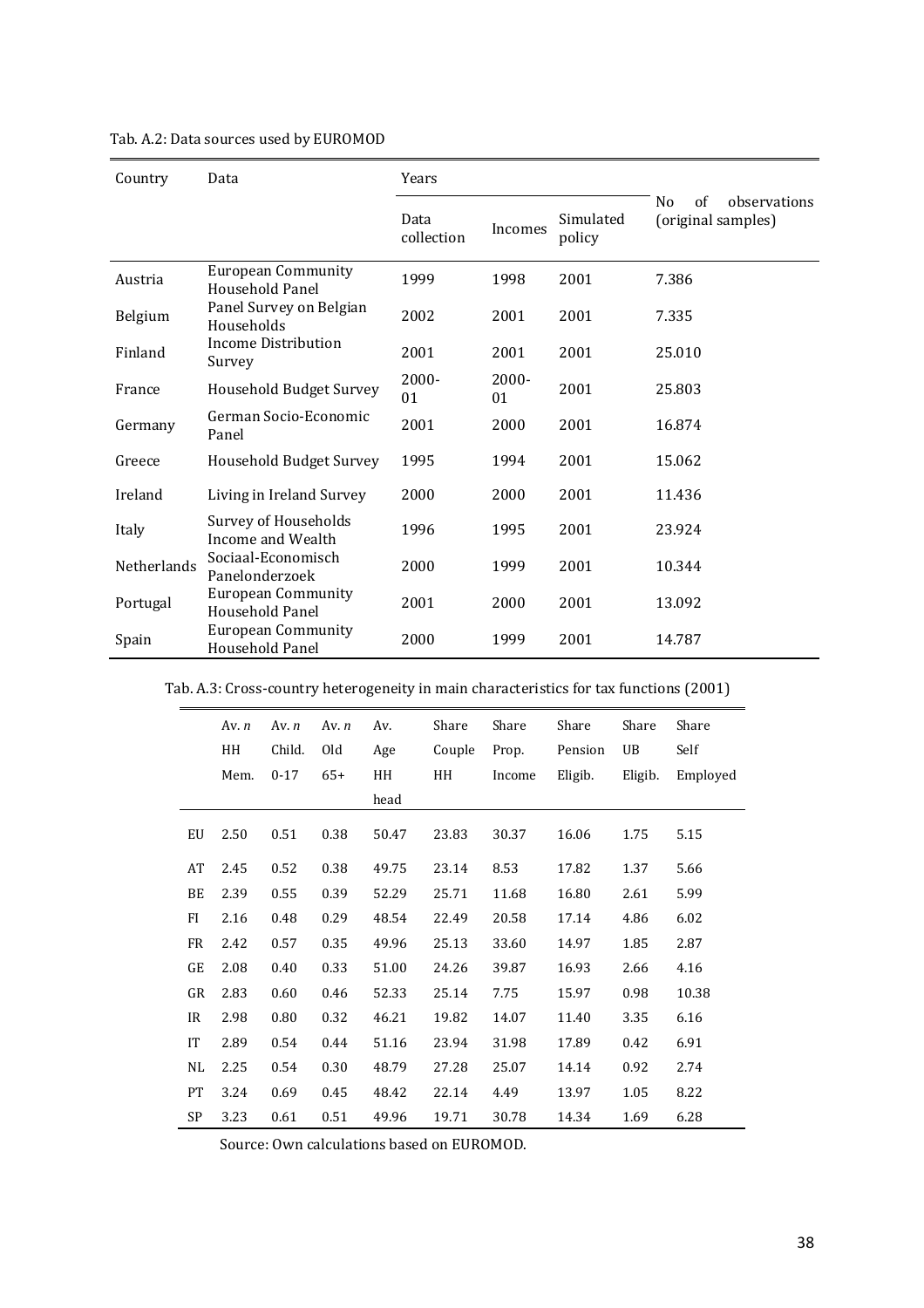#### **B Income changes without behavioural adjustments**

| Tab. B.1: % gainers, overall %-change, mean gain and loss in weekly disposable income (2001 EUR) – for |  |  |  |
|--------------------------------------------------------------------------------------------------------|--|--|--|
| baseline labour supply                                                                                 |  |  |  |

|           | $EUavg - Sc.1$ |        |      | $EUavg - Sc.2$                        |        |      |                                                                     | $E$ Uavg_p – Sc. 1 |              |      | $EUavg_p - Sc.2$       |  |        |                                      |          |
|-----------|----------------|--------|------|---------------------------------------|--------|------|---------------------------------------------------------------------|--------------------|--------------|------|------------------------|--|--------|--------------------------------------|----------|
|           |                |        |      | $\%$ + %dY Gap+ Gap- %+ %dY Gap+ Gap- |        |      |                                                                     |                    |              |      |                        |  |        | $\%+$ %dY Gap+ Gap- %+ %dY Gap+ Gap- |          |
|           | EU 54          | $-0.1$ | 19.8 |                                       |        |      | $-23.7$ 54 $-0.1$ 59.5 $-71.1$ 52 $-0.1$ 21.1                       |                    |              |      | $-24.0$ 52 $-0.3$ 63.3 |  |        |                                      | $-71.9$  |
|           |                |        |      |                                       |        |      | AT 34 -2.3 17.4 -28.3 34 -6.8 52.0 -84.8 31 -2.4 18.9 -27.8 31 -7.2 |                    |              |      |                        |  |        | 56.7                                 | $-83.3$  |
| BE 48     |                | $-0.4$ | 19.3 | $-22.3 \pm 48$ $-1.2$ 57.9            |        |      | $-66.9$                                                             | 43                 | -0.6         | 19.1 | $-20.1$ 43 $-1.8$      |  |        | 57.4                                 | $-60.3$  |
| FI.       | 50             | $-0.1$ | 19.1 | $-19.8$ 50                            | $-0.2$ |      | 57.3 - 59.4                                                         | 48                 | $-0.3$       | 18.6 | $-19.5$ 48             |  | $-0.7$ | 55.7                                 | $-58.6$  |
| FR 30     |                | $-2.8$ | 14.7 | -26.6   30                            |        |      | $-8.5$ 43.9 $-79.9$                                                 |                    | $ 29 - 2.8 $ | 17.6 | $-27.1$ 29             |  | $-8.5$ | 52.9                                 | $-81.3$  |
| GE        | -65            | 0.9    | 19.9 | $-24.7$ 65                            | 2.8    | 59.8 | $-74.1$                                                             | $\frac{1}{2}$ 63   | 0.7          | 19.2 | $-23.4$ 63             |  | 2.2    | 57.6                                 | $-70.3$  |
| GR 79     |                | 8.4    | 30.6 | $-12.7$ 79 25.2 91.8 $-37.9$          |        |      |                                                                     | 79                 | 9.2          | 33.8 | $-13.4$ 79             |  | 27.6   | 101.5                                | $-40.1$  |
| IR        | 28             | $-2.8$ | 21.3 |                                       |        |      | $-34.3$ 28 $-8.4$ 63.8 $-102.8$ 28 $-3.1$                           |                    |              | 25.7 | $-38.6$ 28             |  | $-9.2$ | 77.1                                 | $-115.7$ |
| IT        | 63             | 0.8    | 19.5 | $-21.7 \pm 63$                        | 2.5    | 58.5 | $-65.0$                                                             | $\frac{1}{2}$ 61   | 1.0          | 21.5 | $-22.1 \pm 61$         |  | 2.8    | 64.5                                 | $-66.2$  |
| NL 40     |                | $-0.6$ | 16.9 | $-17.0$ 40                            | $-1.9$ | 50.7 | $-51.0$                                                             | 38                 | $-1.0$       | 20.0 | $-21.1$ 38             |  | $-3.0$ | 60.0                                 | $-63.4$  |
| <b>PT</b> | 68             | 4.5    | 29.3 |                                       |        |      | $-17.9$ 68 13.4 87.9 -53.8 66                                       |                    | 4.9          | 33.0 | $-18.6 \mid 66$        |  | 14.8   | 99.1                                 | $-55.9$  |
| SP.       | 59             | 0.8    | 20.1 | $-20.2$ 59                            | 2.3    | 60.2 | -60.6                                                               | <b>58</b>          | 1.0          | 23.2 | $-21.4$ 58             |  | 2.9    | 69.5                                 | $-64.1$  |

Note:  $\%$ + is the percentage of reform gainers (100 minus  $\%$ + is the percentage of reform losers); %dY the overall %-change in household weekly mean disposable income; Gap+ (Gap-) the mean difference from zero for positive (negative) dY. Source: Own calculations based on EUROMOD.

#### **C Behavioural adjustment**

We follow van Soest (1995) or Hoynes (1996) in the choice of a structural discrete choice labour supply model. In this framework, labour supply decisions are reduced to choosing among a discrete set of possibilities, e.g., inactivity, part-time and full-time. This modelling includes nonparticipation as one of the options so that both the extensive margin (participation) and the intensive margin (working hours) are directly estimated. We assume that there are *K*=7 discrete hour possibilities for each potential worker (0, 10, 20, 30, 40, 50, 60 hours per week). We specify consumption-leisure preferences in a very flexible way (and without imposing separability between consumption and leisure) using a quadratic utility function as in Blundell et al. (2000). That is, the deterministic utility of a couple i at each discrete choice *j* = 1;…;*J* can be written as:

$$
U_{ij} = \alpha_{ci} C_{ij} + \alpha_{cc} C_{ij}^2 + \alpha_{hfi} H_{ij}^f + \alpha_{hmi} H_{ij}^m + \alpha_{hff} (H_{ij}^f)^2 + \alpha_{hmm} (H_{ij}^m)^2
$$
  
+
$$
\alpha_{ch_f} C_{ij} H_{ij}^f + \alpha_{ch_m} C_{ij} H_{ij}^m + \alpha_{h_m h_f} H_{ij}^f H_{ij}^m - \eta_j^f * 1(H_{ij}^f > 0) - \eta_j^m * 1(H_{ij}^m > 0)
$$
 (13)

with household consumption *Cij* and spouses' work hours *H<sup>f</sup> ij* and *Hmij*. The *J* choices for a couple correspond to all combinations of the spouses' discrete hours, that is, *J* = 7\*7=149. For singles, the model above is simplified to only one hour term  $H_{ij}$ , and  $J$  is simply the number of discrete hour choices *K*=7. Coefficients on consumption and work hours are specified as:

$$
\alpha_{ci} = \alpha_c^0 + Z_i^c \alpha_c + u_i \tag{14}
$$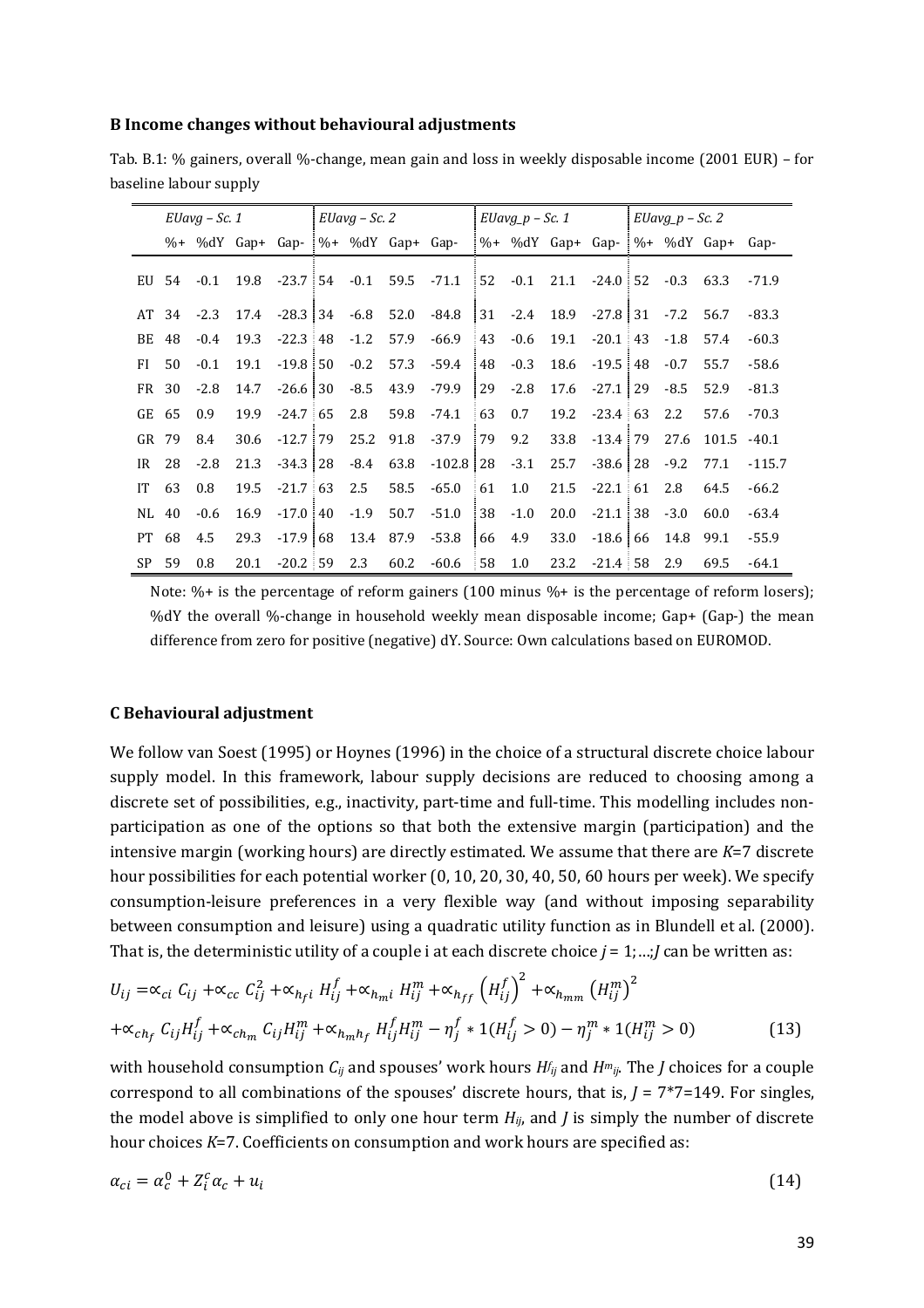$$
\alpha_{h_f i} = \alpha_{h_f}^0 + Z_i^f \alpha_{h_f} \tag{15}
$$

$$
\alpha_{h_m i} = \alpha_{h_m}^0 + Z_i^m \alpha_{h_m},\tag{16}
$$

i.e. they vary linearly with several taste-shifters *Zi* (including polynomial form of age, presence of children or dependent elders and region). The term  $\alpha_{ci}$  also incorporates unobserved heterogeneity, in the form of a normally-distributed term *ui*, for the model to allow random taste variation and unrestricted substitution patterns between alternatives. The fit of the model is improved by the introduction of fixed costs of work, estimated as model parameters. Fixed costs explain the fact that there are very few observations with a small positive number of worked hours. These costs, denoted  $\eta_j^k$  for  $k$  = *f;m*, are non-zero for positive hour choices and depend on observed characteristics (e.g., the presence of young children).

For each labour supply choice j, disposable income (equivalent to consumption in the present static framework) is calculated as a function  $\mathcal{C}_{ij} = d(w_i^f H_{ij}^f)$  $_{ij}^f$ ,  $w_i^mH_{ij}^m$ ,  $y_i$ ,  $X_i)$  of female and male earnings, non-labour income  $y_i$  and household characteristics  $X_i$ . The tax-benefit function d is simulated using EUROMOD. In the discrete choice approach, disposable income needs to be assessed only at certain points of the budget curve, so that nonlinear budget constraints resulting from nonlinear taxes, joint filing and unemployment benefits can be taken into account very easily. Male and female wage rates *w<sup>f</sup> <sup>i</sup>* and *wmi* for each household *i* are calculated by dividing earnings by standardized work hours. We assume that hourly wages are constant across the working hour categories and do not depend on the actual working time, which is standard in the literature. For unemployed people we estimate their (potential) hourly wages by using the Heckman correction for sample selection. The stochastic specification of the labour supply model is completed by i.i.d. error terms *eij* for each choice *j* = 1;…;*J*. That is, total utility at each alternative is written

$$
V_{ij} = U_{ij} + \epsilon_{ij} \tag{17}
$$

with  $U_{ii}$  as previously defined. Error terms are assumed to represent possible observational errors, optimization errors or transitory situations. Under the assumption that they follow an extreme value type I (EV-I) distribution, the (conditional) probability for each household i of choosing a given alternative j has an explicit analytical solution:

$$
P_{ij} = exp(U_{ij}) / \sum_{k=1}^{J} exp(U_{ik})
$$
\n(18)

The unconditional probability is obtained by integrating out the disturbance terms (unobserved heterogeneity in preferences) in the likelihood. In practice, this is done by averaging the conditional probability  $P_{ij}$  over a large number of draws (here 100) for these terms, so the parameters can be estimated by simulated maximum likelihood.

The model is estimated separately for each country, so that estimated parameters are countryspecific. These estimates are used to calculate the probabilities of changing working time categories due to a marginal change in wage rates or non-labour incomes can be predicted. Resulting elasticities are reported in Table C.1. We see that elasticities are relatively small and similar across countries. Nonetheless, some country differences can be observed: these mainly respect differences in preferences and childcare institutions, as shown in Bargain et al. (2012).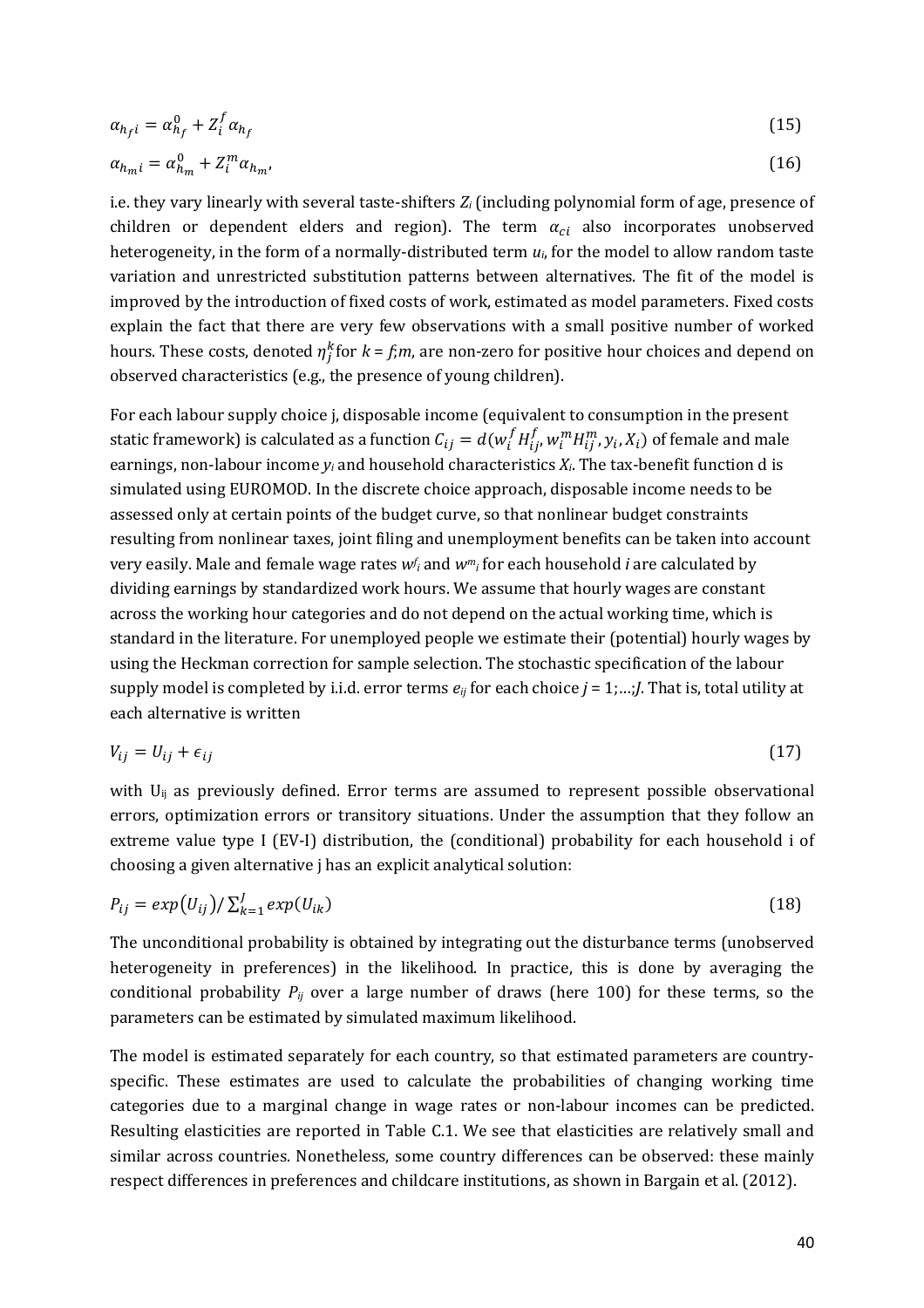|                                                          | AT        | BE              | FI       | <b>FR</b> | GE        | GR       | IE        | <b>IT</b> | <b>NL</b> | PT       | <b>SP</b> |
|----------------------------------------------------------|-----------|-----------------|----------|-----------|-----------|----------|-----------|-----------|-----------|----------|-----------|
| <b>Married women</b>                                     |           |                 |          |           |           |          |           |           |           |          |           |
| <b>Wage elasticities</b>                                 |           |                 |          |           |           |          |           |           |           |          |           |
| <b>Total hours</b>                                       | .34       | .31             | .13      | .13       | .31       | .62      | .32       | .33       | .32       | .14      | .51       |
| Intensive margin (hour)                                  | .05       | .05             | .01      | .02       | .08       | .03      | .05       | .05       | .13       | .05      | .08       |
| Extensive margin (particip.)<br><b>Income elasticity</b> | .27       | .23             | .12      | .10       | .22       | .57      | .27       | .28       | .20       | .11      | .43       |
| <b>Total hours</b>                                       | $-0011$   | $-0.018$        | .0010    | $-0.0023$ | $-0.057$  | $-0.039$ | $-0.069$  | .0010     | $-0.0008$ | .0000    | .0004     |
| Extensive margin (particip.)                             | $-0.0008$ | $-0012$         | .0010    | $-0.016$  | $-0.038$  | $-0.035$ | $-0071$   | .0009     | $-0.0008$ | .0000    | .0003     |
| <b>Married men</b>                                       |           |                 |          |           |           |          |           |           |           |          |           |
| <b>Wage elasticities</b>                                 |           |                 |          |           |           |          |           |           |           |          |           |
| Total hours                                              | .07       | .12             | .10      | .06       | .14       | .11      | .15       | .04       | .06       | .04      | .08       |
| Total hours (compensated)                                | .07       | .12             | .10      | .06       | .14       | .11      | .16       | .05       | .06       | .04      | .08       |
| Intensive margin (hour)                                  | .02       | .02             | .00      | .02       | .03       | .01      | .03       | $-.01$    | .01       | .03      | .07       |
| Extensive margin (particip.)                             | .05       | .09             | .10      | .04       | .11       | .10      | .12       | .05       | .06       | .03      | .07       |
| <b>Income elasticity</b>                                 |           |                 |          |           |           |          |           |           |           |          |           |
| Total hours                                              | $-0.003$  | $-0.019$        | .0010    | $-0.0004$ | $-0.036$  | $-0.047$ | $-0.036$  | $-0.0168$ | $-0017$   | $-.0001$ | $-0.024$  |
| Extensive margin (particip.)                             | $-.0001$  | $-0011$         | .0010    | .0001     | $-0.0022$ | $-0.034$ | $-0.0022$ | $-0.0129$ | $-0008$   | .0000    | $-0.016$  |
| <b>Single women</b>                                      |           |                 |          |           |           |          |           |           |           |          |           |
| <b>Wage elasticity</b>                                   |           |                 |          |           |           |          |           |           |           |          |           |
| <b>Total hours</b>                                       | .14       | .59             | .21      | .12       | .18       | .41      | .37       | .67       | .16       | .08      | .20       |
| Intensive margin (hour)                                  | .01       | .07             | .00      | .02       | .01       | $-01$    | .06       | .05       | .02       | .04      | .04       |
| Extensive margin (particip.)                             | .13       | .41             | .20      | .09       | .17       | .43      | .24       | .58       | .11       | .05      | .19       |
| <b>Income elasticity</b>                                 |           |                 |          |           |           |          |           |           |           |          |           |
| <b>Total hours</b>                                       | $-0.006$  | $-0.038$        | .0287    | .0011     | $-.0061$  | $-0102$  | $-0.025$  | .0189     | $-0.034$  | $-0.002$ | $-.0072$  |
| Extensive margin (particip.)                             | $-0.003$  | $-0.016$        | .0278    | .0023     | $-0.0026$ | $-0092$  | $-0.012$  | .0187     | $-0020$   | $-0.002$ | $-0.0053$ |
| Single men                                               |           |                 |          |           |           |          |           |           |           |          |           |
| <b>Wage elasticity</b>                                   |           |                 |          |           |           |          |           |           |           |          |           |
| Total hours                                              | .14       | $.28\,$         | .33      | .14       | .20       | .19      | .67       | .22       | .08       | .03      | .57       |
| Intensive margin (hour)                                  | $.05\,$   | $\textbf{-.01}$ | $-.01$   | $.02\,$   | .01       | $.05\,$  | .03       | $.02\,$   | .01       | $-.02$   | .09       |
| Extensive margin (particip.)                             | $.08\,$   | $.27\,$         | .34      | $.12\,$   | .21       | $.15\,$  | .62       | .22       | $.08\,$   | $.04\,$  | .47       |
| <b>Income elasticity</b>                                 |           |                 |          |           |           |          |           |           |           |          |           |
| Total hours                                              | $-.0003$  | $-.008$         | .112     | $-0.002$  | $-.007$   | $-.0002$ | $-0.028$  | $-.003$   | $-.003$   | .000     | $-012$    |
| Extensive margin (particip.)                             | $-.0001$  | $-.005$         | $.104\,$ | .000      | $-.003$   | $-.0001$ | $-021$    | .000      | $-.001$   | .000     | $-.012$   |

Tab C.1: Estimated labour supply elasticities by subgroups

*Note: wage (income) elasticities are computed numerically as the responses to a 1% uniform increase in wage rates (unearned income). The intensive margin corresponds to the response in work hours among workers, the extensive margin to the participation response (measured either in % change in participation rate).Source: Own calculations based on EUROMOD, see also Bargain et al. (2012).*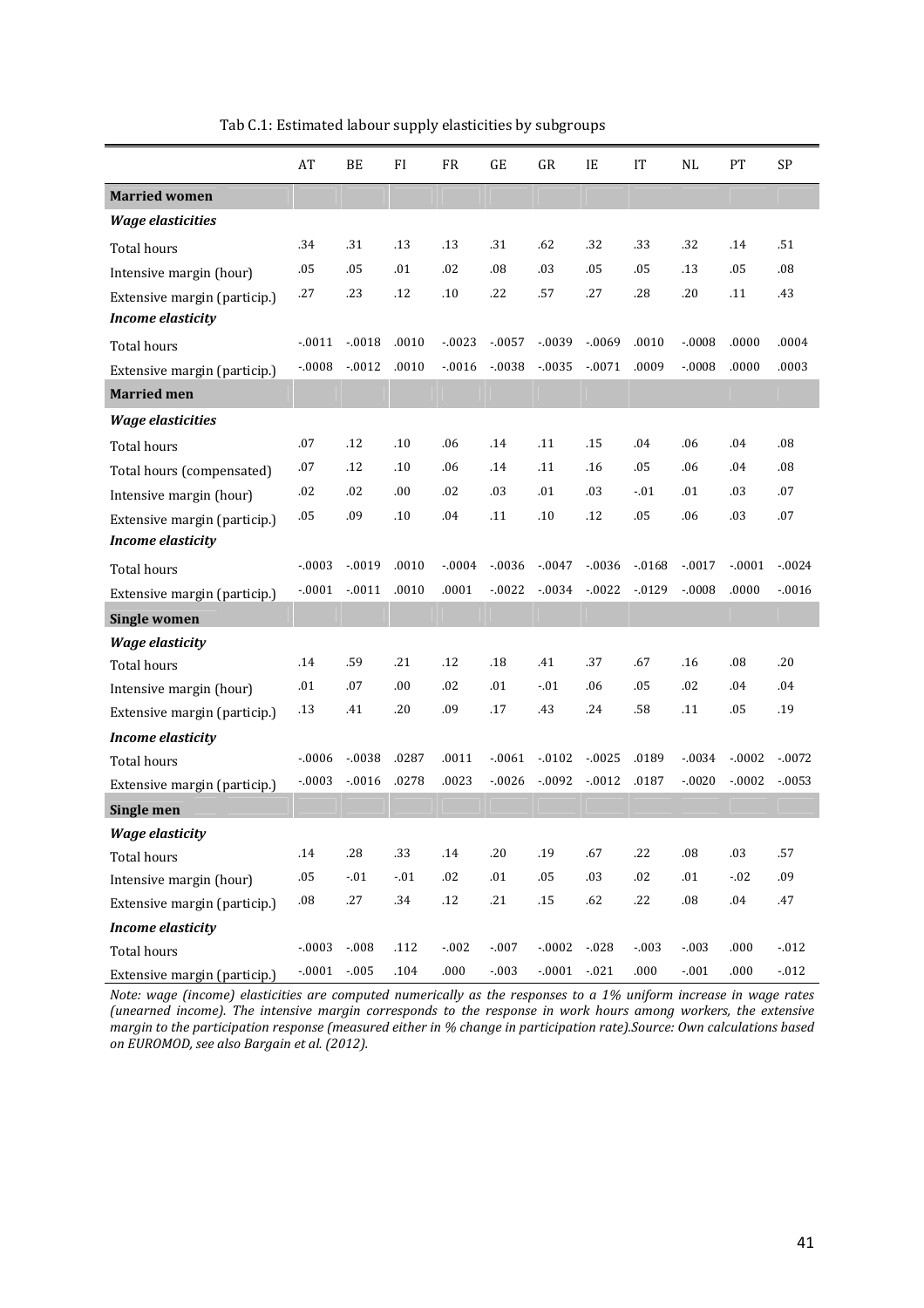The model is used to predict a change in disposable income induced by the EU tax reform. The expected working hours for each individual as well the whole population are calculated after implementation of the reform. Results are reported in Table C.2. The first row shows results for the whole sample of countries while subsequently, figures on the national level are presented.

|           | <b>Baseline</b> |            |                              | Reform scenarios                |         |         |
|-----------|-----------------|------------|------------------------------|---------------------------------|---------|---------|
|           | Hours worked    |            |                              | Change labour supply (FTE) in % |         |         |
|           | Mean/           | <b>FTE</b> | EUavg                        |                                 | EUavg_p |         |
|           | week            | in Mio.    | Sc. 1                        | Sc.2                            | Sc. 1   | Sc.2    |
| EU        | 29.9            | 71.1       | $-0.1$                       | $-1.0$                          | $-0.6$  | $-2.6$  |
| AT        | 32.0            | 2.1        | $-0.1$                       | $-0.9$                          | $-0.6$  | $-2.2$  |
| BE        | 32.7            | 2.6        | 2.5                          | 5.6                             | 1.8     | 3.7     |
| FI        | 33.2            | 1.7        | 2.0                          | 4.6                             | 1.6     | 3.6     |
| <b>FR</b> | 30.8            | 17.3       | 0.5                          | 1.3                             | 0.3     | 0.6     |
| GE        | 30.0            | 23.5       | 0.4                          | 0.0                             | $-0.3$  | $-2.3$  |
| GR        | 25.3            | 1.3        | $-3.1$                       | $-10.2$                         | $-3.7$  | $-12.1$ |
| <b>IR</b> | 28.1            | 0.7        | $-1.3$                       | $-4.7$                          | $-1.8$  | $-6.6$  |
| <b>IT</b> | 26.7            | 8.4        | $-1.4$                       | $-4.9$                          | $-1.9$  | $-6.6$  |
| NL        | 31.3            | 5.2        | 0.2                          | $-0.2$                          | $-0.3$  | $-1.7$  |
| PT        | 34.5            | 2.0        | $-0.3$                       | $-1.2$                          | $-0.5$  | $-2.0$  |
| SP        | 27.7            | 6.4        | $-2.4$                       | $-8.0$                          | $-2.9$  | $-9.9$  |
|           | net taxes base  |            | relative change in net taxes |                                 |         |         |
| EU        | 26.3            |            | 1.8                          | $-2.4$                          | 0.5     | $-2.6$  |

Tab. C2: Mean hours worked, fulltime equivalents (FTE) and %-changes in labour supply (FTE) –singles and couples (N=30382)

Source: Own calculations based on EUROMOD.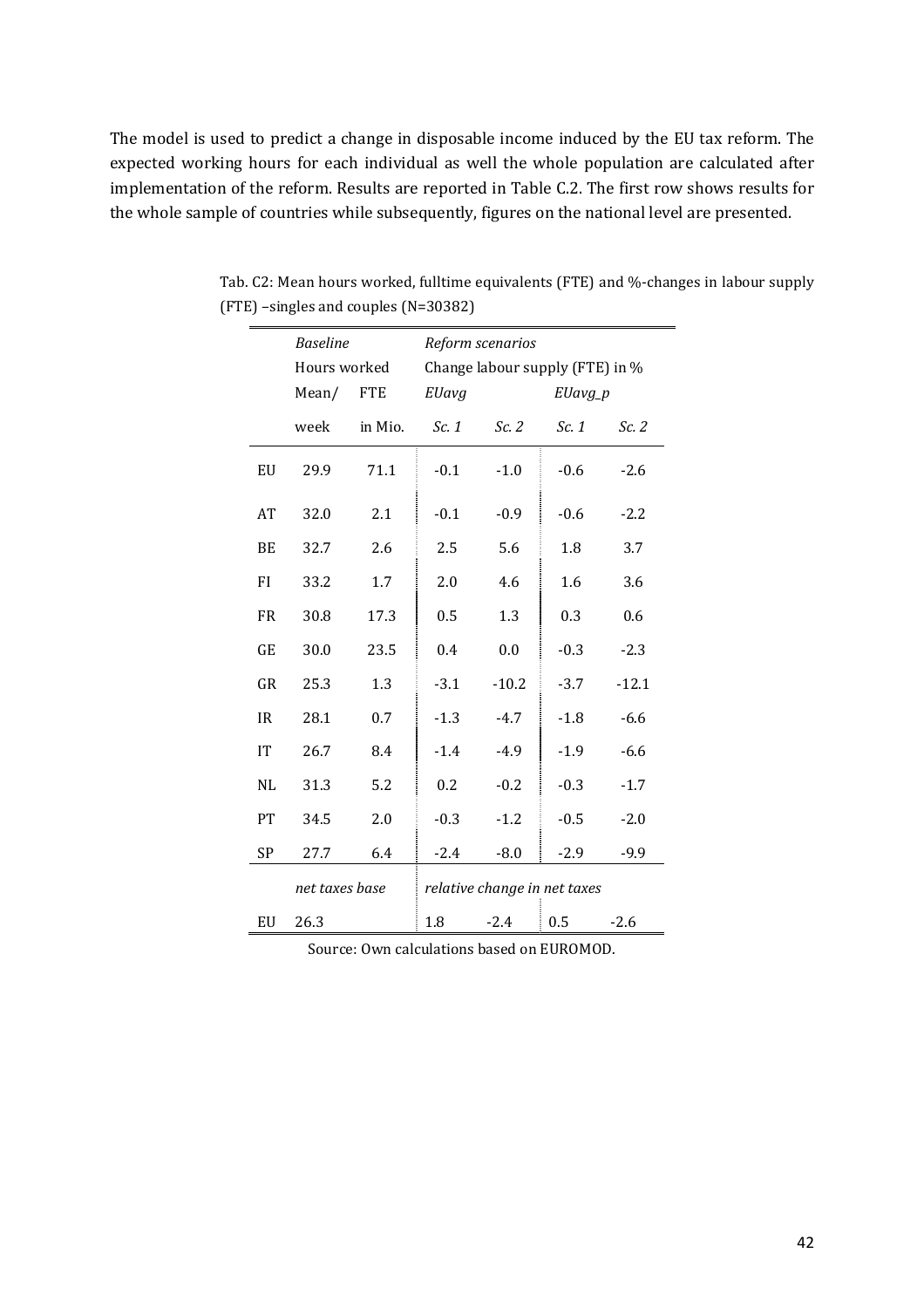|           |     |        | Single men |        |         | Single women |        |         |         |         |  |
|-----------|-----|--------|------------|--------|---------|--------------|--------|---------|---------|---------|--|
|           |     |        | EUavg      |        | EUavg_p |              | EUavg  |         | EUavg_p |         |  |
|           | SQ  | Sc.1   | Sc.2       | Sc.1   | Sc.2    |              | Sc.1   | Sc.2    | Sc.1    | Sc.2    |  |
| EU        | 7.8 | 0.3    | $-1.3$     | $-0.4$ | $-3.7$  | 8.1          | 0.5    | 0.4     | $-0.3$  | $-2.2$  |  |
| AT        | 0.3 | 0.8    | 1.8        | 0.5    | 0.9     | 0.3          | 0.6    | 0.8     | 0.1     | $-0.9$  |  |
| BE        | 0.2 | 6.0    | 9.6        | 5.3    | 7.9     | 0.2          | 7.7    | 17.5    | 6.2     | 14.1    |  |
| FI        | 0.2 | 5.3    | 13.5       | 4.5    | 11.4    | 0.2          | 3.0    | 7.7     | 2.5     | 6.5     |  |
| <b>FR</b> | 1.6 | 2.6    | 6.1        | 2.2    | 5.0     | 2.0          | 2.5    | 7.6     | 2.2     | 6.7     |  |
| GE        | 3.5 | $-0.4$ | $-3.4$     | $-1.3$ | $-6.6$  | 3.2          | 0.4    | $-0.3$  | $-0.7$  | $-3.8$  |  |
| GR        | 0.1 | $-1.4$ | $-4.8$     | $-1.7$ | $-5.8$  | 0.1          | $-9.7$ | $-27.9$ | $-11.0$ | $-31.5$ |  |
| IR        | 0.1 | $-1.7$ | $-8.0$     | $-3.1$ | $-12.4$ | 0.1          | $-1.3$ | $-5.1$  | $-2.1$  | $-7.8$  |  |
| <b>IT</b> | 0.6 | $-1.1$ | $-3.6$     | $-1.7$ | $-5.6$  | 0.7          | $-3.9$ | $-13.4$ | $-5.2$  | $-18.0$ |  |
| NL        | 0.5 | 1.3    | 2.6        | 1.0    | 1.8     | 0.5          | 2.5    | 6.1     | 2.0     | 4.6     |  |
| <b>PT</b> | 0.1 | $-0.1$ | $-1.4$     | $-0.4$ | $-2.3$  | 0.2          | $-1.6$ | $-5.3$  | $-2.1$  | $-7.0$  |  |
| <b>SP</b> | 0.6 | $-4.9$ | $-18.9$    | $-6.3$ | $-23.9$ | 0.6          | $-3.2$ | $-11.4$ | $-3.8$  | $-13.7$ |  |

Tab. C.3: Fulltime equivalents (FTE) and %-changes (FTE) –single men and women

Source: Own calculations based on EUROMOD.

Tab. C.4: Fulltime equivalents (FTE) and %-changes–married men and women

|           |      |        | Married men |        |         | Married women |        |         |         |         |  |
|-----------|------|--------|-------------|--------|---------|---------------|--------|---------|---------|---------|--|
|           |      |        | EUavg       |        | EUavg_p |               | EUavg  |         | EUavg_p |         |  |
|           | SQ   | Sc.1   | Sc.2        | Sc.1   | Sc.2    | SQ            | Sc.1   | Sc.2    | Sc.1    | Sc.2    |  |
| EU        | 37.4 | 0.0    | $-0.3$      | $-0.8$ | $-0.4$  | 17.8          | $-0.5$ | $-1.9$  | $-1.1$  | $-3.7$  |  |
| AT        | 1.1  | 0.2    | 0.2         | 0.2    | $-0.2$  | 0.5           | $-1.9$ | $-6.0$  | $-2.7$  | $-8.4$  |  |
| BE        | 1.4  | 1.6    | 2.8         | 3.8    | 1.0     | 0.8           | 1.6    | 4.1     | 0.8     | 1.7     |  |
| FI        | 0.7  | 1.7    | 2.9         | 3.8    | 1.3     | 0.5           | 0.8    | 1.1     | 0.6     | 0.6     |  |
| FR        | 8.7  | 0.1    | 0.1         | 0.0    | $-0.1$  | 5.0           | $-0.1$ | $-0.5$  | $-0.4$  | $-1.2$  |  |
| GE        | 11.2 | 0.6    | 0.9         | 0.9    | 0.1     | 5.5           | 0.5    | 0.5     | $-0.2$  | $-1.6$  |  |
| GR        | 0.9  | $-1.8$ | $-4.0$      | $-6.7$ | $-2.2$  | 0.3           | $-5.3$ | $-15.8$ | $-6.3$  | $-18.7$ |  |
| IR        | 0.4  | $-0.6$ | $-1.4$      | $-2.4$ | $-0.9$  | 0.2           | $-2.7$ | $-8.8$  | $-3.2$  | $-10.8$ |  |
| IT        | 5.1  | $-1.1$ | $-2.5$      | $-4.1$ | $-1.4$  | 2.0           | $-1.4$ | $-4.5$  | $-2.1$  | $-6.7$  |  |
| NL        | 2.9  | 0.0    | $-0.2$      | $-0.6$ | $-0.4$  | 1.3           | $-0.8$ | $-2.9$  | $-1.7$  | $-5.5$  |  |
| PT        | 1.1  | $-0.1$ | $-0.3$      | $-0.6$ | $-0.3$  | 0.7           | $-0.4$ | $-1.3$  | $-0.6$  | $-2.1$  |  |
| <b>SP</b> | 4.0  | $-1.2$ | $-2.6$      | $-4.3$ | $-1.5$  | 1.2           | $-4.5$ | $-13.5$ | $-5.6$  | $-16.5$ |  |

Source: Own calculations based on EUROMOD.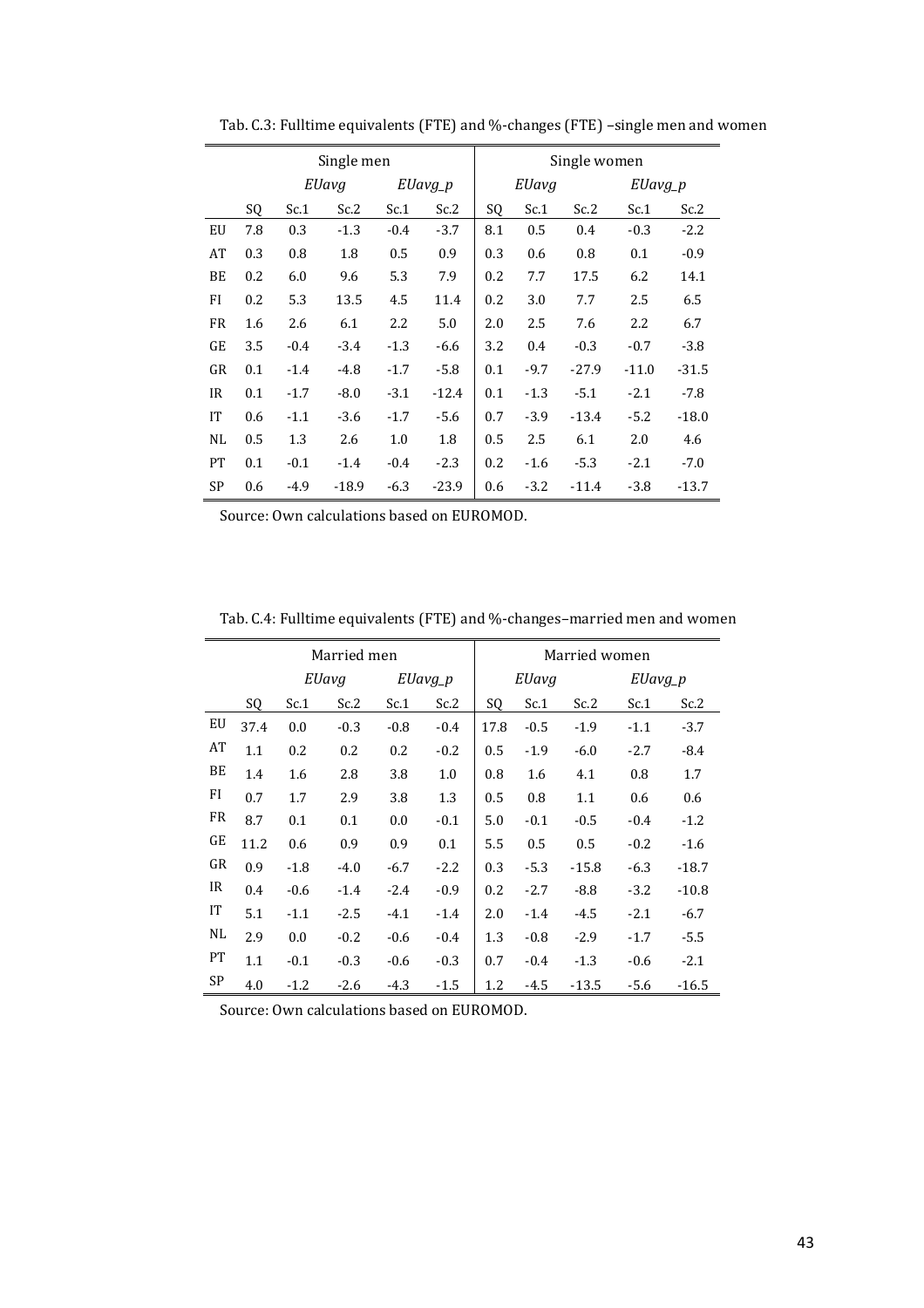#### **D Individual Welfare**

In addition to using a very simple Yitzhaki-type SWF, it would be possible to somehow aggregate the individual utilities from the labour supply model. This is not uncontroversial because one has to deal with interpersonal comparisons of preferences. The common approach adopted in the literature on welfare analysis in labour supply models (see e.g. Aaberge and Colombino 2008) is to specify a representative utility function (according to estimated preferences of the median income household) to be the same for all individuals in one subgroup of one country.<sup>15</sup> Note, however, that utility functions are still country and subgroup specific and total changes cannot be compared across countries and/or subgroups.

Table D.1 shows the share of gainers according to individual welfare as well as the sign of the total change in social welfare for single men, single women and couples for the four scenarios as defined above. Overall, countries are very similar affected in terms of (individual and social) welfare compared to the redistributive changes in income. For almost all subgroups and scenarios the reforms lead to a slight majority of gainers on the EU level and also to a positive change in social welfare. On the country level, we again observe the pattern of clear gainers (GE, GR, IT, PT, SP) and losers (AT, FR, IR, NL switches for single women in EUavg\_p Sc.2) with two switching countries (BE and FI).

|           |        | EUavg – Sc. 1 |                 |                          |                                   |           | $EUavg - Sc.2$ |                |                     |                          |         |           |  |
|-----------|--------|---------------|-----------------|--------------------------|-----------------------------------|-----------|----------------|----------------|---------------------|--------------------------|---------|-----------|--|
|           | Sing m |               | Sing f          |                          | Couples                           |           |                | $Sing \, m$    | Sing f              |                          | Couples |           |  |
|           | $%+$   |               | $dW \sim 6+ dW$ |                          | $\left  \frac{0}{0} + dW \right $ |           |                |                | $\% + dW$ $\% + dW$ | I                        | $%+$    | dW        |  |
| EU        | 54     | $\ddot{}$     | 57              | $\ddot{}$                | 54                                | $\ddot{}$ | 56             | $\ddot{}$      | 59                  | $+$                      | 56      | $\ddot{}$ |  |
| AT        | 33     |               | 41              |                          | 41                                |           | 34             |                | 42                  |                          | 43      |           |  |
| BE        | 53     |               | 47              |                          | 52                                |           | 55             |                | 50                  |                          | 53      |           |  |
| FI        | 40     |               | 46              |                          | 53                                |           | 45             |                | 49                  |                          | 55      |           |  |
| FR        | 35     |               | 36              |                          | 29                                |           | 38             |                | 39                  |                          | 32      |           |  |
| GE        | 65     | $\ddot{}$     | 63              | $\ddot{}$                | 69                                | $+$       | 68             | $\ddot{}$      | 65                  | $\ddot{}$                | 70      | $\ddot{}$ |  |
| GR        | 76     | $\ddot{}$     | 88              | $\ddot{}$                | 76                                | $\ddot{}$ | 77             | $+$            | 88                  | $\ddot{}$                | 77      | $\ddot{}$ |  |
| IR        | 38     |               | 45              | $\overline{\phantom{0}}$ | 20                                |           | 40             | $\overline{a}$ | 46                  | $\overline{a}$           | 20      |           |  |
| IT        | 53     | $\ddot{}$     | 64              | $\ddot{}$                | 66                                | $\ddot{}$ | 53             | $+$            | 65                  | $+$                      | 67      | $\ddot{}$ |  |
| NL        | 43     |               | 46              |                          | 38                                | $\ddot{}$ | 45             |                | 48                  | $\overline{\phantom{0}}$ | 39      | $\ddot{}$ |  |
| PT        | 70     | $\ddot{}$     | 55              | $\ddot{}$                | 63                                | $\ddot{}$ | 67             | $\ddot{}$      | 76                  | $\ddot{}$                | 63      | $\ddot{}$ |  |
| <b>SP</b> | 57     | $\ddot{}$     | 71              | $\ddot{}$                | 53                                |           | 59             | $\ddot{}$      | 73                  | $\ddot{}$                | 56      |           |  |

Tab. D.1: Share winners in individual welfare  $(\% +)$  and total change in social welfare (dW)

<sup>&</sup>lt;sup>15</sup> While this approach ensures the comparability of individual welfare and thus allows performing consistent welfare analyses, it assumes away the preference heterogeneity that is used to estimate individual labor supply behavior. See Bargain et al. (2012) for an illustration of how to respect individual and cross-country heterogeneity in consumptionleisure preferences for welfare measurement.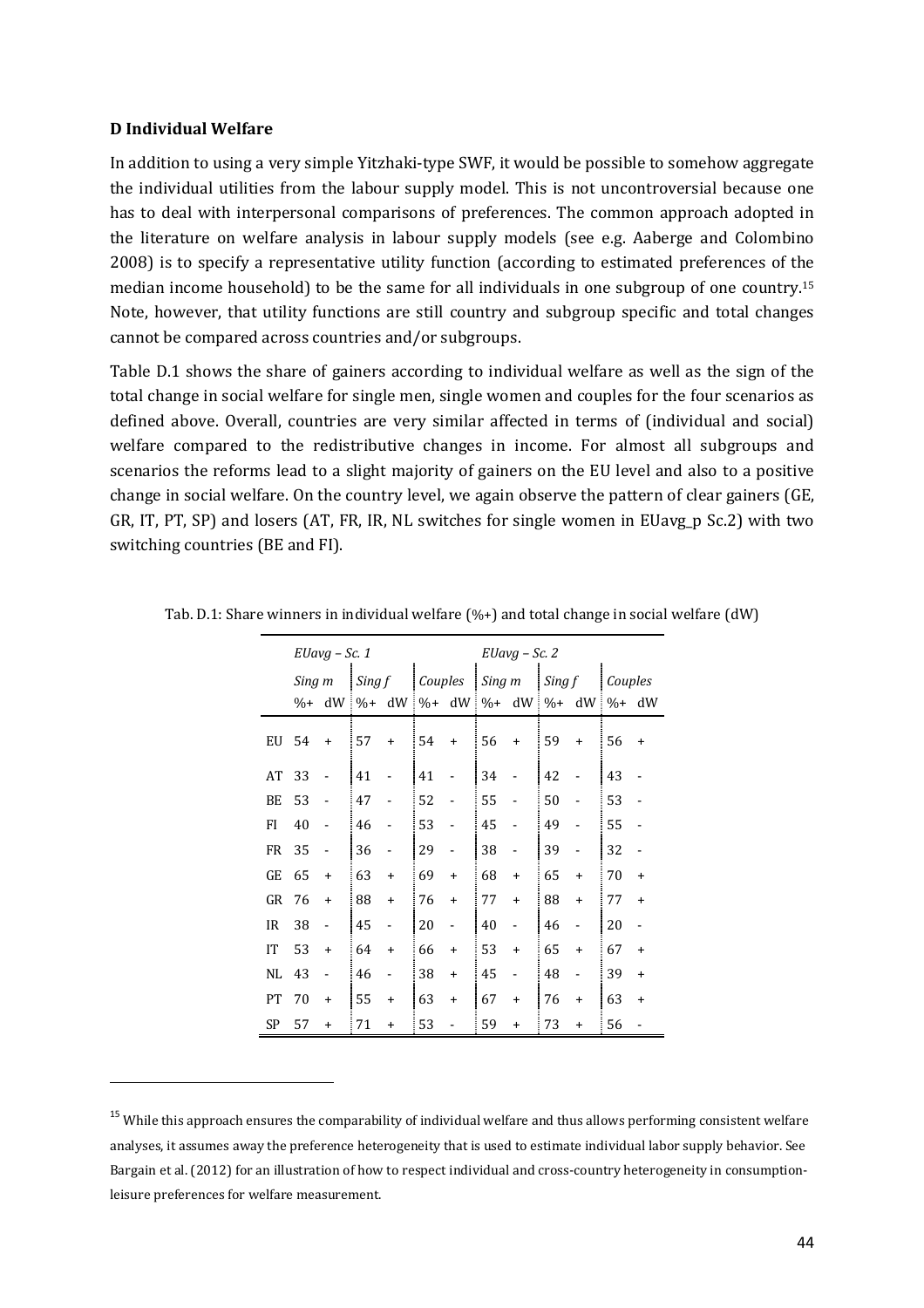|     |        | $EUavg_p - Sc. 1$                                 |        |                |         |           | $EUavg_p - Sc. 2$ |                |                                   |                          |         |                |  |
|-----|--------|---------------------------------------------------|--------|----------------|---------|-----------|-------------------|----------------|-----------------------------------|--------------------------|---------|----------------|--|
|     | Sing m |                                                   | Sing f |                | Couples |           |                   |                | $\left  Sing \, m \right $ Sing f |                          | Couples |                |  |
|     | $%+$   | $dW$ % + $dW$ % + $dW$ % + $dW$ % + $dW$ % + $dW$ |        |                |         |           |                   |                |                                   |                          |         | $%+$ dW        |  |
| EU  | -54    | $\ddot{}$                                         | 60     | $\ddot{}$      | : 50    | $\ddot{}$ | 56                | $\ddot{}$      | 62                                | $\ddot{}$                | 52      | $\ddot{}$      |  |
| AT  | - 29   |                                                   | 44     |                | 33      |           | 30                |                | 45                                |                          | 36      |                |  |
| BE  | 50     |                                                   | 48     |                | 43      |           | 52                |                | 50                                |                          | 43      |                |  |
| FI  | 42     |                                                   | 51     |                | 48      |           | 45                |                | 53                                |                          | 50      |                |  |
| FR  | 35     | $\overline{a}$                                    | 40     | $\frac{1}{2}$  | 27      |           | 37                |                | 42                                |                          | 30      |                |  |
| GE  | 65     | $\ddot{}$                                         | 67     | $\ddot{}$      | 62      | $\ddot{}$ | 68                | $\ddot{}$      | 69                                | $\ddot{}$                | 63      | $\ddot{}$      |  |
| GR  | 77     | $\ddot{}$                                         | 89     | $\ddot{}$      | 75      | $\ddot{}$ | 78                | $\ddot{}$      | 89                                | $\ddot{}$                | 76      | $\ddot{}$      |  |
| IR. | 39     | $\overline{a}$                                    | 48     | $\frac{1}{2}$  | 20      |           | 41                | $\overline{a}$ | 49                                | $\overline{\phantom{a}}$ | 20      | $\blacksquare$ |  |
| IT  | 56     | $\ddot{}$                                         | 68     | $+$            | 63      | $\ddot{}$ | 55                | $+$            | 68                                | $\ddot{}$                | 64      | $\ddot{}$      |  |
| NL  | 39     | $\overline{a}$                                    | 53     | $\overline{a}$ | 32      | $\ddot{}$ | 40                |                | 56                                | $\overline{a}$           | 34      | $\ddot{}$      |  |
| PT  | 70     | $\ddot{}$                                         | 55     | $\ddot{}$      | 61      | $\ddot{}$ | 67                | $\ddot{}$      | 78                                | $\ddot{}$                | 61      | $\ddot{}$      |  |
| SP  | 58     | $\ddot{}$                                         | 73     | $\ddot{}$      | 51      |           | 60                | $\ddot{}$      | 74                                | $\ddot{}$                | 54      |                |  |

Note: %+ is the share of households in the respective subgroup experiencing a gain in *individual* welfare (100 minus %+ is the percentage of reform losers); dW reports the sign of the total change in *social* welfare. Source: Own calculations based on EUROMOD.

#### **E Core union**

Fig. E.1: National tax-benefit schemes compared to EU average systems – core union

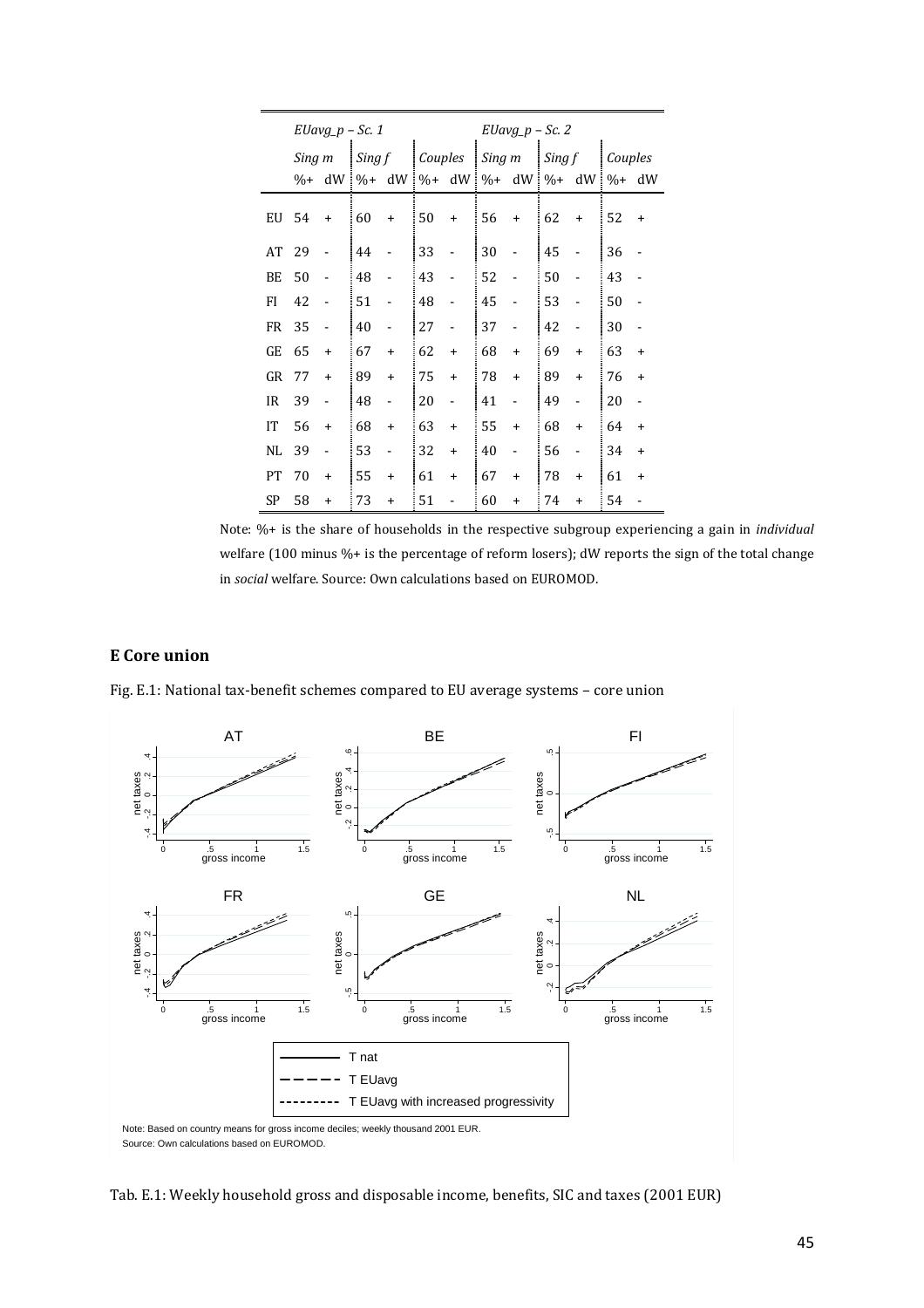|           | Pop.  | Gross  | Disp.  | Gross    | Gross      | Gross    | <b>Net</b> | <b>Net</b> | <b>Net</b> |
|-----------|-------|--------|--------|----------|------------|----------|------------|------------|------------|
|           | share | income | income | taxes    | <b>SIC</b> | benefits | taxes      | taxes      | taxes      |
|           |       |        |        | baseline | baseline   | baseline | baseline   | EUavg      | $EUavg_p$  |
| EU        | 1.00  | 510.6  | 475.9  | 138.0    | 87.6       | 85.1     | 34.7       | 34.7       | 34.7       |
| AT        | 0.04  | 544.3  | 539.9  | 193.6    | 104.0      | 94.1     | 4.5        | 27.6       | 27.1       |
| BE        | 0.05  | 547.2  | 502.2  | 155.1    | 146.1      | 54.0     | 45.0       | 36.0       | 36.1       |
| <b>FI</b> | 0.03  | 507.9  | 464.4  | 150.8    | 159.3      | 35.0     | 43.5       | 29.8       | 29.5       |
| <b>FR</b> | 0.31  | 463.7  | 487.3  | 155.6    | 42.9       | 89.1     | $-23.6$    | 0.1        | $-2.5$     |
| GE        | 0.48  | 519.5  | 457.4  | 124.9    | 100.3      | 86.8     | 62.1       | 46.2       | 47.1       |
| NL        | 0.09  | 614.6  | 537.0  | 104.1    | 75.5       | 106.2    | 77.6       | 80.4       | 83.8       |

Note: *EUavg* indicates the EU average tax system, *EUavg\_p* the same system with increased progressivity. Source: Own calculations based on EUROMOD.

Tab. E.2: % gainers, overall %-change, mean gain and loss in weekly disposable income (2001 EUR)

| EUavg – Sc. 1 |  |  |  | $EUavg - Sc.$ 2 |  |  | $EUavg_p - Sc.1$ |  |  |  | $EUavg_p - Sc.$ 2                                                              |  |  |  |  |
|---------------|--|--|--|-----------------|--|--|------------------|--|--|--|--------------------------------------------------------------------------------|--|--|--|--|
|               |  |  |  |                 |  |  |                  |  |  |  | %+ %dY Gap+ Gap-  %+ %dY Gap+ Gap-  %+ %dY Gap+ Gap-  %+ %dY Gap+ Gap-         |  |  |  |  |
|               |  |  |  |                 |  |  |                  |  |  |  | EU 54 -0.1 18.6 -22.1 55 0.3 56.1 -65.9 51 -0.1 20.0 -22.5 53 0.2 60.4 -66.5   |  |  |  |  |
|               |  |  |  |                 |  |  |                  |  |  |  | AT 43 -1.3 18.4 -27.2 45 -3.7 54.3 -82.9 41 -1.4 21.0 -27.3 43 -3.6 61.7 -81.9 |  |  |  |  |
|               |  |  |  |                 |  |  |                  |  |  |  | BE 56 0.7 19.6 -17.2 58 2.4 59.4 -51.3 52 0.6 20.9 -16.5 53 2.1 63.2 -48.6     |  |  |  |  |
|               |  |  |  |                 |  |  |                  |  |  |  | FI 59 1.0 20.0 -16.8 61 3.5 59.9 -50.4 57 1.0 21.4 -17.3 58 3.4 64.3 -51.3     |  |  |  |  |
|               |  |  |  |                 |  |  |                  |  |  |  | FR 36 -1.8 17.6 -23.8 38 -4.9 51.8 -70.7 36 -1.6 21.4 -24.5 37 -4.5 63.1 -72.5 |  |  |  |  |
|               |  |  |  |                 |  |  |                  |  |  |  | GE 67 1.1 18.8 -21.8 68 3.8 57.5 -65.2 64 1.0 19.0 -20.7 66 3.5 58.4 -61.9     |  |  |  |  |
|               |  |  |  |                 |  |  |                  |  |  |  | NL 45 -0.3 18.1 -17.7 46 -0.5 54.1 -51.2 43 -0.6 21.8 -22.3 44 -1.2 65.1 -63.7 |  |  |  |  |

Note: %+ is the percentage of reform gainers (100 minus %+ is the percentage of reform losers); %dY the overall %-change in household weekly mean disposable income; Gap+ (Gap-) the mean difference from zero for positive (negative) dY. Source: Own calculations based on EUROMOD.

Tab. E.3: Gini-Index (G, %-changes dG) and Welfare (W, %-changes dW)

| G | W |                               |  | dG dW dG dW dG                                     | dW      | Baseline EUavg - Sc. 1   EUavg - Sc. 2   EUavg p - Sc. 1   EUavg p - Sc. 2<br>l dG | dW  |
|---|---|-------------------------------|--|----------------------------------------------------|---------|------------------------------------------------------------------------------------|-----|
|   |   |                               |  | EU 0.32 338 -2.9 1.3 -5.8 3.0 -4.5 2.0 -10.4       |         |                                                                                    | 5.1 |
|   |   |                               |  | AT $0.31$ $382$ $-2.6$ $-0.2$ $-3.6$ $-2.2$ $-4.1$ | 0.4     | $\vert$ -8.5                                                                       | 0.0 |
|   |   |                               |  | BE 0.33 347 -0.7 1.0 0.4 2.2 -2.6                  | 1.8     | $-5.1$                                                                             | 4.7 |
|   |   |                               |  | FI $0.34$ 315 $-1.5$ 1.8 $-2.0$ 4.6 $-3.0$         | 2.5     | $-6.0$                                                                             | 6.5 |
|   |   |                               |  | FR $0.31$ 343 - 3.6 - 0.2 - 7.1 - 1.9 - 5.0        | $0.6\,$ | $-11.5$                                                                            | 0.4 |
|   |   | GE 0.33 323 -3.2 2.6 -6.7 7.2 |  | -4.8                                               | 3.3     | $\vert$ -11.5                                                                      | 9.3 |
|   |   |                               |  | NL $0.31$ 391 -2.1 0.6 -5.1 1.8 -3.6               | 1.0     | $-8.9$                                                                             | 2.7 |

Source: Own calculations based on EUROMOD.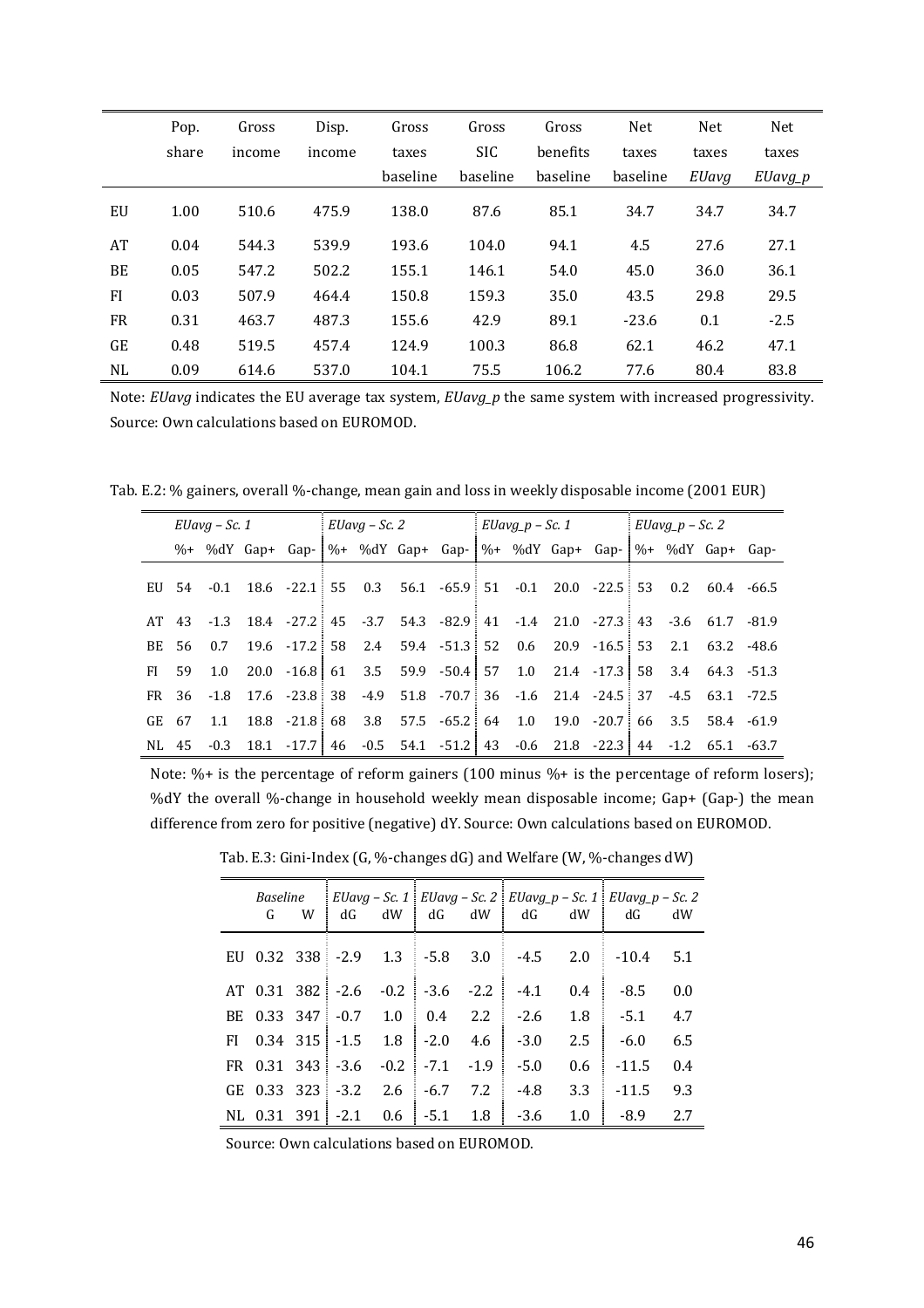# **Oxford University Centre for Business TAXATION Working Paper series**

**WP12/21** Peter Egger, Christian Keuschnigg, Valeria Merlo and Georg Wamser Corporate taxes and internal borrowing within multinational firms

**WP12/20** Jarkko Harju and Tuomos Kosonen The impact of tax incentives on the economic activity of entrepreneurs

**WP12/19** Laura Kawano and Joel slemrod The effects of tax rates and tax bases on corporate tax revenues: estimates with new measures of the corporate tax base

**WP12/18** Giacomo Rodano, Nicolas Serrano-Velarde and Emanuele Tarantino Bankruptcy law and the cost of banking **FINANCE** 

**WP12/17** Xavier Boutin, Giacinta Cestone, Chiara Fumagalli, Giovanni Pica and Nicolas Serrano-Velarde The Deep pocket effect of internal capital markets

**WP12/16** Clemens Fuest, Andreas Peichl and Sebastian Siegloch WHICH WORKERS BEAR THE BURDEN OF CORPORATE TAXATION AND which firms can pass it on? Micro evidence from Germany

**WP12/15** Michael P. Devereux Issues in the Design of Taxes on CORPORATE PROFIT

**WP12/14** Alan Auerbach and Michael P. Devereux Consumption Taxes In An International Setting

**WP12/13** Wiji Arulampalam, Michael P. Devereux and Federica LIBERINI TAXES AND THE LOCATION OF TARGETS

**WP12/12** Scott Dyreng, Bradley Lindsey and Jacob Thornock Exploring the role Delaware plays as a tax haven

**WP12/11** Katarzyna Bilicka and Clemens Fuest With which countries do tax havens share information?

**WP12/10** Giorgia Maffini Territoriality, Worldwide Principle, and Competitiveness of Multinationals: A Firm-level Analysis of TAX BURDENS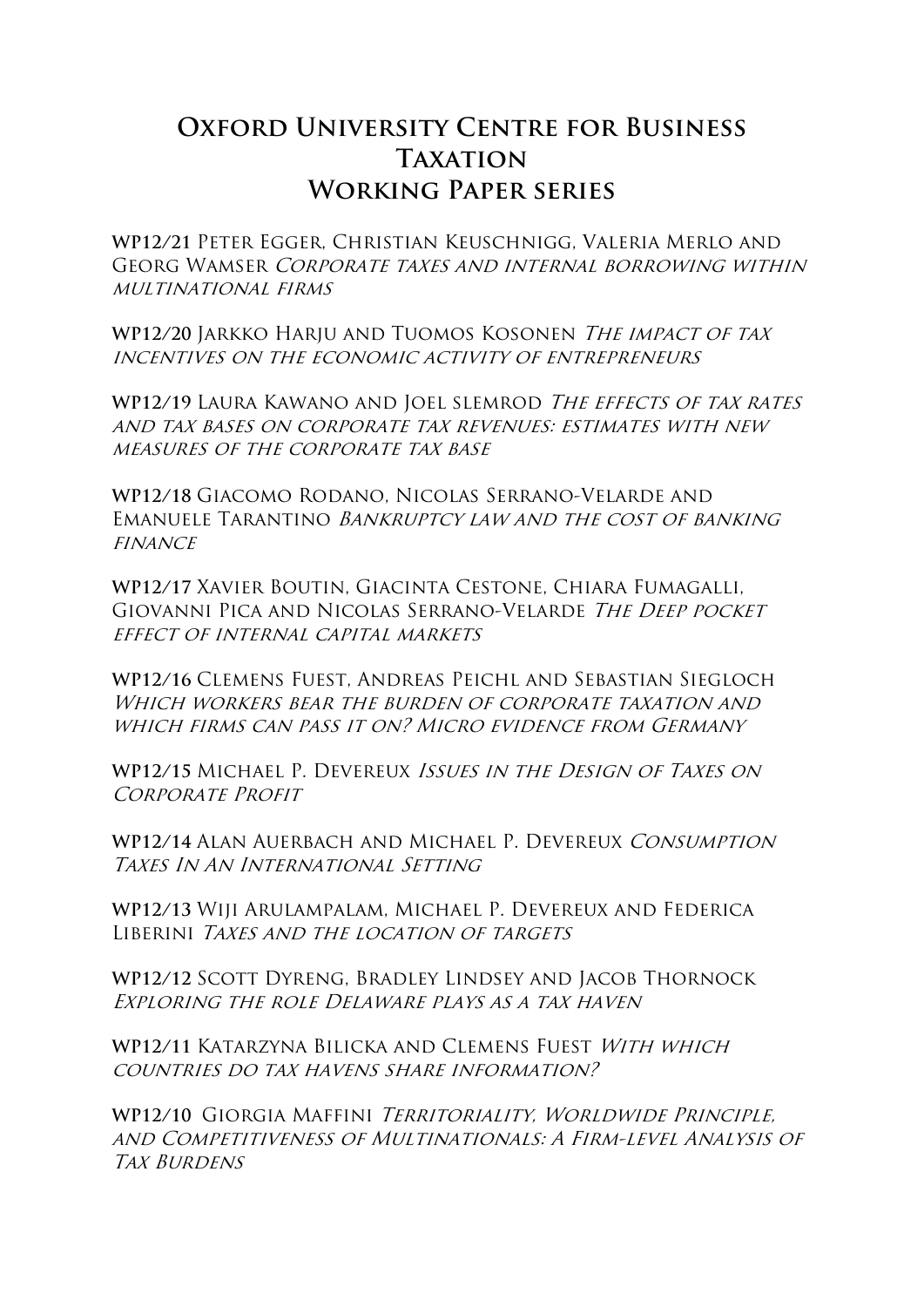**WP12/09** Daniel Shaviro The rising tax-electivity of US residency

**WP12/08** Edward D Kleinbard Stateless Income

**WP12/07** Vilen Lipatov and Alfons Weichenrieder Optimal income taxation with tax competition

**WP12/06** Kevin S Markle A Comparison of the Tax-motivated Income Shifting of Multinationals in Territorial and WORLDWIDE COUNTRIES

**WP12/05** Li Liu Income Taxation and Business Incorporation: Evidence from the Early Twentieth Century

**WP12/04** Shafik Hebous and Vilen Lipatov A Journey from a CORRUPTION PORT TO A TAX HAVEN

**WP12/03** Neils Johannesen Strategic line drawing between debt AND EQUITY

**WP12/02** Chongyang Chen, Zhonglan Dai, Douglas A. SHACKELFORD AND HAROLD H. ZHANG, *DOES FINANCIAL CONSTRAINT* AFFECT SHAREHOLDER TAXES AND THE COST OF EQUITY CAPITAL?

**WP12/01** Stephen R. Bond and Irem Guceri, Trends in UK BERD after the Introduction of R&D Tax Credits

**WP11/24** Michael Devereux and Simon Loretz How would EU corporate tax reform affect US investment in Europe?

**WP11/23** Krautheim, Sebastian and Tim Schmidt-Eisenlohr WAGES AND INTERNATIONAL TAX COMPETITION

**WP11/22** Haufler, Andreas, Pehr-Johan Nörback and Lars Persson Entrepreneurial innovation and taxation

**WP11/21** Mancini, Raffaele, Paolo M. Panteghini and Maria laura Parisi Debt-Shifting in Europe

WP11/20 XING, JING DOES TAX STRUCTURE AFFECT ECONOMIC GROWTH? Empirical evidence from OECD countries

**WP11/19** Freedman, Judith Responsive regulation, risk and rules: applying the theory to tax practice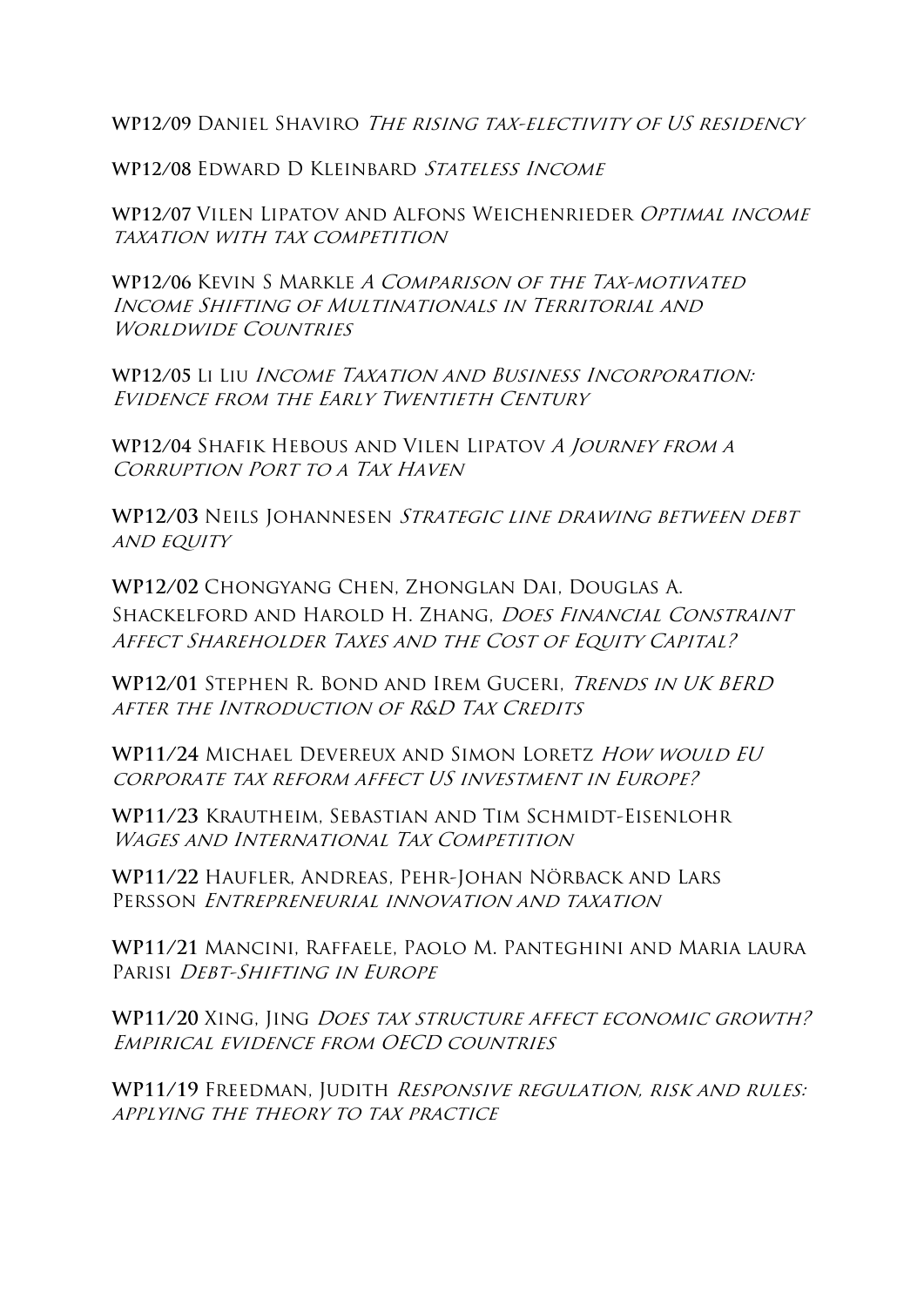**WP11/18** Devereux, Michael P. and Simon Loretz How would EU corporate tax reform affect US investment in Europe?

**WP11/17** Vella, John, Clemens Fuest and Tim Schmidt-Eisenlohr Response on EU proposal for a Financial Transaction Tax

**WP11/16** Loretz, Simon and Socrates Mokkas Evidence for profit-shifting with tax sensitive capital stocks

**WP11/15** Weisenbach, david A. Carbon taxation in the EU: Expanding EU carbon price

**WP11/14** Bauer, Christian, Davies, Ronald B. and Andreas Hauer Economic Integration and the Optimal Corporate Tax Structure with Heterogeneous Firms

**WP11/13** Englisch, Joachim National Measures to Counter Tax Avoidance under the Merger Directive

WP11/12 DE LA FERIA, RITA AND CLEMENS FUEST CLOSER TO AN Internal Market? The Economic Effects of EU Tax Jurisprudence

**WP11/11** Englisch, Joachim EU Perspective on VAT Exemptions

**WP11/10** Riedel, Nadine and Hannah Schildberg-Hörisch Asymmetric Obligations

**WP11/09** Böhm, Tobias and Nadine Riedel On Selection into PUBLIC CIVIL SERVICE

**WP11/08** Auerbach, Alan J. and Michael P. Devereux Consumption and Cash-Flow Taxes in an International Setting

WP11/07 BECKER, JOHANNES AND CLEMENS FUEST TAX COMPETITION: M&A versus Greenfield Investment

**WP11/06** Riedel, Nadine Taxing Multinationals under Union WAGE BARGAINING

**WP11/05** Liu, Li and Rosanne Altshuler Measuring the Burden of the Corporate Income Tax under Imperfect Competition

**WP11/04** Becker, Johannes and Clemens Fuest The Taxation of Foreign Profits - The Old View, the New View, and a Pragmatic View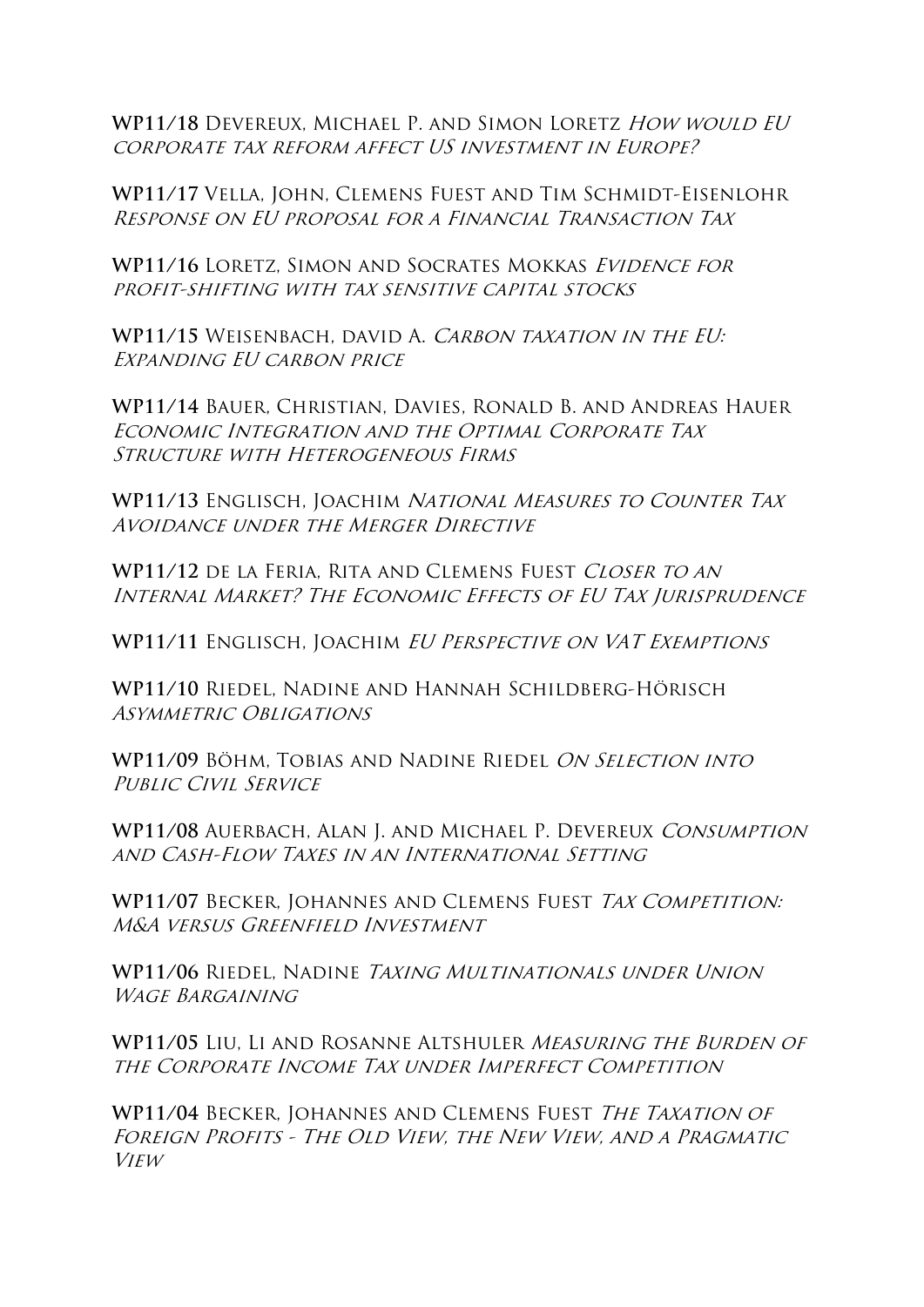WP11/03 KONRAD. KAI SEARCH COSTS AND CORPORATE INCOME TAX **COMPETITION** 

**WP11/02** Hellerstein,Walter Comparing the Treatment of CHARITIES UNDER VALUE ADDED TAXES AND RETAIL SALES TAXES

**WP11/01** Dharmapala, Dhammika and Nadine Riedel Earnings SHOCKS AND TAX-MOTIVATED INCOME-SHIFTING: EVIDENCE FROM European Multinationals

WP10/23 SCHMIDT-EISENLOHR, TIM TOWARDS A THEORY OF TRADE **FINANCE** 

**WP10/22** Freedman, Judith and John Vella HMRC's Management of the UK Tax System: The Boundaries of Legitimate Discretion

**WP10/21** de la Feria, Rita Reverberation of Legal Principles: Further Thoughts on the Development of an EU Principle of PROHIBITION OF ABUSE OF LAW

**WP10/20** Hauer, Andreas and Frank Stähler Tax competition in a simple model with heterogeneous firms: How larger markets reduce profit taxes

**WP10/19** Cnossen, Sijbren Improving the VAT Treatment of Exempt Immovable Property in the European Union

**WP10/18** Grubert, Harry and Richard Krever VAT and Financial Supplies: What should be taxed?

**WP10/17** Gendron, Pierre-Pascal VAT Treatment of Public Sector Bodies: The Canadian Model

**WP10/16** Niepmann, Friederike and Tim Schmidt-Eisenlohr Bank Bailouts, International Linkages and Cooperation

WP10/15 BOND, STEPHEN AND JING XING CORPORATE TAXATION AND capital accumulation

**WP10/14** Lockwood, Ben How should financial intermediation SERVICES BE TAXED?

**WP10/13** Becker, Johannes, Fuest, Clemens and Nadine Riedel Corporate tax effects on the quality and quantity of FDI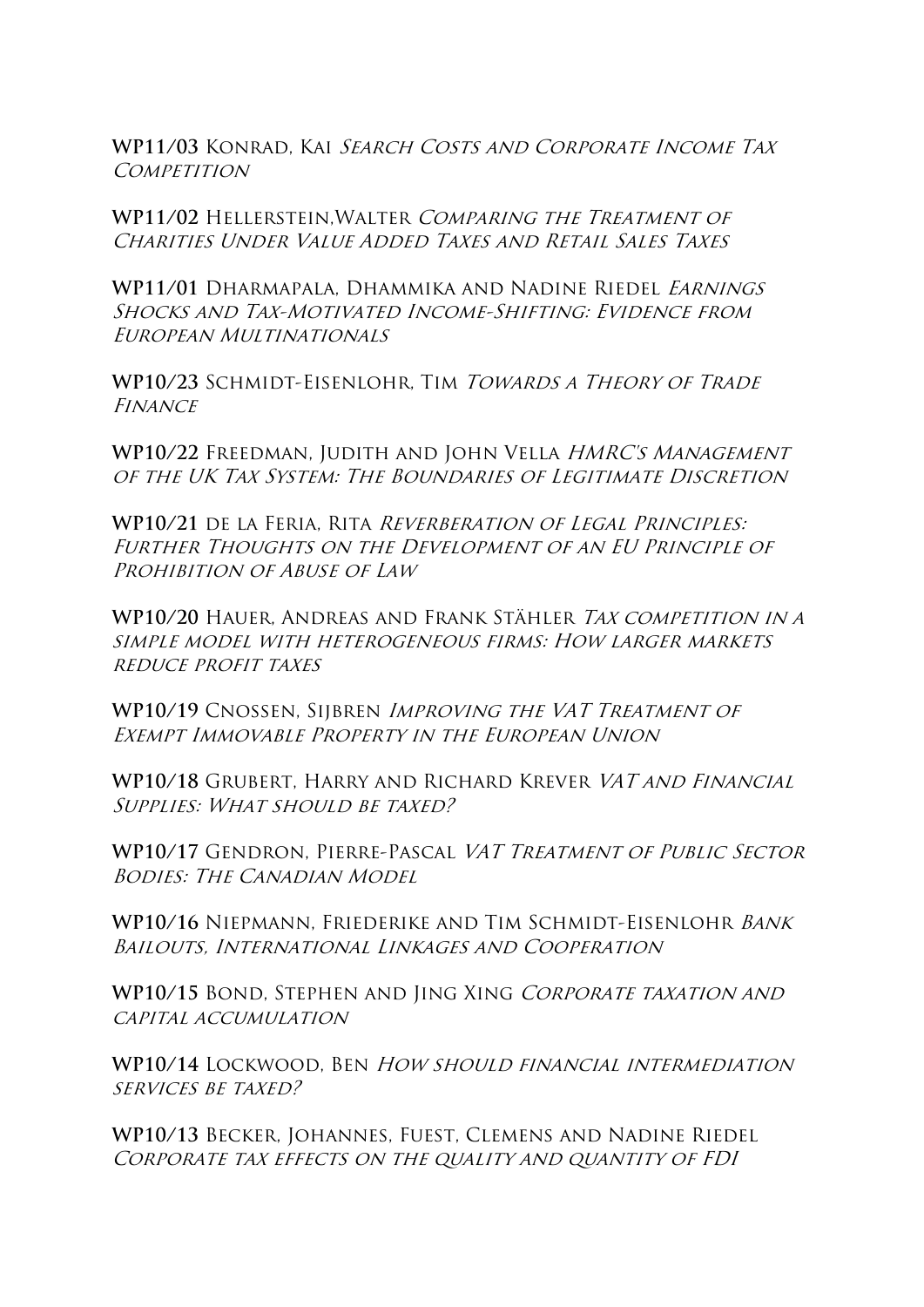**WP10/12** Fuest, Clemens and Nadine Riedel Tax Evasion and Tax Avoidance in Developing Countries: The Role of International PROFIT SHIFTING

WP10/11 WILDASIN. DAVID E. STATE CORPORATION INCOME TAXATION: An Economic Perspective on Nexus

WP10/10 BECKER, JOHANNES AND MARCO RUNKEL CORPORATE TAX regime and international allocation of ownership

**WP10/09** Simpson, Helen How do firms' outward FDI strategies relate to their activity at home? Empirical evidence for the UK

**WP10/08** Voget, Johannes, Headquarter Relocations and International Taxation

**WP10/07** Devereux, Michael P. and Simon Loretz Evaluating Neutrality Properties of Corporate Tax Reforms

**WP10/06** Davies, Ronald B. and Lourenço S. Paz, Tarifs Versus VAT in the Presence of Heterogeneous Firms and an Informal Sector

**WP10/05** Finke, Katharina, Heckemeyer, Jost H., Reister Timo and CHRISTOPH SPENGEL IMPACT OF TAX RATE CUT CUM BASE BROADENING Reforms on Heterogeneous Firms - Learning from the German Tax Reform 2008

**WP10/04** Koh, Hyun-Ju and Nadine Riedel Do Governments Tax Agglomeration Rents?

**WP10/03** Dischinger, Matthias and Nadine Riedel The Role of Headquarters in Multinational Profit Shifting Strategies

WP10/02 VRIJBURG, HENDRIK AND RUUD A. DE MOOIJ ENHANCED Cooperation in an asymmetric model of Tax Competition

**WP10/01** Bettendorf, Leon, van der Horst Albert, de Mooij, Ruud A. and Hendrik Vrijburg, Corporate tax consolidation and enhanced cooperation in the European Union

**WP09/32** Bettendorf, Leon, Devereux, Michael P., van der Horst, ALBERT, LORETZ, SIMON AND RUUD A. DE MOOIJ CORPORATE TAX HARMONIZATION IN THE EU